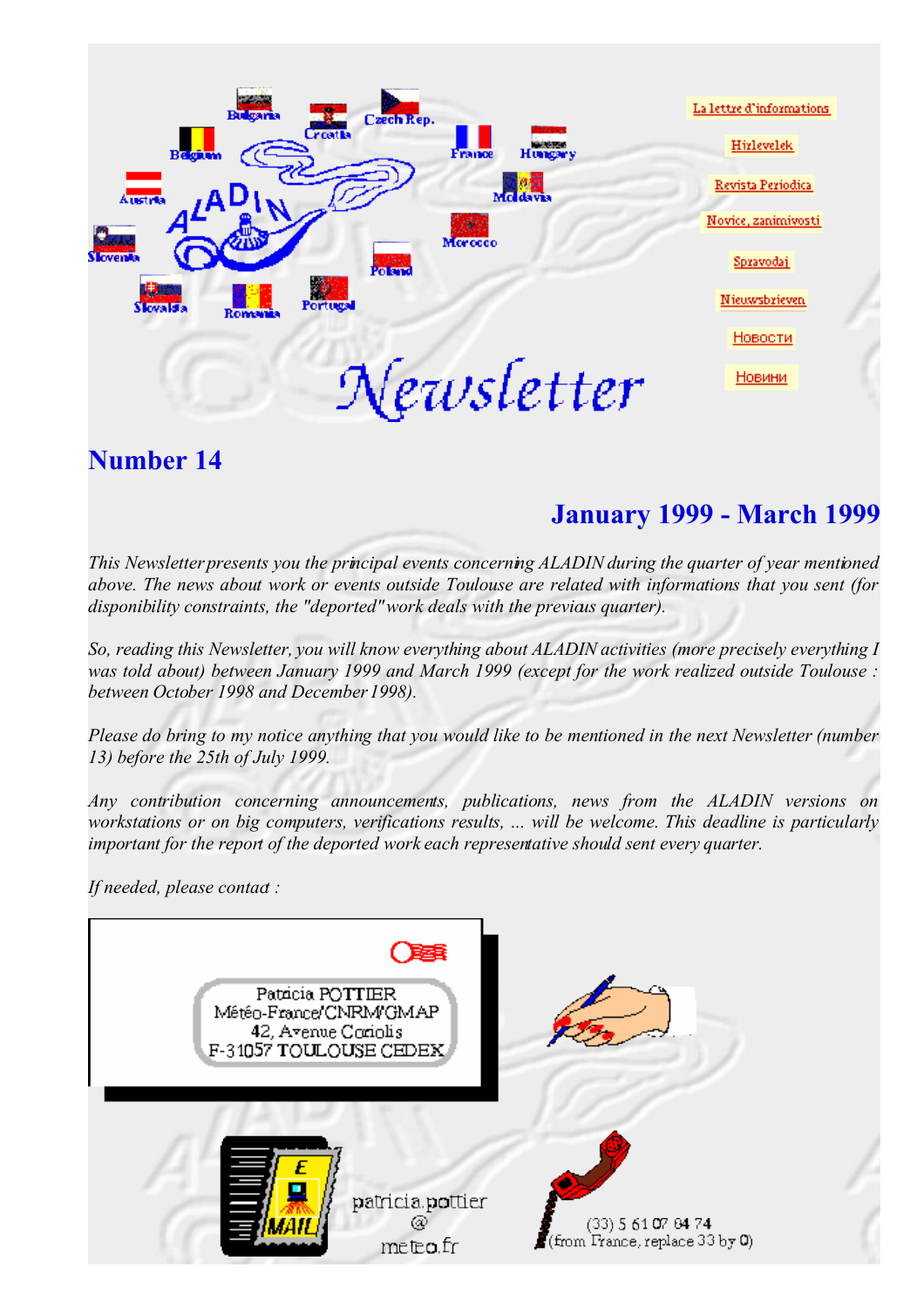# **Contents**

## **[Main events](file:///var/www/html/aladin/newsletters/news14/ME.html)**

- 1. Second medium-term (1999-2001) research plan for ALADIN (a new document) and 1999 working plan
- 2. Some proposals to enhance coordination in the ALADIN project and make source code management less puzzling, from coordination meetings held in March 1999
- 3. Status of ALADIN source versions : Claude Fischer's soul-searching
- 4. Attention : new soil freezing parametrization

## **[Conferences/Workshops/Announcements](file:///var/www/html/aladin/newsletters/news14/CWA.html)**

- 1. Sixth ALADIN Workshop held in Bucarest on February 15-17th, 1999
- 2. Next EWGLAM/SRNWP joined meetings
- 3. Seventh ALADIN Workshop to be held in Ljubljana on November 17-19th, 1999
- 4. Assembly of ALADIN Partners
- 5. "Atelier de Modélisation de l'Atmosphère" (A.M.A.) to be held in Toulouse beginning of December 1999
- 6. SNRWP Workshop on Non-Hydrostatic
- 7. ALADIN workshops in 2000

## **[Contacts & Informations](file:///var/www/html/aladin/newsletters/news14/CI.html)**

## **[ALADIN on the Web, Yes !](file:///var/www/html/aladin/newsletters/news14/WWW.html)**

## **[Money Funding asked for some cooperations based on the ALADIN project](file:///var/www/html/aladin/newsletters/news14/MO.html)**

- 1. French "Ministère des Affaires Etrangères" support (MAE)
- 2. Bilateral supporting grants
- 3. Météo-France support for maintenance

## **[The \(pre-\) operational ALADIN models](file:///var/www/html/aladin/newsletters/news14/OP.html)**

- 1. AWOC at the Bucarest workshop and later on
- 2. Workstation version at Austrian Meteorological Service
- 3. The operational implementation of ALADIN-Belgium
- 4. Workstation version at Bulgarian Meteorological Service
- 5. Operational ALADIN-FRANCE in Météo-France
- 6. Workstation version at French Meteorological Service
- 7. Workstation version at Hungarian Meteorological Service
- 8. Operational ALADIN-LACE in CHMI
- 9. Operational ALADIN-MAROC in MAROC-Météo
- 10. Workstation version at Polish Meteorological Service
- 11. Workstation version at the Portuguese Meteorological Service
- 12. Workstation version at the Romanian Meteorological Service)
- 13. Workstation version at Slovak Meteorological Service
- 14. Workstation version at Slovenian Meteorological Service

## **["Réseau Formation Recherche": PhD Studies](file:///var/www/html/aladin/newsletters/news14/RFR.html)**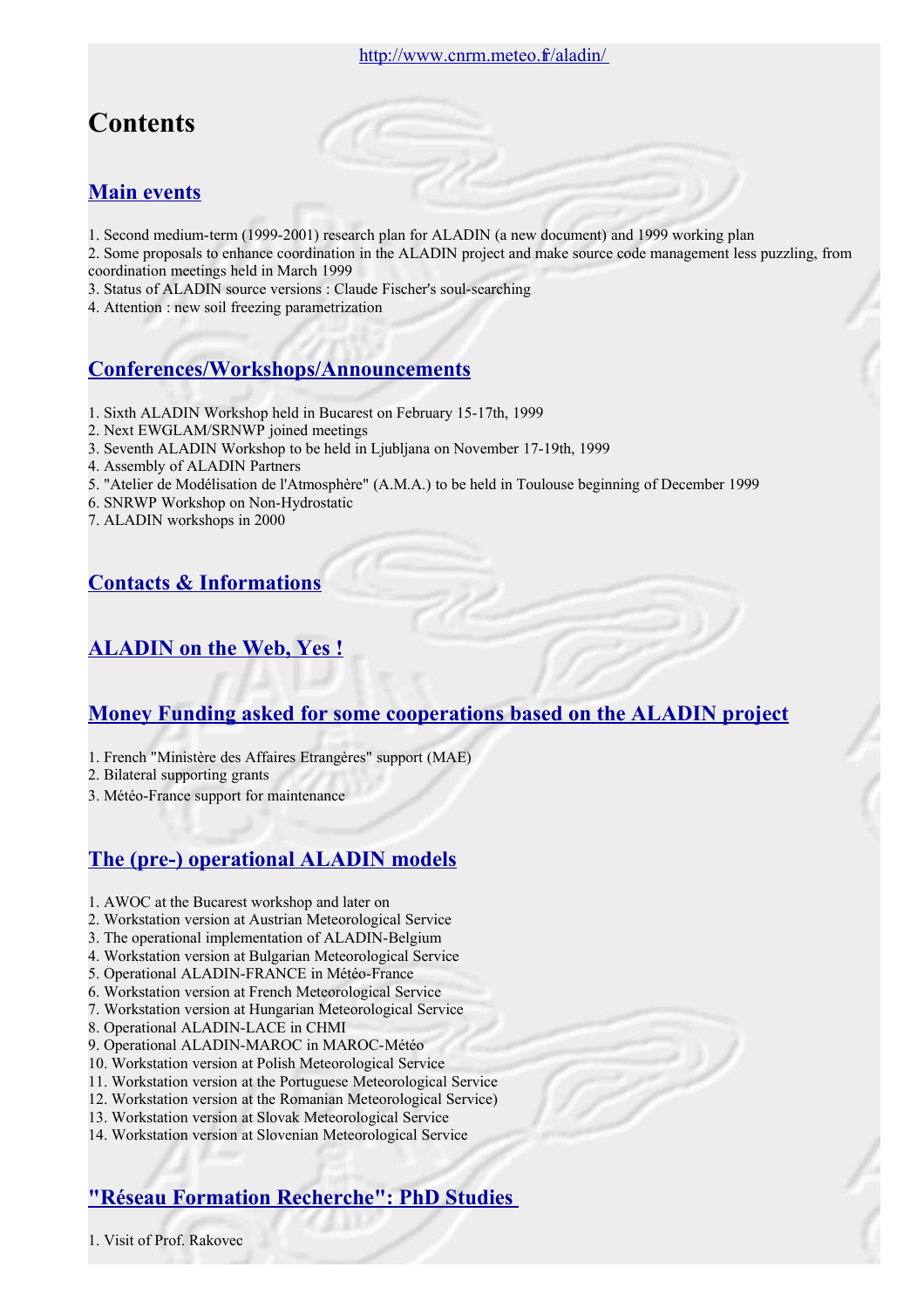- 2. Doina BANCIU : "Specific small scale diabatic forcing in ALADIN at the limit of the hydrostatic assumption"
- 3. Ilian GOSPODINOV : "Conservation Properties of 2 Time Level semi-Lagrangian"
- 4. Filip VANA : "The dynamical and physical control of kinetic energy spectra in a NWP spectral semi-Lagrangian model"
- 5. Mark ZAGAR : "Prediction of small-scale events through second level dynamic adaptation of the planetary boundary layer"

## **[Bogussing in La Réunion island](file:///var/www/html/aladin/newsletters/news14/soulan.html)**

**[Tropical cyclones simulations with ALADIN](file:///var/www/html/aladin/newsletters/news14/bouteloup.html)**

**[ALADIN on a cluster of Linux/Digital Unix workstations](file:///var/www/html/aladin/newsletters/news14/jerman.html)** 

**[Regional nested and variable mesh models: a comparative theorical study](file:///var/www/html/aladin/newsletters/news14/chome.html)**

**[Scores on ALADIN-FRANCE during the fourth quarter of 1998](file:///var/www/html/aladin/newsletters/news14/COM.html)**

**[Experiences on the subjective evaluation of ALADIN/LACE model 00 UTC](file:///var/www/html/aladin/newsletters/news14/scoresHU.html)**

**[Participations in the ALADIN project : some statistics](file:///var/www/html/aladin/newsletters/news14/STAT.html)** 

**[Deported developments during the forth quarter of 1998](file:///var/www/html/aladin/newsletters/news14/DEP.html)** 

- 1. In Austria
- 2. In Belgium
- 3. In Bulgaria
- 4. In Croatia
- 5. In Czech Republic
- 6. In Hungary
- 7. In Moldavia 8. In Morocco
- 9. In Poland
- 10. Portugal
- 11. In Romania
- 12. In Slovakia1
- 13. In Slovenia
- 14. Deported work by Météo-France people

## **[ALADIN developments in Prague during the first quarter of 1999](file:///var/www/html/aladin/newsletters/news14/PRAGUE.html)**

## **[ALADIN developments in Toulouse during the first quarter of 1999](file:///var/www/html/aladin/newsletters/news14/TLSE.html)**

- 1. Main events in Toulouse this quarter
- 2. Other visitors research or development studies that ended during this quarter
- 3. Other research or development studies by the Toulouse permanent staff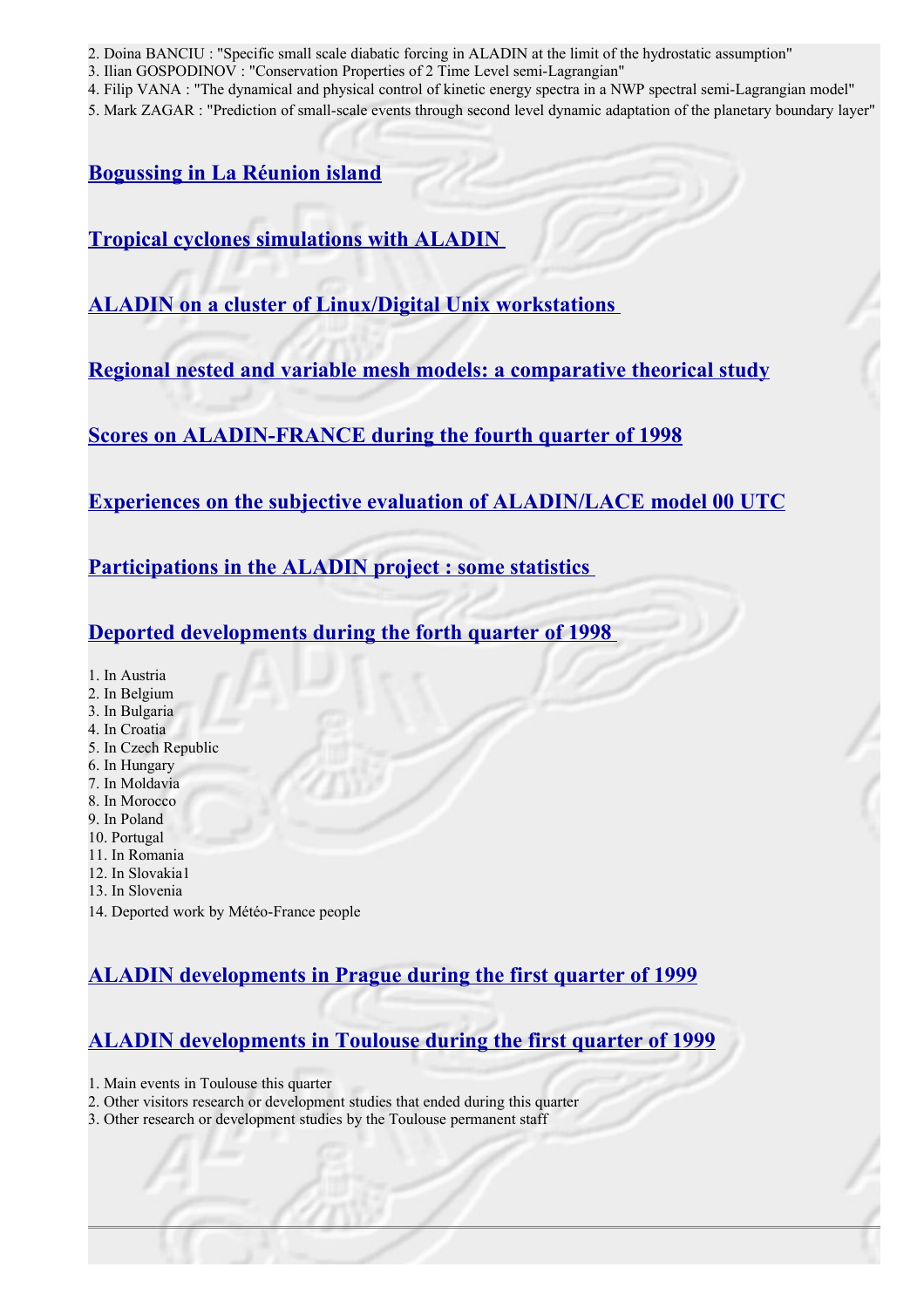## **Main events**

## 1. **Second medium-term (1999-2001) research plan for ALADIN (a new document) and 1999 working plan**

The Second Medium-term (1999-2001) research plan for ALADIN has been reformulated by the 3 headed team (R. Bubnova, D. Giard & A. Mokssit) created during the 3rd Assembly of ALADIN Partners to initiate and coordinate the exchanges, collect proposals and prepare the discussions for the next Assembly. A working plan for 1999 has been prepared accordingly.

These documents are available both on our public [ftp](ftp://cnrm-ftp.meteo.fr/pub-aladin/) (newplan2001.ps : Second medium-term (1999-2001) research plan for ALADIN; plan1999.ps : the 1999 working plan in English; plan1999 fr.ps : the 1999 working plan in French) or [\(here](file:///var/www/html/aladin/scientific/planscientif.html) ) on this ALADIN server.

Please consult the complete documents for details.

### 2. **Some proposals to enhance coordination in the ALADIN project and make source code management less puzzling, from coordination meetings held in March 1999**

The 3 headed team (R. Bubnova, D. Giard & A. Mokssit) met in Toulouse in February 22nd-26th. They reformulated the second medium-termresearch plan (see 1.) and made the following proposals to enhance coordination in the ALADIN project.

#### **1. Improving the diffusion of information on source code evolution**

#### *A Utilisation of the web site for ALADIN*

including an access to :

- all the mails sent by the Toulouse "Gourous" (alias GCO team, or Eric Sevault and Stéphane Martinez) concerning source code modifications, namelists changes, reported problems,...

- sets of namelists for the successive "export" versions (not yet done)

#### *B Enhance used of the "alabobo++at++meteo.fr" mailing list*

Every problem noticed in source code MUST be reported through alabobo, including obvious bugs, non-standard coding, compilation problems, ...

*C Consistency between operational and research libraries* 

Differences must be reduced to the strict minimum, to make checkings easier and avoid the multiplication of namelists sets. This was experimented in the last export version, AL09.07.

*D New management of export versions*

The access to the corresponding code is now two-fdd :

- the usual expanded source code package, to be transfered by ftp. Both the whole source code and a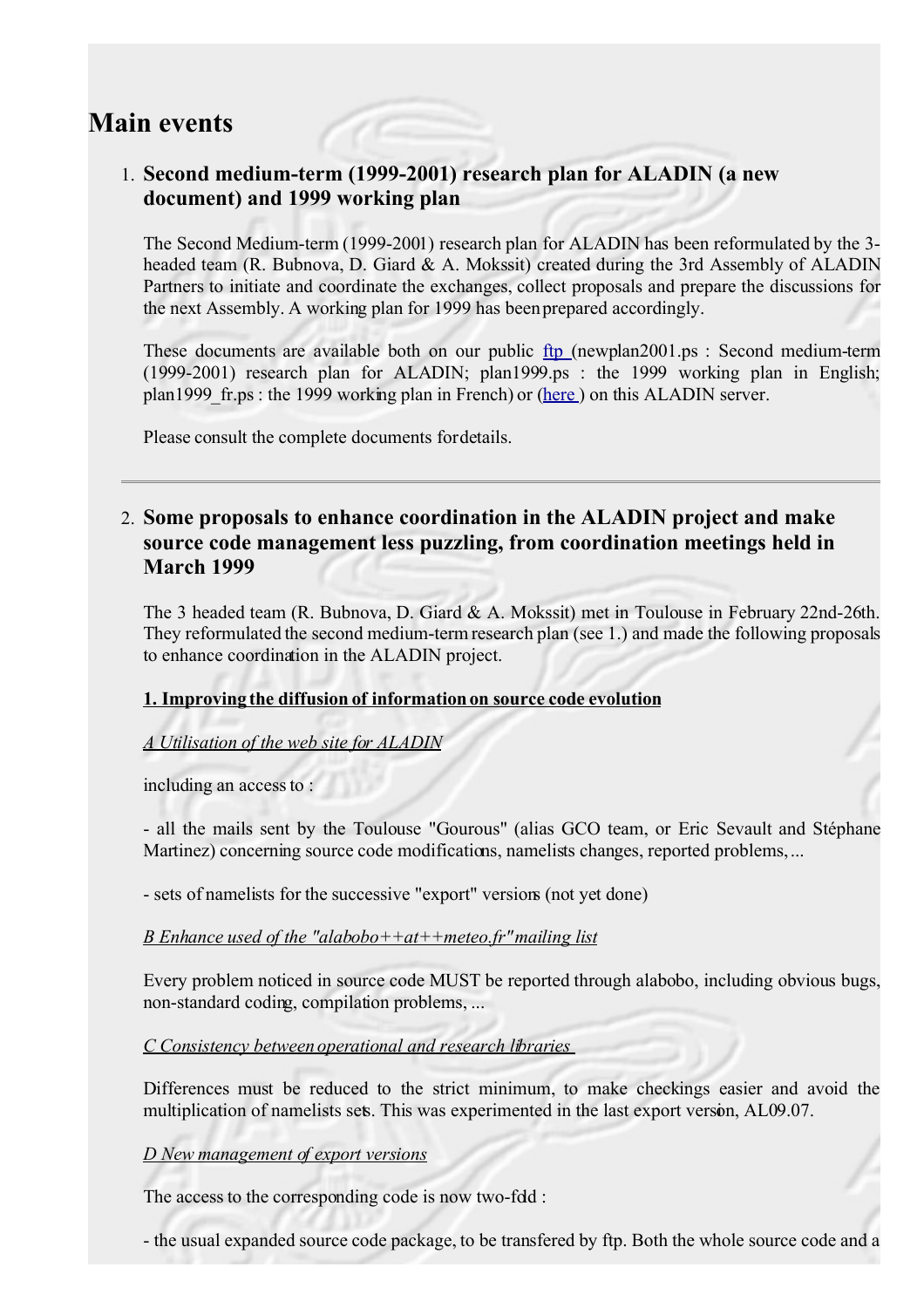reduced set corresponding the the modified elements will be available.

- a view on clearcase, which allows to point easily at individual subroutines. Extraction scripts to recover modifications between successive versions will be designed. Such an access to AL09.07 is already available through the command"cc\_getview -r AL09 -u export".

For more details contact : Eric.Sevault++at++meteofr.

#### **2. Preparing new cycles**

#### *A Update of the auxiliary library*

The Gourous promised to update it more regularly and thoroughly. Moreover accounts on J90 (Cray computer) and a SUN workstation will be available for Sami Saarinen so that he can improve the portability of ODB, the new management tool for observations under development at ECMWF.

#### *B Preliminary tests*

A set of simple tests is to be designed. These experiments are to be run on various platforms before any significant change in the auxiliary library or in coding norms (as the change from CY20/AL10 to CY21/AL11), to point out any portability problem. The GCO team is in charge of tests on SUN workstations and Cray platforms (J90). This should be ready for the export version of AL11.

#### *C. New strategy for phasing*

The next phasing operations will be scheduled in two successive steps, focusing first on "basic" configurations (ARPEGE, then ALADIN), second on data assimilation aspects (ARPEGE, then ALADIN). This was in fact the case for the last cycles, and must be taken into account in the management of stays. Moreover it has been decided to perform a more thorough validation of the code before the delivery of an export version for any new cycle : on VPP of course, but also on workstations (in Météo-France for basic configurations, in Romania for CANARI, any other volunteers ?) and on Cray (once in Belgium, once in Morocco).

#### **3. Verification**

A simpler procedure will be designed for the diffusion of objective scores, by observation point rather than by domain. The main goal for 1999 is to concentrate informations from all ALADIN partners in Toulouse. Methods for computing the deviation from observations may differ, since tools or strategies may change. However the output format must be the same, so that data can be easily handled and merged together. A common database will be implemented next year in Toulouse.

#### **3. Status of ALADIN source versions : Claude Fischer's soul-searching**

The last 6 months were probably not a good example of code and phasing management in the strict sense. Supposed to be available beginning of november, Arpege pre-cycle 20 arrived in Toulouse in december. Unfortunately, the Aladin phasers were present at GMAP only until christmas. The somewhat uncontrolled sliding of the deadlines gave the opportunity for some nice discussions at GMAP on how to do best, short, and after a few days nobody really remembered who was first to shift the dates. For Aladin, a race against the clock started, with a completed source phasing but absolutely no chance to have any binary for validation end of 1998. The "lost" time was filled with some developments, so that many of the phasers would probably not appreciate too much if the general feeling of my paper would be that they had holidays.

They had not. Luc Gerard coded the new formulation for the convection scheme, in link with Doina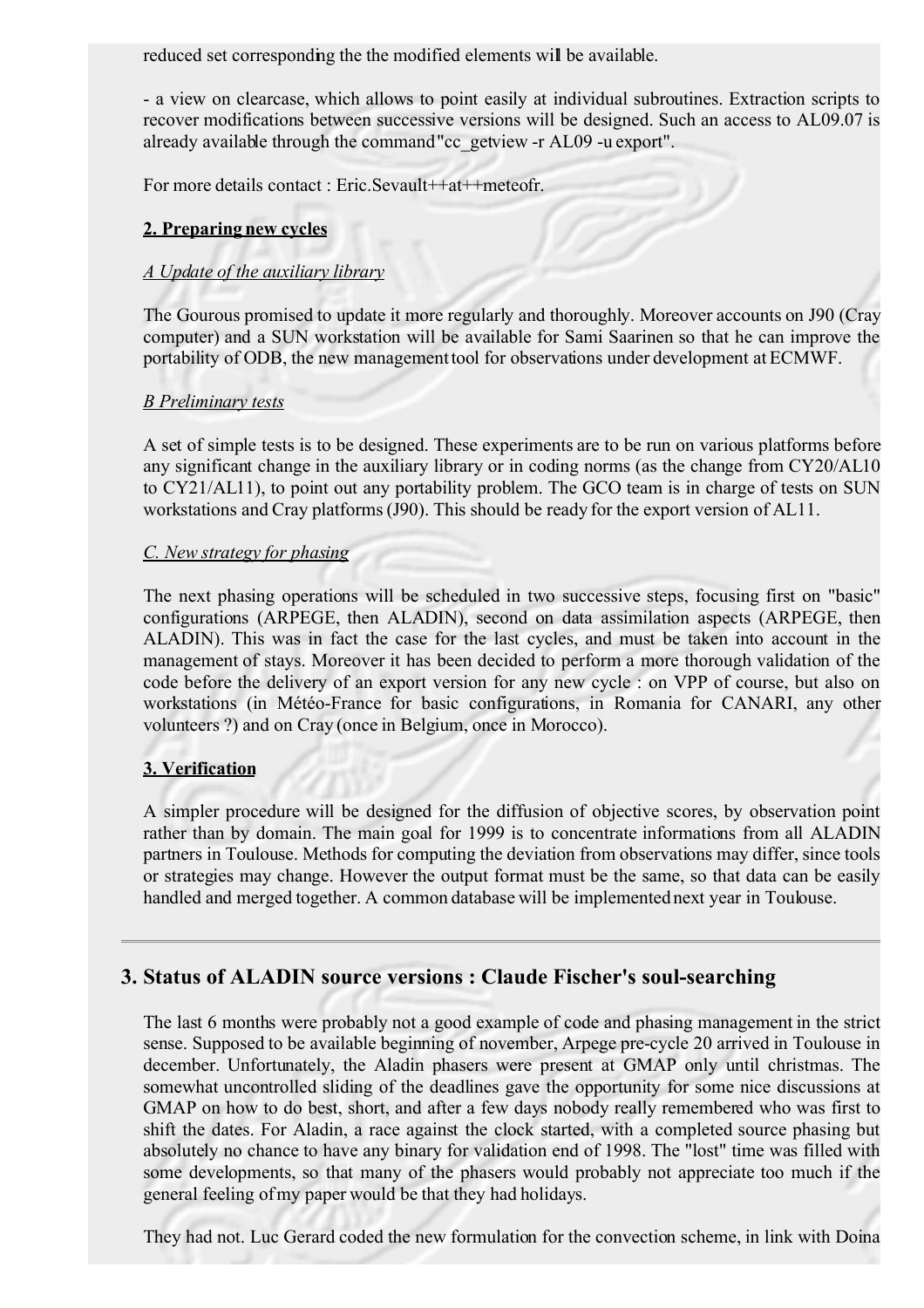Banciu and Jean-Marcel Piriou. This rather heavy coding entered AL10, and it is now the start for new calibrations for the future operational settings (work of Vladimir Pastircak in Toulouse and Martin Bellus in Prague). Meriem Zitouni dived into distributed memory and message passing issues and developped the DM version of the diagnoctic "ECHKEVO" routine. Though this type of applications does not for the time being concern many centers outside Toulouse, the DM features will have to be more and more emphasized in the coming phasings, for example via code cleaning. Ilian Gospodinov worked for AL10 on the semi-lagrangian code both for the inclusion of some of his PhD developments and for phasing. David Dvorak and Martin Charron secured the nonhydrostatic code for the new cycle (conf 001). Maria Siroka (3d-var), Cornel Soci (Canari), Plamen Neytchev (setup), Dominique Giard and Patrick LeMoigne (923, 927) and myself (message passing, sensitivity) prepared the many other facilities for AL10.

However, as I already mentioned, nothing was really ready end of 1998. For the real validation, an extra effort was done in february-march 1999, with the help of a restricted commando of validators: Plamen Neytchev ran about 100 jobs to validate thoroughly configuration 1 in many different settings. Wafaa Sadiki ran Canari on AL09, and worked also on DM-aspects. Francoise Taillefer has now included Wafaa's developments for AL10/Canari. Meriem Zitouni performed a somewhat unusual task: she validated the non-hydrostatic model. Some additional work was also necessary to introduce the modifications required by the new parametrization of soil freezing and make 927 provide a clean extension zone, whatever the clim file. Thus, AL10 is probably the first cycle where this non-operational version is ready before any "stagiere" starts to sweat on it. In the same spirit, the variational types of configurations also are ready (test of TL, test of AD, gradient test, 3d-Var gradient test).

Was this the end for this semester ? Of course not ! You forget about the bad intentions and illminded inspirations of our gourous, who decided there should be a major cleaning of the code, soon after CY20/AL10. So we wait for the delivery of AL11, the free-format, implicit none, generic-type constant version of the Aladin model. Of course, those who will do "cc\_diff" between the former and the cleaned code will have difficulties to recognize anything but a common line between the two versions (see Eric Sevault's comments in the previous Newsletter).

So the present text is typed on friday, april 30th, 15 UTC, by a sunny, mild and slightly windy Toulouse afternoon. The end of the overall phasing, that was supposed to lead to CY21/AL11 beginning of february 1999 is still expected to happen some day in may.

Oh, I forgot to mention some more scientific work implemented in AL10 as well:

- Martin Charron's TL and AD of the non-hydrostatic version entered partialy
- Lateral Boundary treatment in TL and AD
- some more work on RUBC

Also, for information, we have presently a proper version of AL10 under clearcase view "AL10 cleaning", in phase with the Arpege branch "CY20 al10". In future, the cleaned branch "CY21 al11" will be merged with another CY21 branch prepared by the data assimilation team. By the end of may, we should then have our AL11(T1) phased with a CY21T1.

Maybe I was slightly pessimistic in my presentation of the AL10 phasing. Please contradict me and be a lot to accept our next invitation for phasing, for november-december 1999 !

Another lesson of the recent phasing efforts is that the data assimilation facilities are validated after the other configurations. Therefore, from year 2000 onwards, it has been decided to phase in two steps : hte data assimilation parts lagging behind the model items.

*NDLR (who didn't participate to this huge work): AL10 is one of the only ALADIN cycles for which*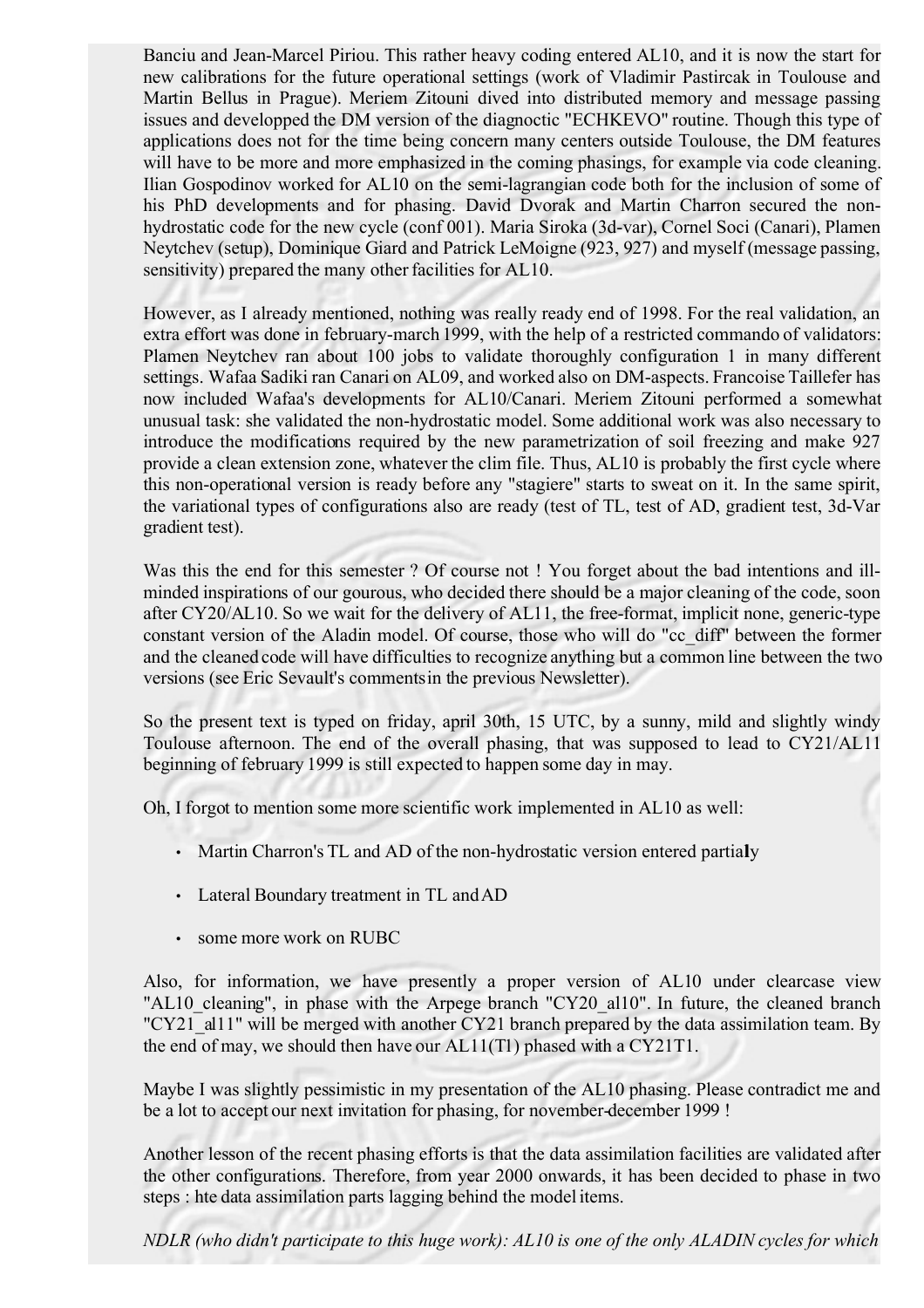*absolutely ALL configurations - be they operational or in development - have been validated. We had to wait more than expected to obtain this result - granted, but wasn't it worth ?*

### **4. Attention : new soil freezing parametrization**

*All correspondants for operational problems should have received the following message on mid-April.*

As you all know, the problem of soil temperatures exasperately keeping too close to  $0DG$  in transition phases has been casting a shadow on the otherwise good performances of ISBA, and this for the whole of last winter. The causes of the main deficiencies in soil freezing parameterization (since part of the forecast failures were due to the snow cover description) have been identified and a well tested correction set is now ready.

In fact it has been available for some weeks but tests in ARPEGE with data assimilation have shown that, when the soil is partially frozen, there is a quite long "spin-up" time (some weeks) before finding a new equilibrium and that the situation might sometimes be worse in-between, even if results are clearly positive in the end. Since ALADIN partners are entirely dependent on ARPEGE for this issue, it was decided (after an unsuccessful attempt to "catch-up" a research mode suite) to wait for the season when basically all soil-ice would have disappeared from the ALADIN-territories and to then "piggy-back" this "(temporarily) transparent" modification on another ARPEGE parallel suite.

The occasion seems now to be ripe with an ARPEGE parallel suite testing a change of statistics for the Jb term of 3D-Var (hence a completely independent issue) that started on 8/4/99. Assuming that:

- (1) the results of this parallel suite will look promising by 21/4,
- (2) everything will be ready on both ARPEGE and ALADIN sides at that time,

we intend to incorporate on 22/4 in this parallel suite the freezing/melting CODE AND FILE modifications (with some corrections in soil water analysis and in Full-Pos too) with the aim of an operational switch on 3/5 (*NDLR: delayed to 24/5*).

As previously mentioned, the necessity to incorporate a new soil prognostic variable (superficial ice content) imposes a COORDINATED CHANGE to all ALADIN users : either moving to the new package (compulsory for ALADIN-France and ALADIN-LACE) or using a file conversion procedure (for those not yet ready), like it was already the case on 16/3/98 for the switch to ISBA. The corresponding procedure is ready and available on dino. Anyway no major damage is to be expected in case of a missed conversion.

Concerning the file-testing procedures, ALADIN-France and ALADIN-LACE will be in full parallel suite mode. One set of testing files from the parallel suites in Toulouse will be prepared for Al-Bachir, Belgique, Poland, Portugal and SELAM on a date to be negociated. The LACE Prague Team will prepare a similar set for Austria, Hungary, Slovakia and Slovenia.

In principle, owing to the above-mentioned choice of a warm season for the switch, the results should be quasi-identical, except above and around high mountains. However, since the "test of the pudding" will come at a yet unknown time in the autumn, it would be wise, once you master the new situation technically speaking, to make a scientific test on a more realistic season before that event. Coupling files for the freezing/melting episode (over France at least) of 18 to 27 of November 1998 will be made available on request in research mode to those of you interested in such a test.

We hope that these explanations will help you to prepare for the foreseen change (that can of course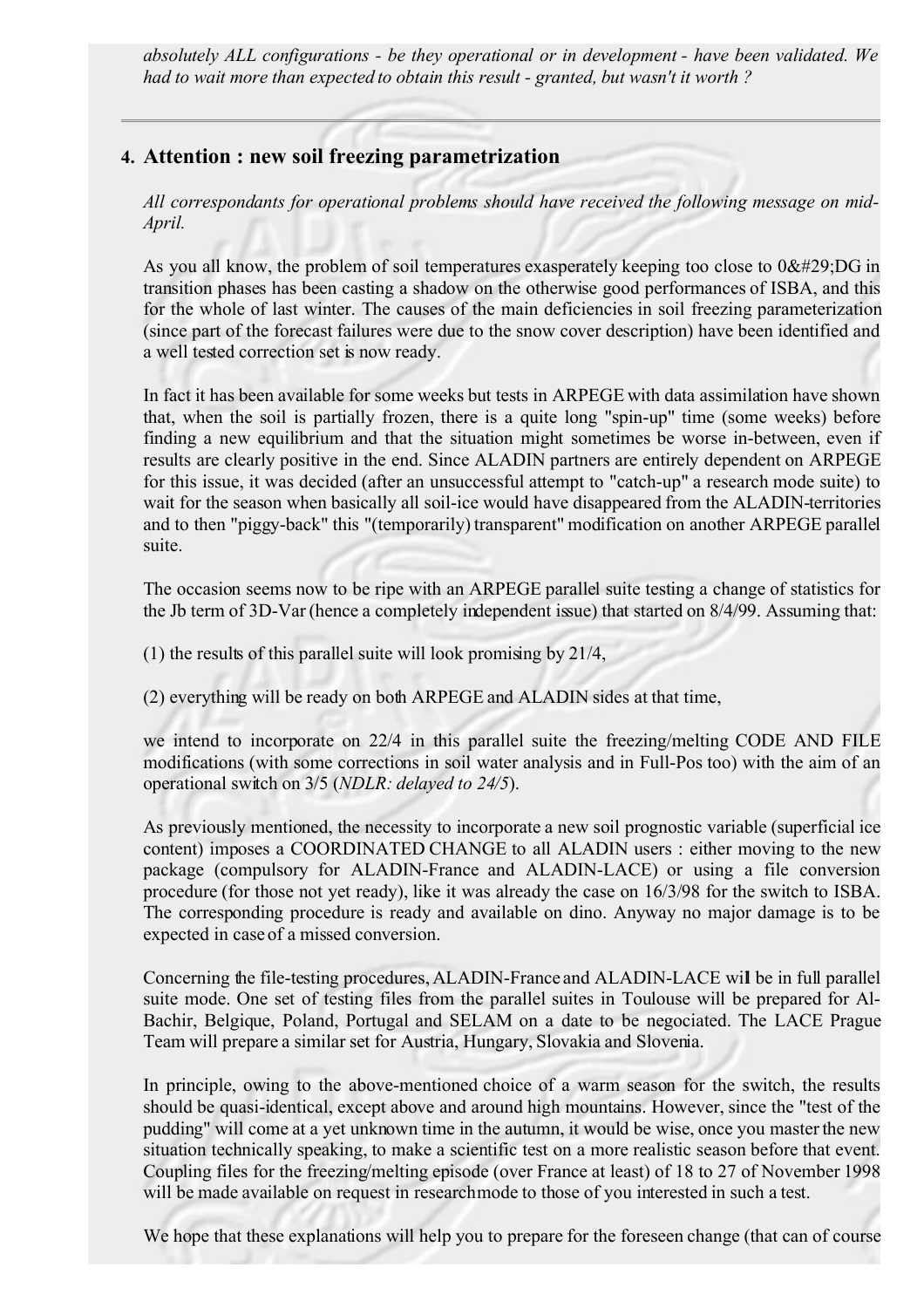be postponed in case of well justified necessity (\*). Since we probably forgot to cover some more detailed aspects of the problem, please do not hesitate to ask for more information. An explanation of the scientific modifications will be put soon on the ALADIN www server and a detailed description of the corresponding export version follows. In the end we are sure that everything will go as well as one year ago and that next winter will show the benefits of the action we are going to do now together.

(\*) On the one hand there is no urgency before next fall but on the other hand we might not find again the opportunity of such a thematically independent ARPEGE parallel suite as the current one.

A brief scientific description can be found on our usual ftp (files : extabs.ps, pp1.ps, pp2.ps).

## **Conferences / Workshops / Announcements**

### 1. **Sixth ALADIN Workshop held in Bucarest on February 15-17th, 1999**

This Sixth ALADIN Workshop took place at the National Institute of Meteorology and Hydrology in Bucarest and was entitled "Scientific development and new applications of the numerical weather prediction model ALADIN".

Model features, significant changes during the last period and model verification in Toulouse were first presented.

Presentations of different applications of ALADIN in Romania were given then : urban modelisation, .transport of pollutants (with MEDIA model), marine meteorology with the comparison of two waves models (WAM from Max-Planck-Institut of Hambourg and VAGROM from Météo-France), ...

Some results of subjective and objective verifications were shown.

During a round-table discussions on scientific plan, recommendations for coordinators were proposed (see "Main events 1.").

The last day round-table discussions dealed with :

- the design of the common data sets for case studies and tuning the model;
- data assimilation
- AWOC (see "The (pre-)operational ALADIN model" 1. AWOC)

## 2. **Next EWGLAM/SRNWP joined meetings**

The 22nd EWGLAM & 7th SRNWP meetings will take place in Bratislava on October 11-15, 1999. The official invitations will be sent soon.

For information, please contact: [siroka++at++synoptik.shmu.sk](mailto:siroka++at++synoptik.shmu.sk) ) or write to the general e-mail address for whole group of meetings' responsible people: [EWGLAM++at++mail.shmu.sk](mailto:EWGLAM++at++mail.shmu.sk)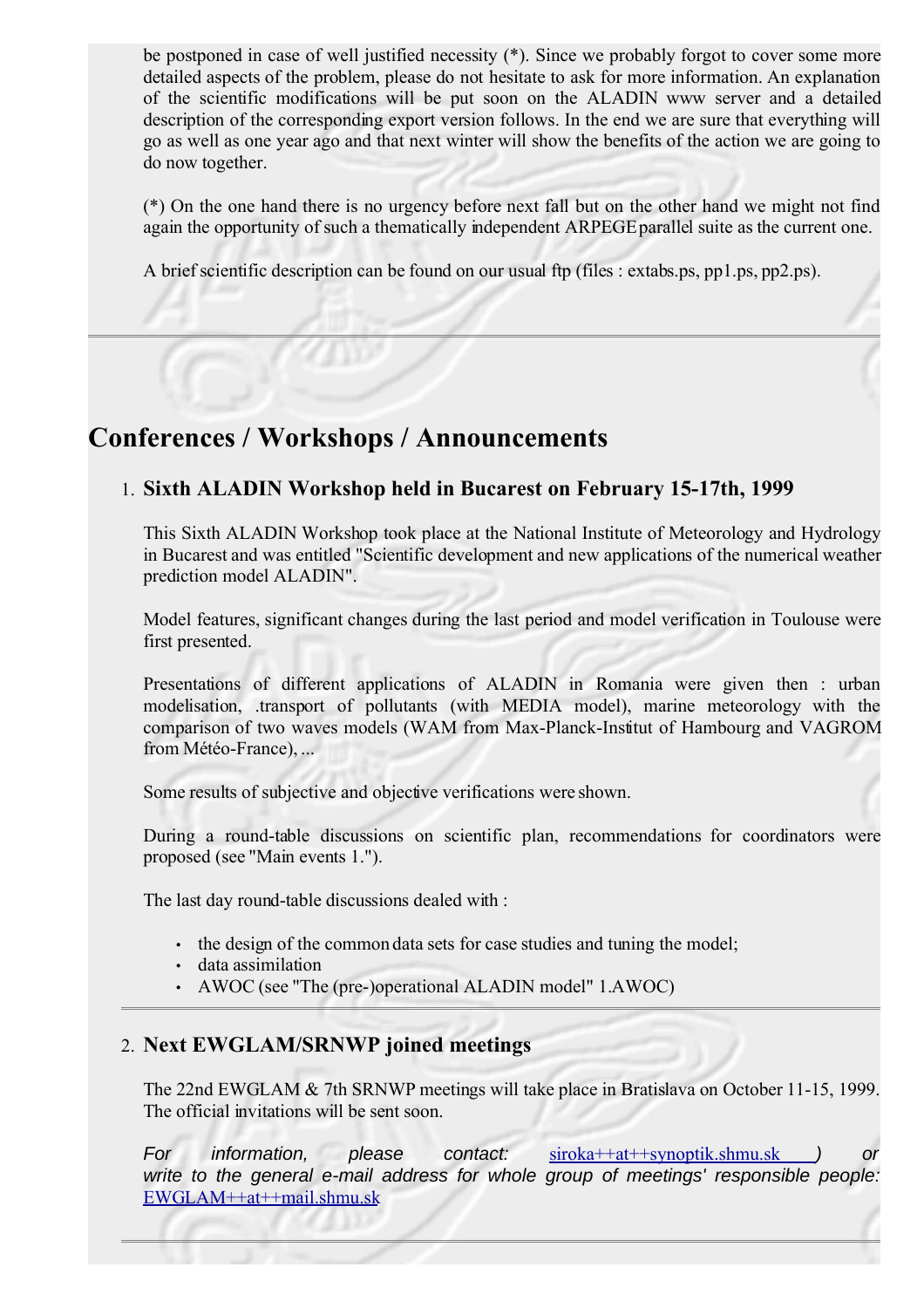### 3. **Seventh ALADIN Workshop to be held in Ljubljana on November 17-19th, 1999**

It has become a tradition that the community of the users of the numerical weather prediction model ALADIN meets regularly and presents the last progress of the model use and exploitation.

It was proved that exchange of experiences and presentations on the various implementations of ALADIN products in operational environments are of great use for planning and organisation of related activities in national services.

The above list of potential topics should be considered as a proposal.

• Proposed Subjects:

- MAP and ALADIN

ALADIN was choosen as one of the LAM models for the support of MAP (Mesoscale Alpine Experiment) field phase, so called SOP (Special Observing Period), from Sep. till mid-Nov. 1999. Visualized products of ALADIN/LACE will be available at MAP servers in order to be used by involved forecasters, scientists and measuring mission planners.

- short term perspectives: use of ALADIN within the field experiment; planned MAP IOPs case studies; etc.

- long term perspectives: how to use MAP experience to improve the model; etc.

- CANARI

Potential use of package (diag.pack under development) for the analysis, diagnostics and nowcasting purposes:

- Analysis and diagnosics expectations from bench forecasters

- Experiences with use of derived quantities

- Use in nowcasting process

- etc.

• Presentations

- Applications of ALADIN on:

Weather Forecasting

Aviation Meteorology

Mountain Meteorology

Hydrology

etc.

- Model verification, methods and results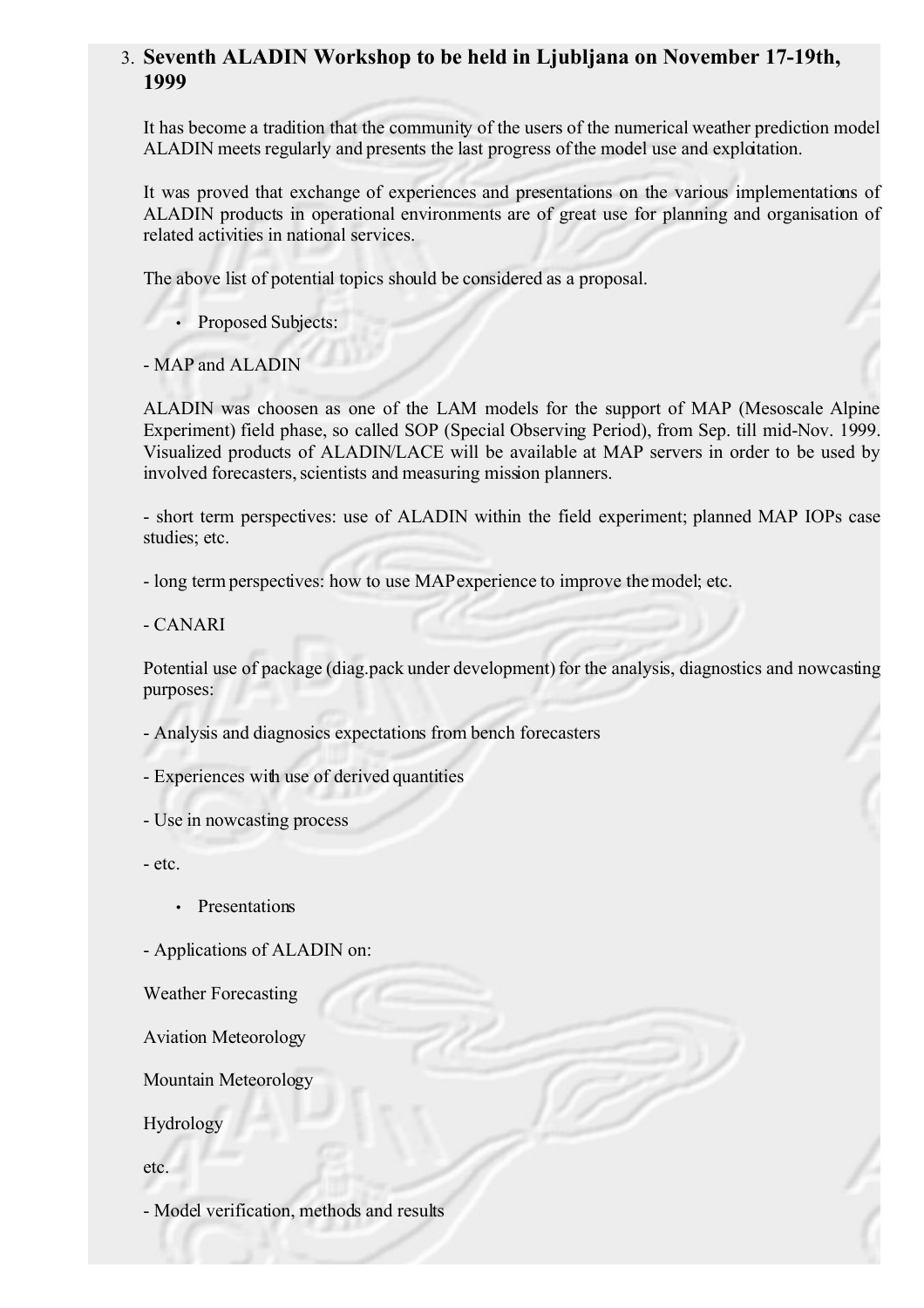Abstracts should be received till end of June 1999. Instructions to Authors are available on the Web page of the meeting.

For additional information please contact: [aladin.workshop99++at++rzs-hm.si](mailto:aladin.workshop++at++rzs-hm.si) or <http://www.rzs-hm.si/OpTiM/lace/workshop99.html>

#### 4. **Assembly of ALADIN Partners**

The next Assembly of the ALADIN Partners will take place in Lisbonn on Monday 22nd of November 1999. An invitation has been sent to the directors of all NMSs involved in the ALADIN project : the proposed date was 15th of November. This date had to be changed because of the 7th ALADIN Workshop. A second letter will be send to the directors with this new date.

For additional information please contact: [mario.almeida++at++meteo.pt](mailto:mario.almeida++at++meteo.pt)

### 5. **"Atelier de Modélisation de l'Atmosphère" (A.M.A.) to be held in Toulouse beginning of December 1999**

This year, the main topics of the A.M.A. will be "Modèles". A "call for contributions" will be sent very soon within the French speakers community (communications and posters will be in French)

More details on request by writing to : [ama99++at++meteo.fr](mailto:ama99++at++meteo.fr).

#### 6. **SNRWP Workshop on Non-Hydrostatic**

The third International SRNWP Workshop on Non-Hydrostatic modelling in Offenbach (25-27th of October, 1999) will focus on "Data assimilation for fine mesh models".

Please contact j [steppeler++at++dwd.d400.de](mailto:jsteppeler++at++dwd.d400.de) or [claude.fischer++at++meteo.fr](mailto:claude.fishcer++at++meteo.fr) who will attend the workshop.

#### 7. **ALADIN workshops in 2000**

Next forecaster workshop will take place in Ljubljana on 17th-19th of November 1999 (see 3.).

During last ALADIN workshop in Bucarest, next modeller meeting was proposed to be held in Poland by M. Jerczynski (February-April 2000). Belgium also has candidated and could organize then the next forecaster meeting (presumably in fall 2000).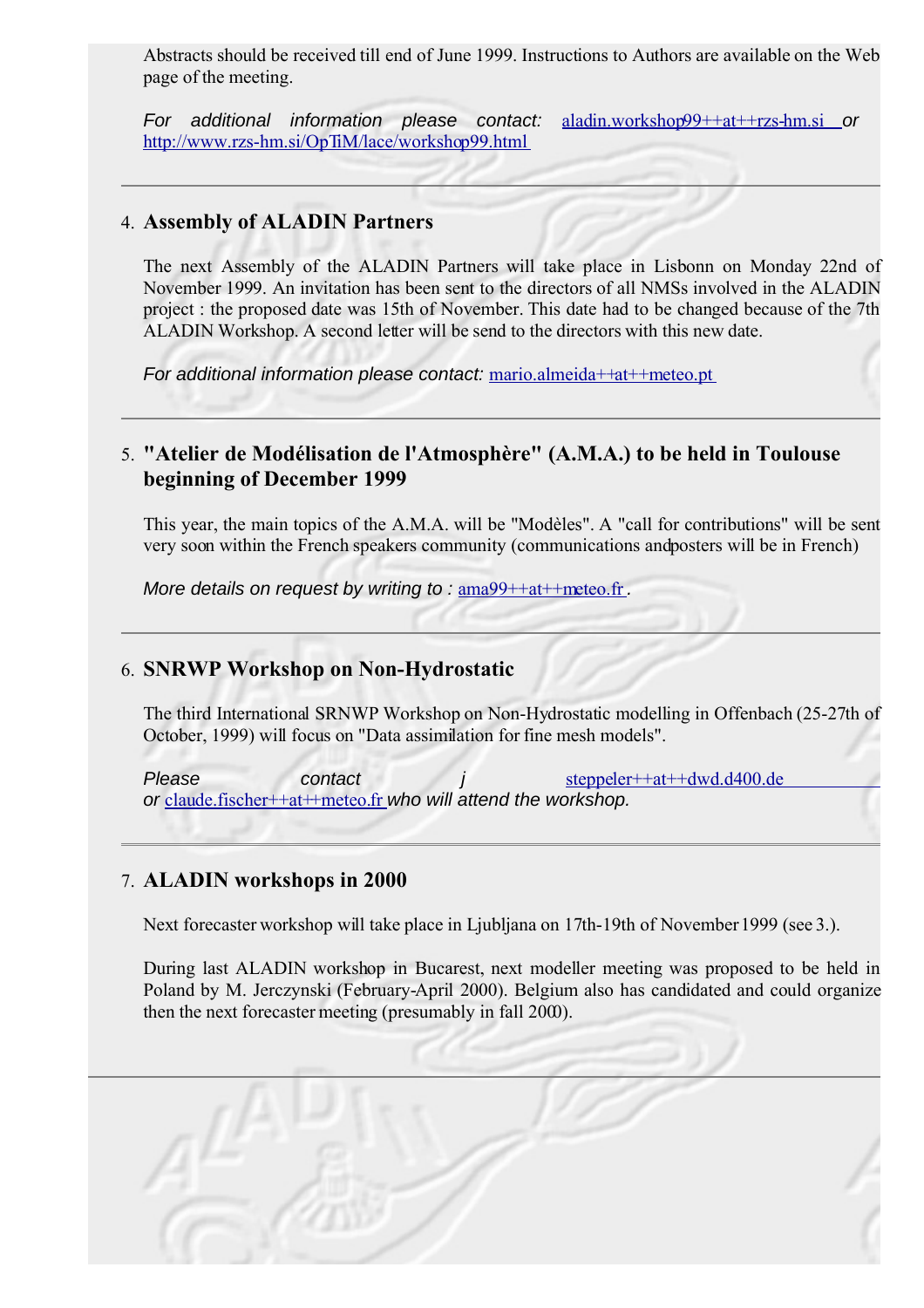# **Contacts & Informations**



These informations (and others, please see the list of the documents in annex) are available on a public ftp : [cnrm-ftp.meteo.fr,](ftp://cnrm-ftp.meteo.fr/) under the directory */pub-aladin*.

Some mailing lists also exist to make our correspondence smoother; for example :



- the general list : aladin  $++$ at $++$ meteo.fr,
- the RC LACE list : lace  $talk++ath+chmicz$ ,
- the AWOC list :  $a$ woc $++at+$ meteo.fr,
- the list for questions and/or problems encountered with  $ALADIN : alabobo++at++meteo.fr$
- ...

Many of you have a remote access to Météo-France machines. Eric Escalière (eric.escaliere++at++meteo.fr ) is now your only point of contact for these access.

There was no answer to the previous calls to update the list of the contact points for operations!

*PLEASE HELP US IMPROVING THE COMMUNICATION INSIDE THE PROJECT*

# **ALADIN on the WEB : yes !**

**Well, if you are reading this, you know about it !...**

An ALADIN WEB site is available at : *http://www.cnrm.meteo.fr/aladin/.*

It is mostly in English but the first page is available in different langages used within the ALADIN community (excepted Arabic, Croatian and Czech for the time being). Please find here two examples of this first page.

It is only a first version, trying to be both a showcase of the ALADIN project and a tool for all "ALADINers" with, among other things :

- some informations about the ALADIN system, the scientific contents,
- the research plans, the use of configurations, some technical data,
- the cycles, ...
- the (pre-)operational versions with links to Partners servers,
- the history of our project with genuine antique documents,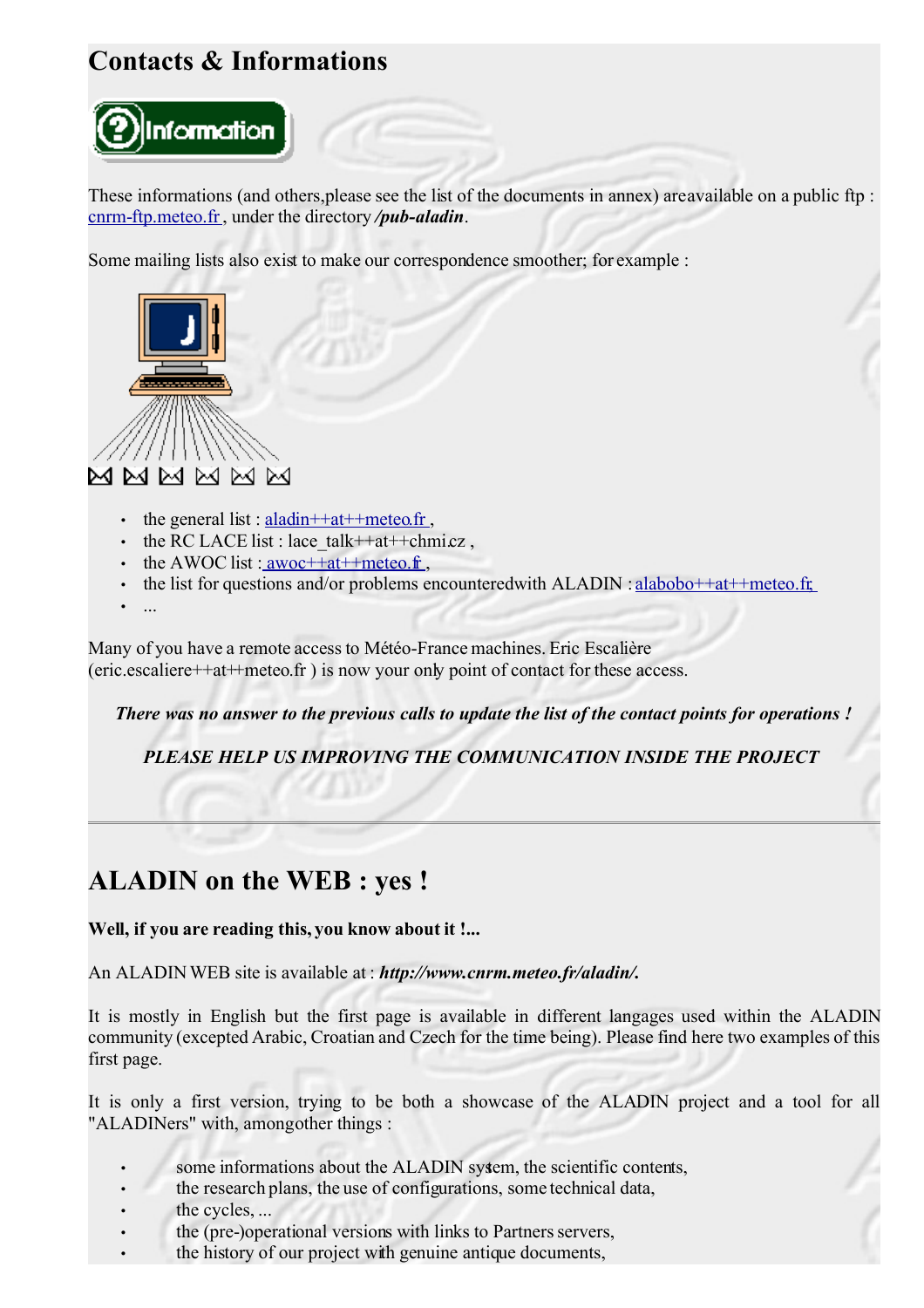- the organisation of our project : MoU, statistics of participation,...,
- the publications, the newsletters, the meetings,
- full addresses of ALADINers" at home" and on visit (Toulouse, Prague) with e-mail, telephone and fax numbers, some mailing lists (with archives),
- $\mathcal{L}_{\mathcal{P}}$

Please have a look at it and don't hesitate to tell me anything you want me to modify, to add (or to remove) in order to improve this server.

# **Money Funding asked for some cooperations based on the ALADIN project**

## 1. **French "Ministère des Affaires Etrangères" support (MAE)**

Demands for Embassy support for 1999 have been expressed to the Ministery last October. Rules are the same as 1998 ones with a probable reduction of the total amount of the support. We are waiting for informations from the Ministery. As soon as we receive informations, your representatives will be contacted and we will plan the stays benefiting from this support.

More details can be asked to Arlette Rigaud (Météo-France/DGS/IE,arlette.rigaud++at++meteo.f).

#### 2. **Bilateral supporting grants**

Balaton, Barrande, Proteus, Portugal are famous names of ... bilateral programs who can support short visits in both sides. All submitted demands have been successful even though we have not obtained all what has been requested. The countries involved in these programs can easily be guessed considering the programs names.

The French fundings are used to pay the per-diem (in France) of the visitors and to pay the travel of French people to your NMS, and vice-versa.

#### **3. Météo-France support for maintenance**

Part of Météo-France for funding to support maintenance actions in the ALADIN project has been used for AL10 phasing in January and February. We still have to find volunteers for the next one in November-December ...

## **The (pre-) operational ALADIN models**

1. **AWOC at the Bucarest workshop and later on**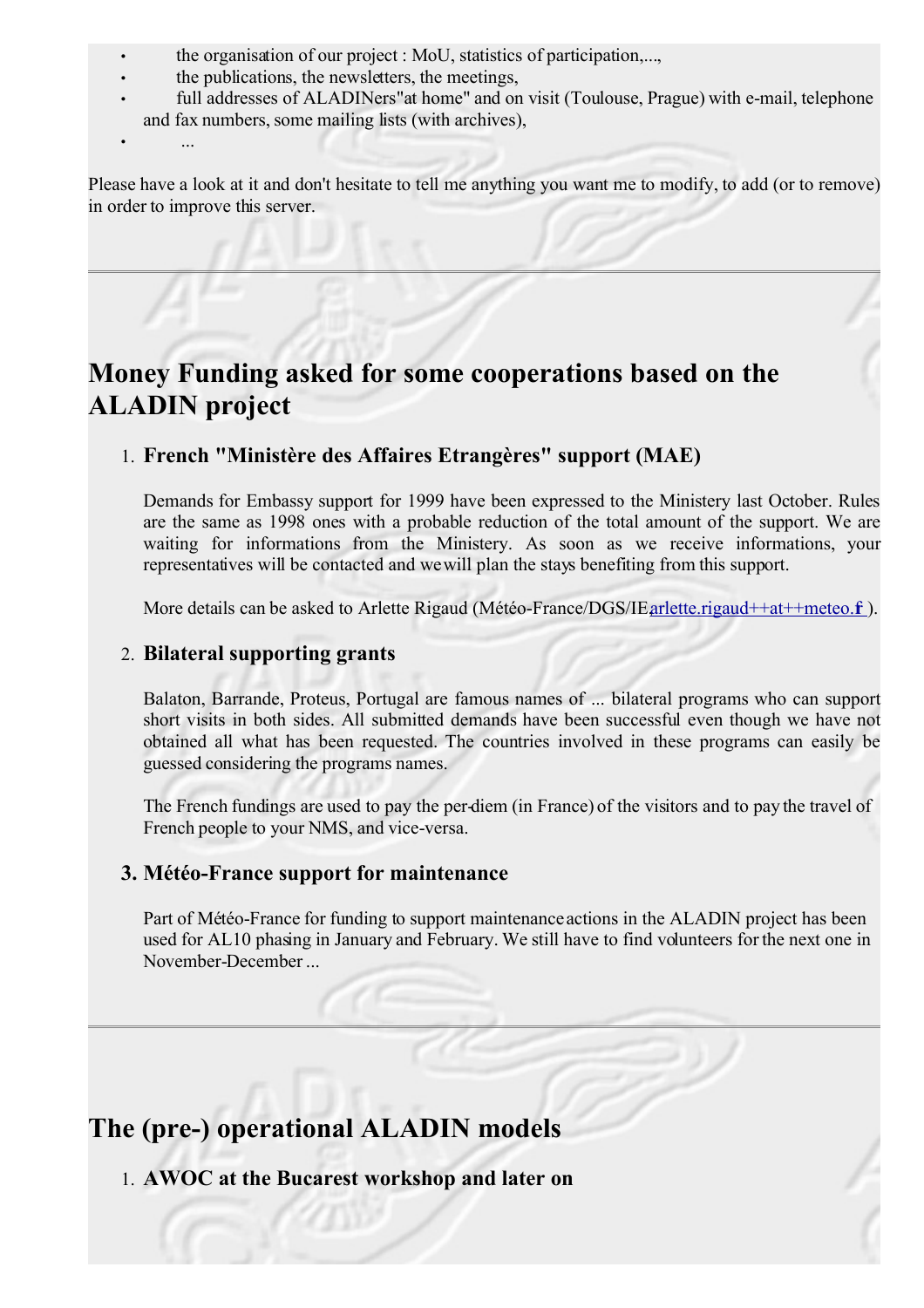

An AWOC meeting took place during the ALADIN workshop in Bucarest. This is the report from[Claude Fischer.](mailto:claude.fischer++at++meteo.fr)

The extended activities of the AWOC group have been recalled during the discussions at the Aladin workshop in Bucarest (devoted to fixing installation or operation problems, code, compiler or related bugs).

In this frame, it was noticed that the auxiliary library had missing routines (xrd19). Also, non-standard non-ANSI code was detected (to be in general reported to the gourous). Duplicated declarations of variables cause some compilers to fail. Also, the order of the

declarations should be carefully checked. Some shortcomings have been reported recently (march) by Luc Gerard and the gourous have sworn some of them will be fixed over xrd21.

Some news on CY20 were given (see the detailed report in this newsletter). Also, the cleaning for CY21 was mentioned: IMPLICIT NONE, free source format, fortran 90 generic types used for the definition of real expression accuracies(see Eric Sevault's description in the previous newsletter). It was recalled that the surface reservoir for frozen water in the soil parametrization will not become operational before april 99. The preparations for the switch have started and the date of the change should be May, 17th.

The status of the documentation was mentioned. For the reports, the Aladintheque is regularly updated with the latest ''stagiere's`` reports. Nothing was started to translate the documentation of the physics into english. The existence of a rather complete IFS documentation was mentioned. This documentation can be installed on the Prague webserver for the LACE countries but does not concern the Arpege physics. For non-LACE countries, only a delivery via mail, on their specific demand, is possible.

- **2. Workstation version at Austrian Meteorological Service** *(more details [thomas.haiden++at++zamg.ac.at \)](mailto:thomas.haiden++at++zamg.ac.at)*
- **3. The operational implementation of ALADIN-Belgium** *(more details [olivier.latinne++at++oma.be\)](mailto:olivier.latinne++at++oma.be)*
- **4. Workstation version at Bulgarian Meteorological Service**  *(more details [valery.spiridonov++at++meteo.bg\)](mailto:valery.spiridonov++at++meteo.bg)*
- **5. Operational ALADIN-FRANCE in Météo-France**  *(more details [francis.pouponneau++at++meteo.fr \)](mailto:francis.pouponneau++at++meteo.fr)*
- **6. Workstation version at French Meteorological Service** *(more details [jean-marc.audoin++at++meteo.fr \)](mailto:jean-marc.audoin++at++meteo.fr)*

Nothing new this quarter.

**7. Workstation version at Hungarian Meteorological Service**  *(more details [horanyi++at++met.hu\)](mailto:horanyi++at++met.hu)*

The main events of the first quarter of 1999 are :

• Quasi-operational implementation of CANARI

Since the end of January the CANARI optimal interpolation scheme is executed quasi-operationally providing inputs for the nowcasting applications at the Hungarian Meteorological Service. At the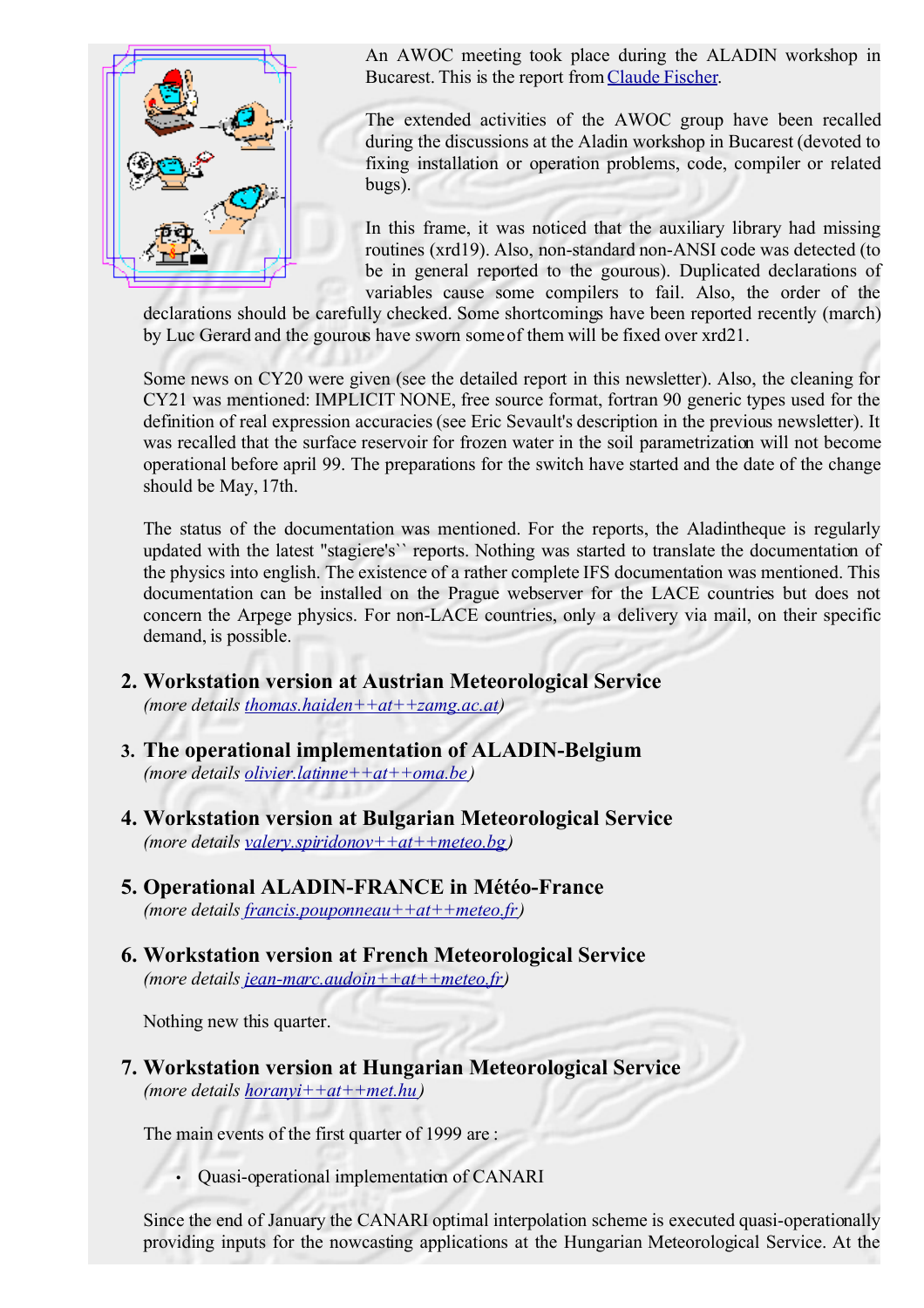moment CANARI is running every 6 hours using local SYNOP and TEMP observations (the observations are read from the local data base then it is converted into ASCII format for Mandalay and then Mandalay creates the direct CMAFOCinput for CANARI).

The quality of the CANARI analysis is planned to be monitored and improved continously. In the near future it is planned to have analysis every 3 hours, later on we might continue with hourly analysis.

It is emphasised that at this stage CANARI is only running for nowcasting purposes, however later on we plan to perform some data assimilation experiments as well.

• Migration to SGI ORIGIN2000

In the beginning of 1999 a new SGI ORIGIN 2000 machine with 6 processors was delivered to our Service (now there are two more additional processors available). The speed of the processors is 0.4 Gflop each.

In the beginning of February we started the adaptation of the ALADIN model to the SGI platform using the distributed memory version of the code. After the successful adaptation some tests were carried out for showing the scalability of the machine for the ALADIN/HU operational domain. The speed-up of the machine with 8 processors is 6.7 (see the speed-up curves enclosed).

**Connect Little** 

In the near future we will port the operational ALADIN/HU application to the SGI platform and after the stabilization of the operational suite a domain and resolution increase is planned.

• Verification

Finally the necessary softwares were completed for the relative comparison of NWP models applied in an operational manner at the Hungarian Meteorological Service. The software is able to calculate simple statistical scores of the models with respect to SYNOP and TEMP observations. At the moment the ECMWF model, the ALADIN/LACE and the ALADIN/HU models are compared using the observations available on the ALADIN/HU domain. The visualisation of the results are carried out using the same software as it is in Toulouse (using gnuplot).

#### 8. **Operational ALADIN-LACE in CHMI**

*(more details can be asked to Project Leader or Prague Team Leader)*

#### **News from the Council:**

The 9th RC LACE Council held in Prague on 25th February 1999 approved the new shape and candidates of the Management Group as follows:

- Project Leader: Radmila Bubnová, CZ
- Deputy Project Leader: Dijana Klaric, HR
- Prague Team Leader: Martin Janousek, CZ
- Deputy Prague Team Leader: Mária Siroká, SK
- Project Scientific Officer: Thomas Haiden: AU
- ALADIN/LACE System Co-ordinator: Gábor Radnóti, HU

This Management Group will start its work on 1st May 1999 and has been nominated for 1 year.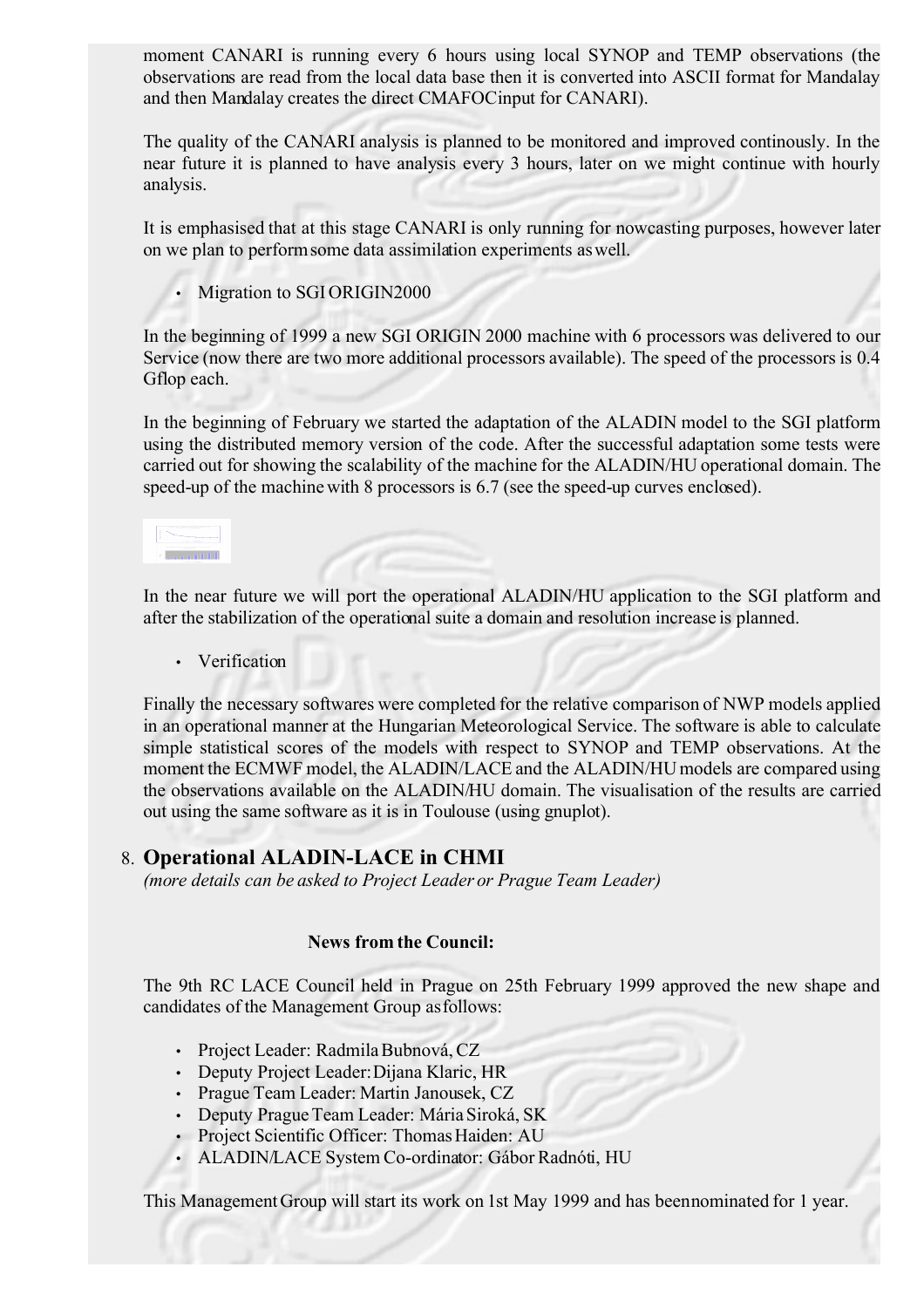#### **Evolution of the ALADIN/LACE application.**

In the beginning of the year the Prague Team concentrated on the validation of the cycle AL09/CY19T1/XR19, which repatriation started still before Christmas. The validation in a parallel suite revealed a bug affecting the use of the 8th lateral boundary conditions file. The bug was immediately reported to all ALADIN sites.

The cycle AL09/CY19T1 has been put into the operations on 10/02/1999 for 12 UTC network time (cycle AL09/CY19T1/XR19) with neutral results with respect to the previous cycle AL08T3/CY18T3/XR04, containing the switch LSETTLS.

#### **Research & Development, Parallel Suites**

The Prague Team has developed the necessary tool of automated parallel suite environment and agreed with COMPAS and TTI at Météo-France on the possibility to launch ALADIN/LACE parallel suites coupled with ARPEGE parallel suites and thus to see an impact of the change in ARPEGE on ALADIN/LACE. The mechanics was first tested on the "radiances & screening" ARPEGE parallel suite in the beginning of March. Thus it was ready to test the foreseen ''LFGELS" suite.

The Prague Team completed the ''verif.pack" procedure in the following terms: generality (use for the operational & parallel suite & research experiments, enabling more general combination of experiment dates and choice of the samplings; graphical presentation of scores, based on NCAR. The first version of this package is being documented and will be available for any ALADIN site (the portability requires: configuration 701, NCAR).

The Prague Team launched the parallel tests to assess the impact of all the modifications before they entered the operational application:

- Test of the cycle AL09/CY19T1.
- Research suite testing the orographic lift and gravity wave drag schemes.
- Test of the pre-cycle AL10/CY20 for R & D purposes only, revealing neutral scores.
- Research "USURIC" test, which goal is to tune the vertical exchange coefficients of turbulence. This suite has been one of an helpful element in the study of last December storm.

#### **Other R & D developments:**

3D VAR: work on Jb and Jo; CANARI: validation for the cycle AL09/CY19T1 & start of the work on diag.pack; physics: tuning of the new convection scheme.

#### **Other technical developments:**

Port of the linking script SLD, GRIB tool for getting extreme values of fields over a defined period, test of MPI version, different tests of MANDALAY functionalities (proved to be quite a painful exercise), preparation of the local LACE-domain SYNOP database.

#### **9. Operational ALADIN-MAROC in MAROC-Météo**

*(more details [mehdi.elabed++at++meteo.ma \)](mailto:mehdi.elabed++at++meteo.ma)*

**10.Workstation version at Polish Meteorological Service**  *(more details [zijerczy++at++cyf-kr.edu.pl \)](mailto:zijerczy++at++cyf-kr.edu.pl)*

Since 25th of February '99 high-speed telecommunication link beetwen IMWM and Cracow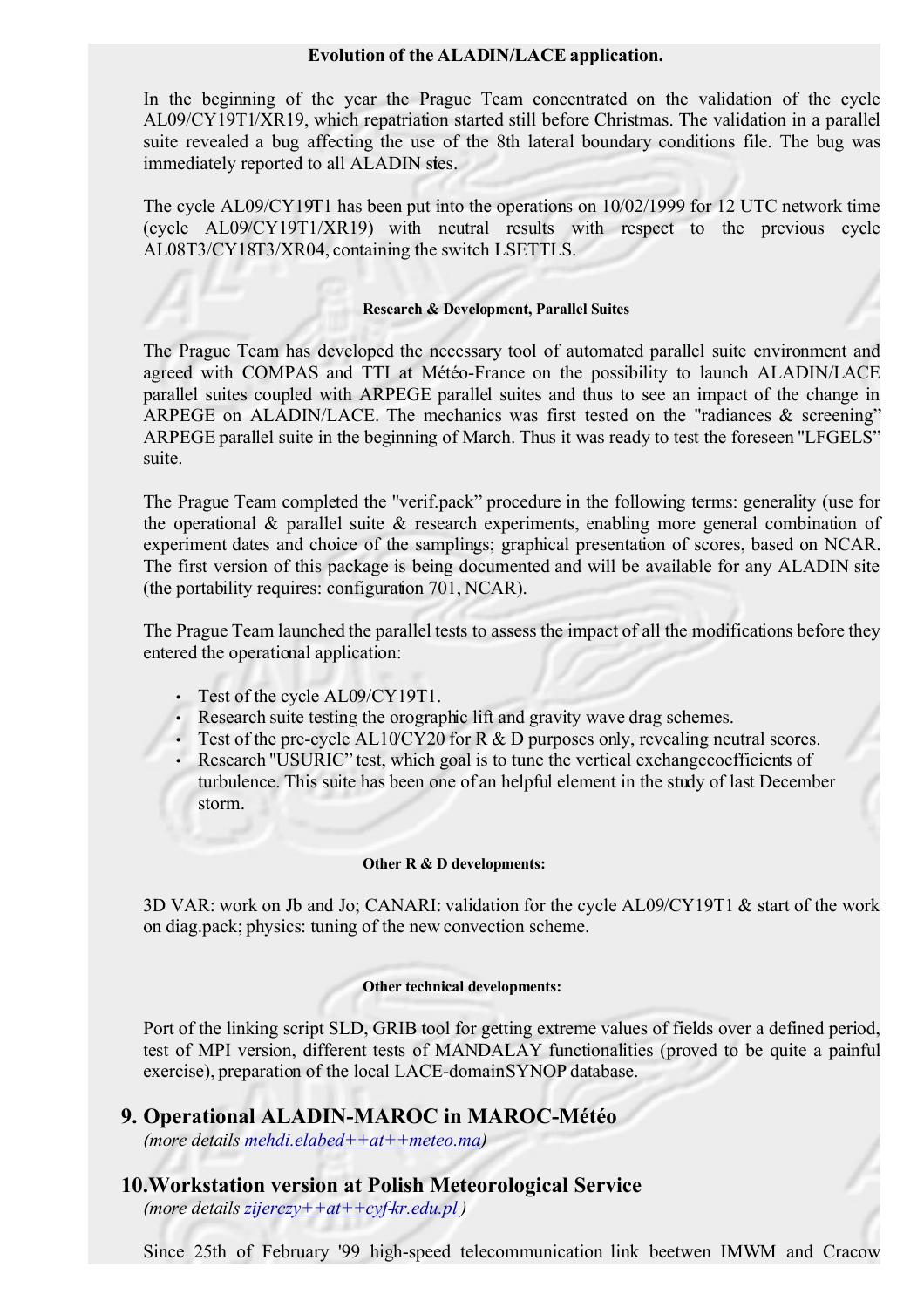Supercomputer Center works in operational service. Link is based on Ericsson Mini-link radioline capable of 2x2Mb/s transfer rate. At present only one channel is being used. In near future our NWP operational system will be able to switch automatically from radioline to ISDN in case of any problems with radio-link.

#### **11.Workstation version at the Portuguese Meteorological Service**

(more details [mario.almeida++at++meteo.pt](mailto:mario.almeida++at++meteo.pt) )

### **12.Workstation version at the Romanian Meteorological Service)**

*(more details [cordoneanu++at++meteo.inmh.ro \)](mailto:cordoneanu++at++meteo.inmh.ro)*

#### **13.Workstation version at Slovak Meteorological Service**

*(more details [olda.spaniel++at++mail.shmu.sk](mailto:olda.spaniel++at++mail.shmu.sk) )*

The ALADIN/Slovakia model is running once per day ( LBC from 00:00 UTC ALADIN/LACE run) in operational suite with horizontal resolution 7,18 km.

Graphic outputs (NCAR) are included into same graphical menu at meteorological workstation as products from ALADIN/LACE. Outputs products from ALADIN/Slovakia are following : Clouds (total, low-level, middle, high), 2m temperature, 10 m wind, precipitation (stratiform, convective, liquid, solid).

Also verification surface fields (ALADIN/LACE =96 ALADIN/Slovakia =96 observations) are running and results are available on Intranet environment.Some successful results was done in field of visualisation pseudoTEMPs.

#### **14.Workstation version at Slovenian Meteorological Service**

*(more details [neva.pristov++at++rzs-hm.si o](mailto:neva.pristov++at++rzs-hm.si)r [jure.jerman++at++rzs-hm.si \)](mailto:jure.jerman++at++rzs-hm.si)* 

#### **Information about pre-operational ALADIN/SI model:**

Two workstations are used: ee927 and visualisation on "calvus" (DEC AlpaStation 600 5/333, 192 MB RAM, 333 Mhz 21 164 CPU, 4MB secondary cache, DigitalUnix 3.2).

The model integration on "castelanus" (BIT Alpha 500, 256 MB RAM, 500 Mhz 21164 CPU, 1 MB secondary cache, DigitalUnix 4.0d).

- space resolution :11.16 km (LELAM), 31 levels.
- integration domain: number of grid points  $x*y$  (72x72 for C+I, 8 points in E zone), latitude of reference (46.0), longitude of reference (13.5), longitude and latitude of the 4 corners (SW corner : 8.6864, 42.3278; NW corner: 8.0257, 49.4358; SE corner : 18.3136, 42.3278; NE corner : 18.9743, 49.4358)
- coupling files from ALADIN/LACE, 6 hours coupling frequency
- range of forecast: two runs daily: 00 UTC and 12 UTC +48 hours
- duration of integration until the maximumforecast range : optimally 110 minutes (14s for one time step of integration 2TL-SL (400s))

The address of the Slovenian WWW server containing:

- *information about Slovenian version of ALADIN : [/www.rzs-hm.si/napoved/aladin\\_opis.html](http://www.rzs-hm.si/napoved/aladin_opis.html) [\(](http://www.rzs-hm.si/napoved/aladin_opis.html)in the Slovene language)*
- *operational ALADIN forecast : [/www.rzs-hm.si/napoved/aladin.html](http://www.rzs-hm.si/napoved/aladin.html)*
- *high resolution wind forecast : [/www.rzs-hm.si/napoved/DADA.html](http://www.rzs-hm.si/napoved/DADA.html)*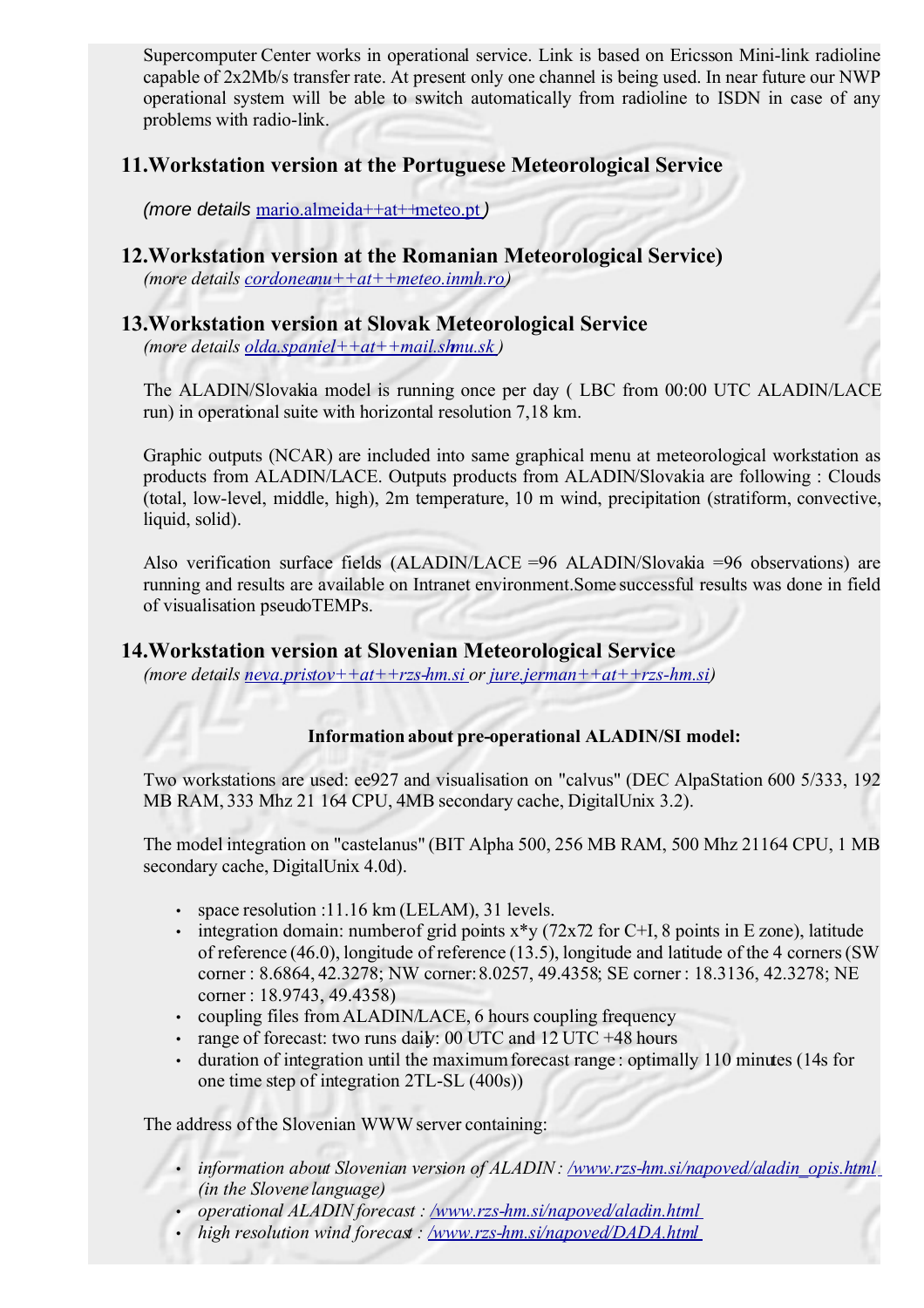#### Applications on ALADIN/SI forecast:

- meteograms for 19 stations (model points)
- amount of precipitation for 19 stations (model points) and 6 selected areas (catchment) used mainly for hydrology forecast
- creation of pseudotemps for 3 stations (model points)
- creation of file with model data for Vis5d interactive visualisation
- sequence of the pseudosatelite pictures
- dynamical adaptation of surface wind for 3 selected areas and 5 forecasted ranges
- vertical cross-sections for 3 pre-selected slices (in testing)

#### **ALADIN/SI model availability in 1998**

The overlook of the availability of ALADIN/SI products has been prepared for last year. The starting and the ending time of the integration was analysed from 11th November 1997 (when also afternoon run was introduced) until the end of the year 1998 (see figure).

| Run                      | morning run |     | afternoon run |     |
|--------------------------|-------------|-----|---------------|-----|
| Completed                | 373         | 90% | 331           | 80% |
| without intervention     | 348         | 84% | 324           | 78% |
| rerun                    | 25          | 6%  | 7             | 2%  |
| operational not finished | 68          | 16% | 92            | 22% |
| no results               | 43          | 10% | 85            | 20% |

*Table1: Availability of ALADIN/SI model results from 11/11/1997 to 31/12/1998 (416 days)*

It can be seen from the table that one out of ten morning model runs is missing and app. one is very late; in the afternoon, two out of ten are missing.

The managing of the operational suite is still in our group responsibility. If something goes wrong in the afternoon run, there's usually nobody available to fix the problem and to rerun the model. The situation is slightly better for the morning run, when model has been rerun quite often. Longer "blank" time periods appeared when there was nobody there to fix the suite (due to holidays, absence, etc.).

The most often objective reason for integration failure is incomplete transfer of coupling files. In the first part of the year the files have been transferred via InterNet from Toulouse. After the introduction of the transfer of coupling files via IBM-GN from Vienna this problem disappeared.

Often integration stopped because a coupling file was not ready in time and the model was not waiting for it. This has repeatedly appeared for time periods after the new libraries had been introduced (end of March-begin of April, end of July- begin of August).

With availability like the one presented here, we can not claim that our model is really an operational one. But on the other hand, from September 1998 conditions improved and number of failures was significantly reduced.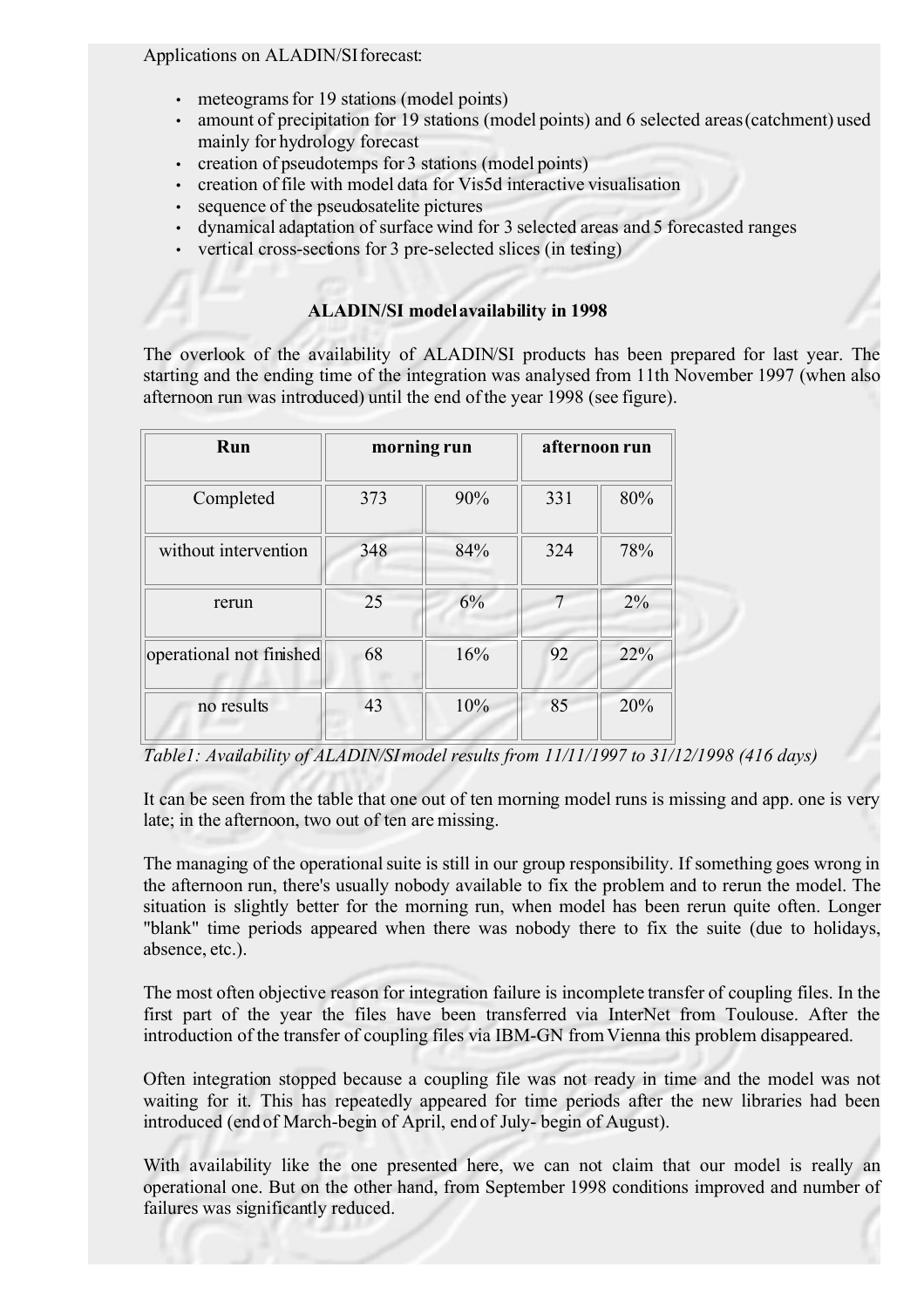# **"Réseau Formation Recherche" : PhD Studies**

### • *Visit of Prof. Rakovec*

Prof. Joze [RAKOVEC](mailto:joze.rakovec++at++uni-lj.si) (University of Ljubljana) was the external co-ordinator for the [RESEAU](file:///var/www/html/aladin/publications/rfr.html) [FORMATION](file:///var/www/html/aladin/publications/rfr.html) RECHERCHE which started in February 1996 with a duration of 3 years. He visited Toulouse in the period 6-13 February and presented a final report on the progress of the research at CNRM/GMAP in the scope of the RFR for five PhD students from countries from Central and Eastern Europe.

His report is available [here](file:///var/www/html/aladin/publications/rapprfr.html). It contains a "short report and results of the research of the five candidates" with also "detailed reports on the research of the four researchers" (one of the five candidates, Marta Janiskova, has successfully defended her thesis last November in Bratislava).

His "general remarksand conclusion" are favourable :

*The action in scope of the Reseau formation-recherche is a quite successful one: one PhD has already been* completed and four are on the horizon for this or next year (or two). The main reason for such successful *progress are the personal qualities of the students, and the fruitful collaboration with their supervisors.*

*As in my previous report I must also stress the importance of the pleasant research environment being enabled at Météo-France in Toulouse. Not only the logistics and the efficient equipment: each candidate has his own X-terminal with all communicational capabilities, access to all libraries of the model and to the initial and boundary conditions, access to the Météo-France's library with main journals and textbooks. Also the friendly atmosphere is one of the important supporting factors for a fruitful research work. What is* for some of the students a constraining factor is the sometimes limited possibility to run the model quickly. *at each desirable time immediately. Namely bigger jobs which demand great computing power are* normally waiting in a queue to be executed (which is a rather common situation in every shared and busy *computing environment).*

Next important factor, contributing to the efficient work of the candidates is certainly the fact that model *ALADIN (or the system Arpège/ALADIN), with which most of the research is connected, was developed by the international team in which most of the students also participated. The model has become operational* for most of the students' countries and so they feel the model to be "their" model. Such personal *involvement is certainly a very positive and supporting factor for the success.* 

*The side effect of the research work in Toulouse, not being connected with the students' research, is also the improving ability of using foreign languages. The researchers and their supervisors communicate in* English and in French. And outside offices the language is of course French. This does not mean that the candidates will learn the ``high'' French with all grammatical finesses - but already now are all of them more or less capable to communicate with their environment in Toulouse.

## • [Doina BANCIU](mailto:banciu++at++meteo.inmh.ro) **: "Specific small scale diabatic forcing in ALADIN at the limit of the hydrostatic assumption"**

The last experiments have revealed an insufficient vertical development of the convective clouds in ARPEGE/ALADIN model over tropical region (as shown by Jean Marcel Piriou by comparison with the ECMWF and Meso-NH models). In the case of such deep clouds, it seems to be an important buoyancy loss in the lower part of the atmosphere, that could be related to a too strong entrainment rate. On the other hand,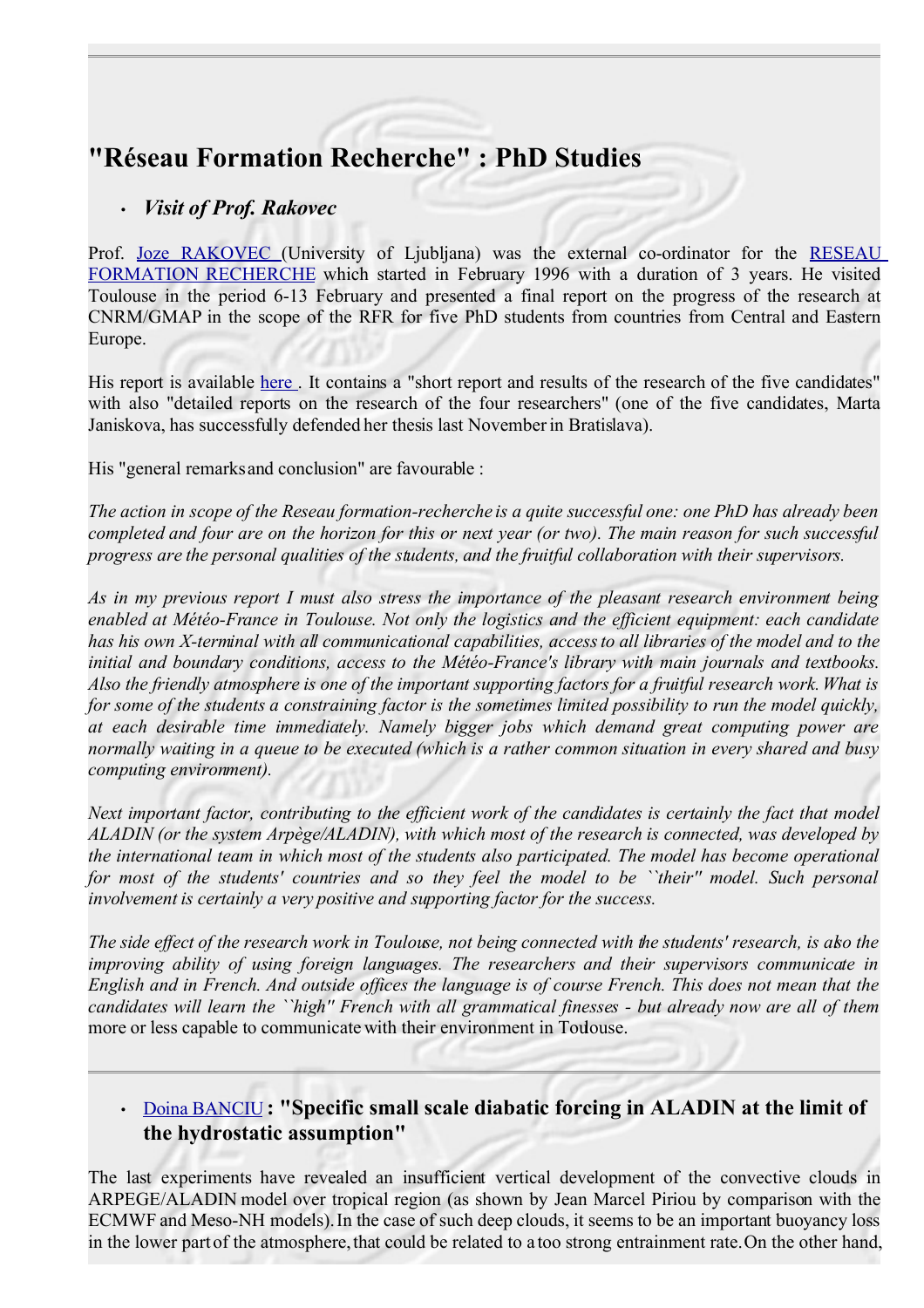the simulations of a strong squall line over middle latitude region (CLEOPATRA case: 1992, July 21) have been improved by increasing the entrainment rate at the cloud basis.

As a result, a new formulation for convective entrainment, suggested by Jean-Francois Geleyn, has been developed. The entrainment rate is supposed to be dependent not only on the altitude but also on the cloud depth.

The new formulation was firstly tested in 1D ARPEGE/ALADIN model version for the 22 February 1993 TOGA COARE squall line (thanks to the efforts of Jean Marcel Piriou and Jozef Vivoda for updating the model version and preparing the model forcing data). The results showed the new formulation could be a possible solution to obtain deeper clouds. The comparison with the results of a 3D cloud resolving model (Redelsperger and Sommeria), for the 22 February 1993 TOGA COARE squall line, proved a better agreement for the convective mass flux. The results of CLEOPATRA case 3D simulations were less encouraging. Therefore for computing the entrainment rate instead of the cloud depth, the integral of cloud excess in moist enthalpy was used. This lead to an improvement of the simulations, but further experiments and free parameters tuning are needed.

## • [Ilian GOSPODINOV](mailto:ilian.gospodinov++at++meteo.bg)**: "Conservation Properties of 2 Time Level semi-Lagrangian"**

There are two separate problems within any two-time-level semi-implicit semi-Lagrangian (2TLSISL) scheme : the determination of the semi-Lagrangian trajectories and the treatment of the non-linear residuals. By using our simplified testing tool which is a 1D "Shallow Water" model, we have shown that the accuracy of the trajectory scheme is essential for the accuracy and the stability of any 2TLSISL scheme. By expanding in Taylor series and applying the advection aperator to both sides of a 2TLSISL discretization of the one dimensional forced advection aquation we have proven 2 theorems. The first of them introduces a class of second order accurate in time 2TLSISL schemes under the condition that we know the exact trajectories. The second one determines the accuracy of any 2TLSISL scheme under the conditions of our first theorem. Thus it has been shown that the treatment of the non-linear residual is more adaptable than the trajectory scheme.

Another part of our work other the last 6 months was the implementation of the second order accurate in time trajectory scheme in the hydrostatic version of the ARPEGE/ALADIN NWP model. Equivalently to what has been developed with our 1D model the new trajectory scheme on the horisontal is a second order accurate in time approximation of the horisontal advection equation where the acceleration appears exactly as it can be found at the right-hand-side of the 2D momentum equation including all forces - the Coriolis force, the pressure force and the diabatic forcing (physical tendencies). In other words uniformly accelerating motion along the trajectory is assumed on the horisontal. In any hydrostatic atmospheric model the vertical motion governing equation is diagnostic or, in other words, there is no forcing and it has an exact solution representing uniform motion. Thus in our new trajectory scheme we assume uniform motion on the vertical.

We have examined our new scheme together with the Classical 2TLSL trajectory scheme employing linear extrapolation in time and the SETTLS scheme, developed last year in the ECMWF, employing extrapolation of the acceleration from the previous time step along the same trajectory. The famous "Baltic Jet" case from February 25, 1997 has been chosen as a testing case. What is specific for this case is that a numerical instability patern in the core of a mid troposphere jet over a flat region has been related to the extrapolation in time in the classical 2TLSL trajectory scheme which was operational at that time. By performing 2 groups of experiments - with and without diffusion - with the three examined schemes and comparing the results we arrived to the conclusion that only our new scheme cures entirely the instability.

The research will continue with more detailed study of the non-linear residual treatment regarding the stability, accuracy and conservation ability of the 2TLSISL scheme.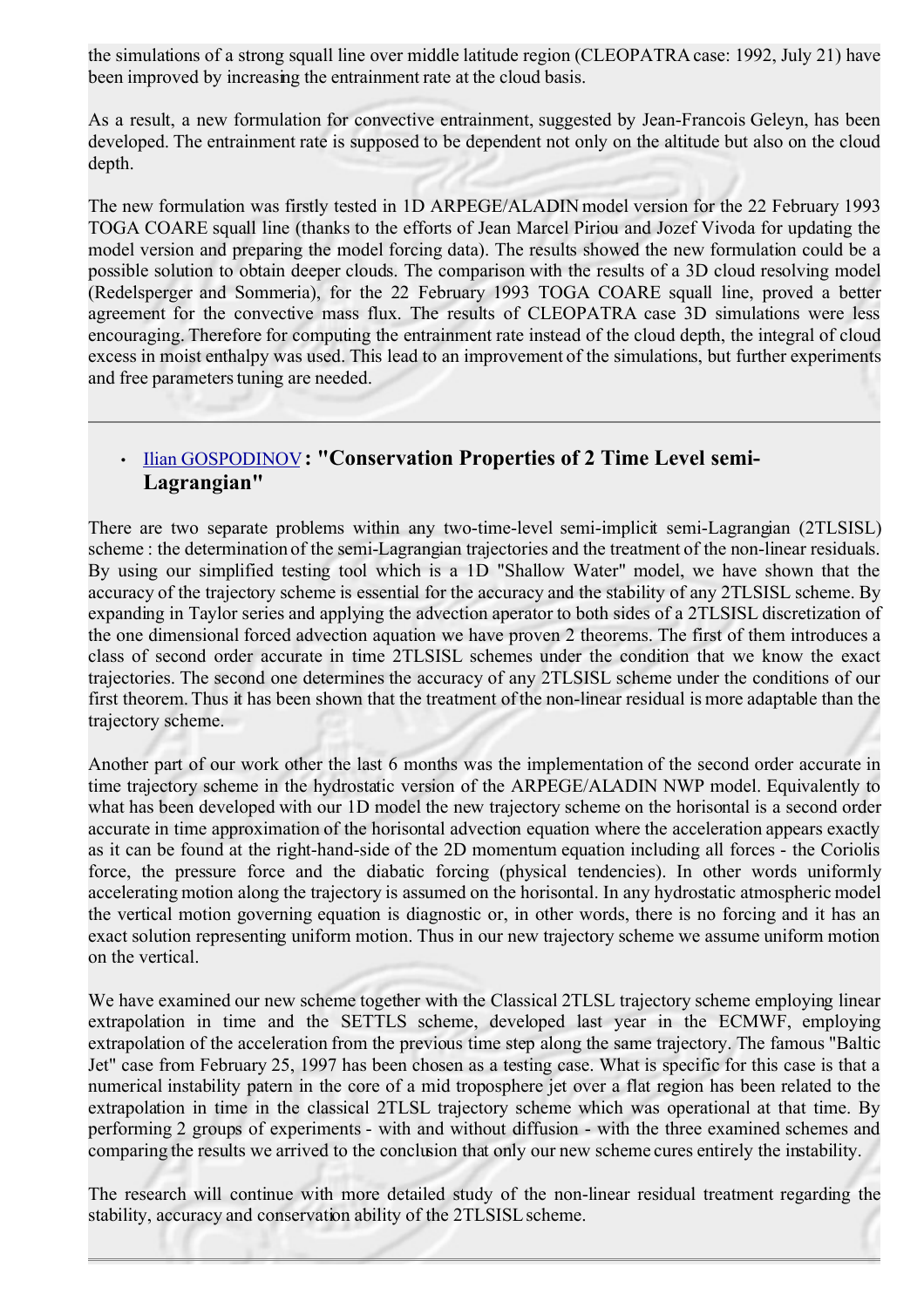### • [Filip VANA](mailto:vana++at++chmi.cz) **: "The dynamical and physical control of kinetic energy spectra in a NWP spectral semi-Lagrangian model"**

Impact of different semi-Lagrangian interpolators used was studied on adiabatic frontogenesis process. For the typical semi-Lagrangian time step (around CFL criterium) the effect of different interpolators used was negligible for this case so the timestep was extended to the limit of of semi-Lagrangian stability to allow the scheme to be more sensitive to used interpolators. Then some conditions were defined and tested, to be able to choose the best interpolator for any given point keeping as much accuracy and stability (in necessary situation applying more diffusive interpolator) as possible. This solution allows either increase of accuracy of the scheme keeping the same timestep or increase of timestep keeping the same accuracy.

## • [Mark ZAGAR](mailto:mark.zagar++at++rzs-hm.si)**: "Prediction of small-scale events through second level dynamic adaptation of the planetary boundary layer"**

To conclude his least stay (before his PhD defense in Ljubljana), on Monday 26th of April, Mark presented the main results of his work during a CNRM seminar in Toulouse. English and French summaries of his presentation follow :

#### Prediction of Small-Scale Events Using Dynamic Adaptation

Even though the progress in numerical modelling of the atmosphere is continuous and considerable, only the increase of the model's spatial resolution can bring more details to the meteorological prediction in the regions with complex orography. In order to be able to obtain a useful forecast of small-scale events, such as local wind features or local, orographically induced rainfall extremes, the described dynamic adaptation approach can be used. This way the computing time is reduced significantly comparing to the full model integration.

The principle is the following: first, the fields from a large scale model output (which presents the largescale prediction for a chosen range) are interpolated onto a dense grid of the adaptation model. This is followed by a short, typically 30 minutes integration of the high resolution, adaptation model. Physical parametrization in this model are deprived of all thermodynamics and the vertical resolution is also reduced except in the low levels. Resulting surface wind is in a great majority of cases very close to the one, obtained by a full model's, full range integration. Theoretical considerations and the application of ALADIN model for the above-mentioned purpose will be discussed.

The field of vertical velocity is a dynamic consequence of horizontal wind modification due to more detailed orography in the hydrostatic adaptation model. As the rainfall intensity is in undoubting relation to the vertical motion, better vertical velocity field can hopefully improve the rainfall intensity and distribution prediction. One statistic and one deterministic method will be presented.

#### Prévision des phénomènes en petite-échelle par adaptation dynamique

Malgré le progrès important et permanent dans la domaine de la modélisation numérique d'atmosphère, la prévision détaillée et précise des phénomènes, dûs au relief montagneux, peut toujours profiter d'augmentation de résolution spatiale du modèle. Les phénomènes, tels que les petits traits distinctifs du vent ou les extrêmes locaux de la pluie, peuvent être obtenus par la méthode présentée. Le temps de calcul est sérieusement diminué par rapport à celui d'une intégration complète du modèle en haute-résolution.

Le principe en est le suivant: d'abord il faut faire une interpolation des valeurs des champs atmosphériques du modèle grande-échelle (prévus par celui-ci pour une échéance choisie) sur la grille fine du modèle adaptant. Ensuite ce dernier tourne pendant une période de 30 minutes. Les paramétrisations physiques dans le modèle adaptant ne contiennent que la partie sèche, et les niveaux verticaux sont moins denses en haut altitude, ce qui fait le modèle encore moins cher. Le vent en surface ainsi obtenu est assez proche de celui du modèle dit "plein", ayant tourné pendant toute l'échéance. Les considération théoriques et l'application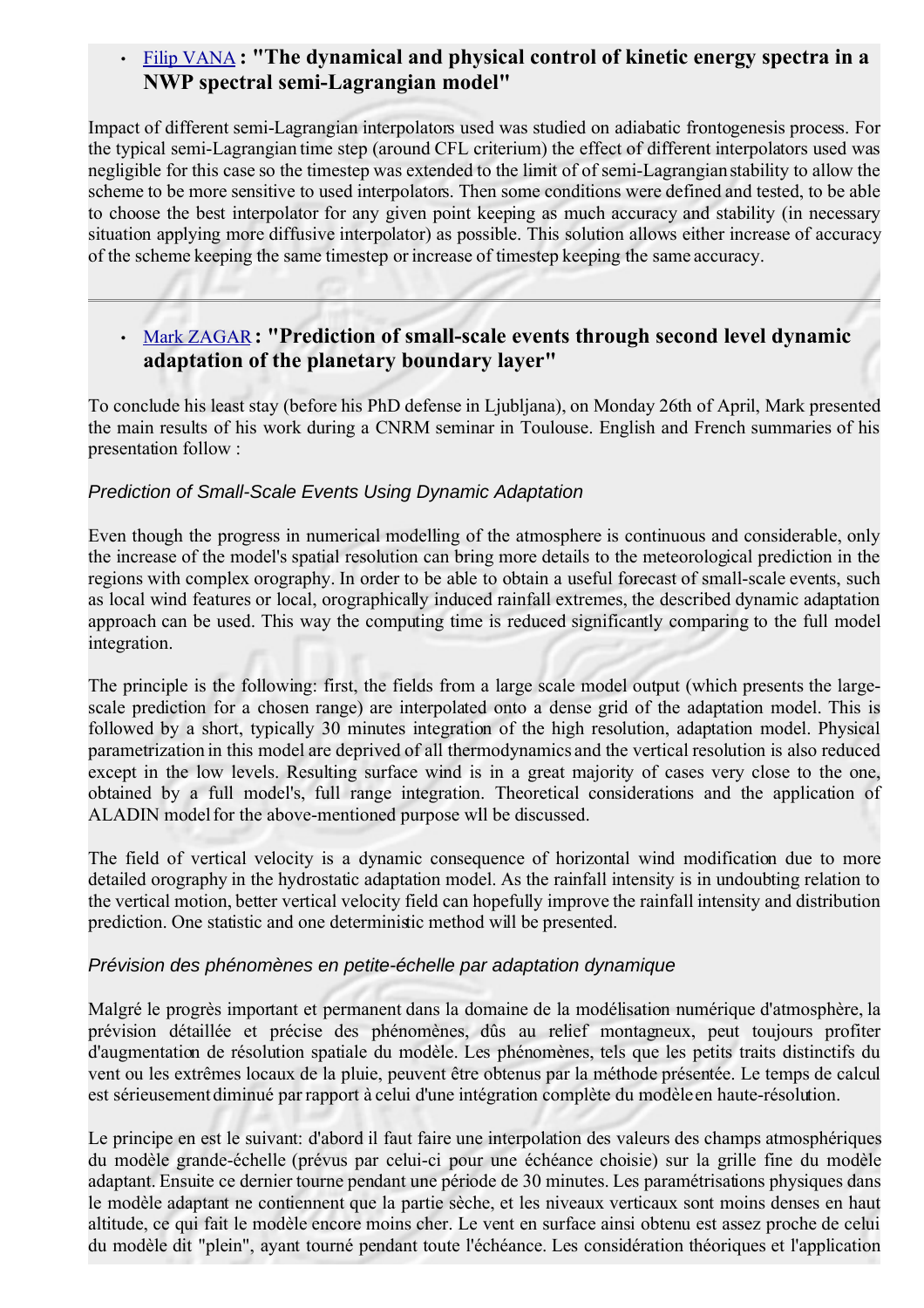du modèle ALADIN pour les objectifs décrits seront présentées pendant le discours.

On suppose que le champ de vitesse verticale est une conséquence dynamique directe de changement du vent par orographie dans un modèle adaptant hydrostatique. Le lien entre le mouvement vertical et l'intensité de pluie est bien évident. Par conséquent une meilleure connaissance du champ de vitesse verticale donne une base pour une prévision plus précise de distribution et quantité de pluie. Deux façons d'y pourvenir vont être montrées: une méthode statistique et une approche déterministe.

## **Bogussing in La Réunion island**

(more details [isabelle.soulan++at++meteo.fr](mailto:isabelle.soulan++at++meteo.fr))

The Cyclone Research Cell of Météo-France in La Réunion island is working on a kind of bogussing on an idea of Jean-Francois Geleyn in order to improve the tropical cyclone track prediction with ARPEGE/ALADIN.

Usually, the ARPEGE/ALADIN models can see a tropical cyclone when there is one, but it is not often at the right place. That is why we intend to modify the fields of ALADIN in order to improve the description of the cyclone, then correct ARPEGE using the new ALADIN files.

We hope that when ARPEGE starts a prediction with a good location of the center of the tropical cyclone, it can give a good track prediction. The first point is under study in La Réunion, the second one under development in Toulouse.

References<sup>.</sup>

- Agricole Wills et BenAmadi Yahaya : Evaluation d'une nouvelle méthode d'assimilation de cyclones tropicaux faisant appel au couple Arpege étiré-Aladin. Rapport de stage de recherche Mastère de l'ENM, année : 1996/1997
- Goolaup Premchandet Félix Randrianavalona : Assimilation de cyclones tropicaux à l'aide des modèles Arpege étiré-Aladin. Rapport de stage de recherche Mastère de l'ENM, année : 1995/1996

## **Tropical cyclones simulations with ALADIN**

(more details [yves.bouteloup++at++meteo.fr](mailto:yves.bouteloup++at++meteo.fr))

In this short presentation some tropical cyclone simulations made with ALADIN are presented jointly with a quick bibliographical study. The main result is the ability of ALADIN to make realistic simulations of tropical cyclones. The problem of the improvement of the analysis in order to make better track forecasts is not resolved.

It is well-known that numerical models are not able to do skilful forecasts of tropical cyclones track. An important factor that contribute to this result is the lack of observations over the ocean, another one is the inadequate models resolution. As shown by Serrano (1997) ECMWF Re-analysis has skilful performance in tracking tropical cyclones. Indeed more than 80% of them are captured by the analysis, but the positional mean error is 140 km in the Northen Hemisphere and 176 km in the Southern Hemisphere. The forecasts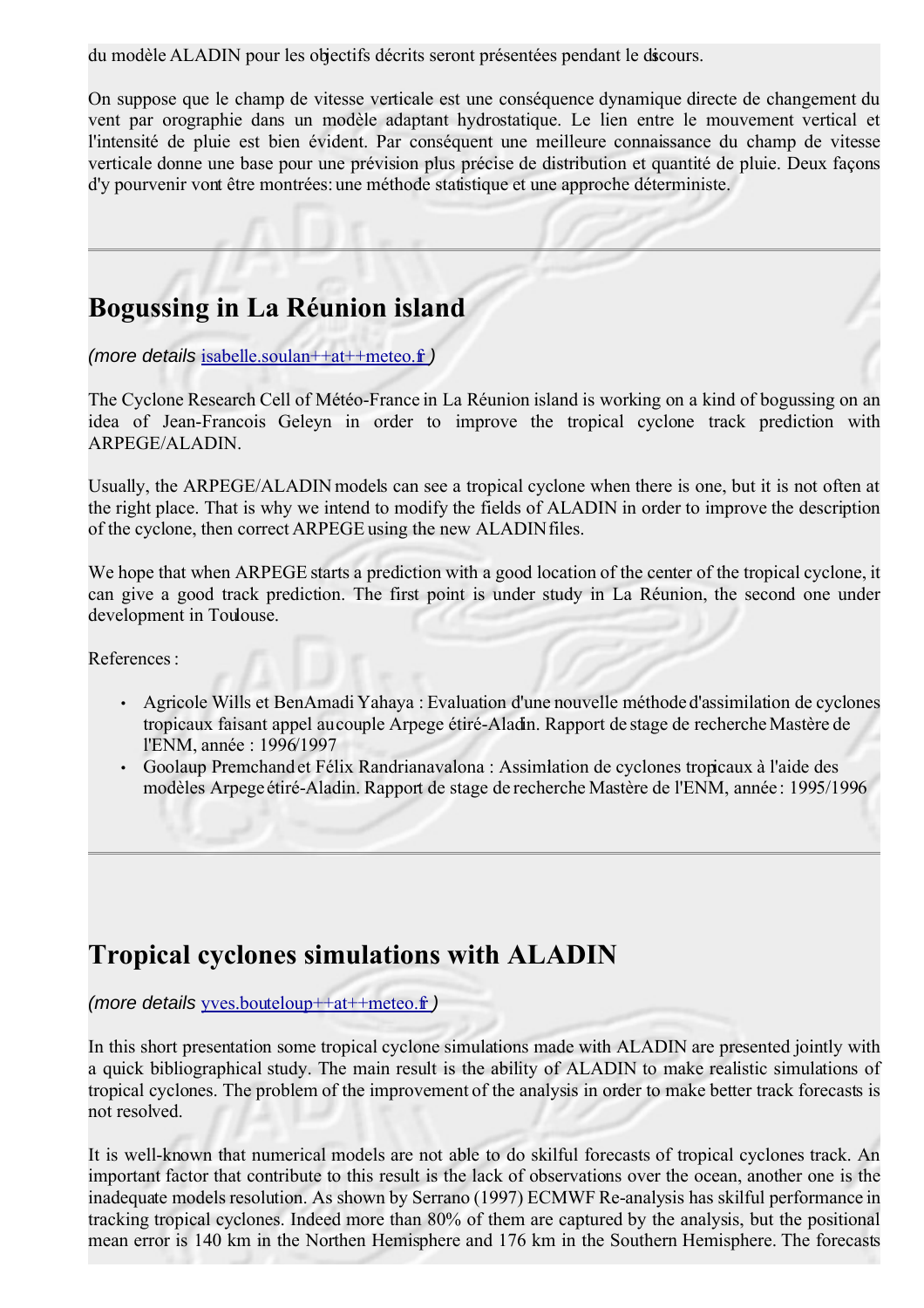suffer from this inadequate analysis position. An operational use of ECMWF model (IFS) at the DIRNC (Météo-France Regional Division in Nouvelle Calédonie) reinforce these conclusions.

With satellite imagery and Dvorak method it is possible to have a very good estimation of cyclone position and intensity. Most operational track prediction models include `synthetic' or `bogus' observations near the storm to help overcome the problem of the initial position (Mathur 1991). The aim of this kind of method is to produce an initial vortex that was well adapted to the forecast model and was much more realistic in size and intensity than the analysis storm structure. In the method proposed by Kurihara et al (1993) a crudely resolved tropical cyclone in the large-scale analysis is replaced by a vortex that is properly specified for use in a high resolution prediction model. This method is used by Bender et al (1993) on four real-data cases. They concluded that the average 48-h forecast error is reduced by more than 50% when compared to the integrations run with the analyzed vortex. Serrano and Unden (1994) with a less sophisticated method, found a very unfavorable impact of predicted cyclone tracks for the cases investigated. They concluded that a bogus method must give an asymetric component of the flow consistent with recent tropical cyclone motion. As shown by Fiorino and Elsberry (1989) the asymetric flow determines the initial motion of the storm. DeMaria et al (1990) have even shown that in barotropic model forecasts, an error in the estimate of the initial motion vector of a storm has a greater impact on a track forecast than an initial position error. To overcome this problem DeMaria and Jones (1993) used a 4DVAR assimilation of synthetic data in a barotropic hurricane track model. They found that the average track errors are smaller than the errors in the control simulations out to 72 h. Nevertheless, as shown by Flatau et al (1994) baroclinic processes contribute to tropical cyclone propagation.

Some simulations of cyclones and tropical storms has been made at the DIRNC with a 20 km mesh version of ALADIN. Boundary conditions came from IFS forecasts for these first experiments. In a first set of experiments initial conditions were not pertubated. A realistic structure of the cyclone was rapidly reconstructed by the model. After a 24-hour-simulation wind force and mean sea level pressure were closed to the values estimated by the Dvorak method (Fig. 1). In case of tropical storm YALI, the IFS forecast trajectory was very accurate despite a 6-hour chronological error. ALADIN made a dynamical adaptation of the fields to the orography, with a very good strengthening of the wind in the havana canal at the south of the main island (Fig. 2). However, when the global track forecasts were not good, ALADIN did not improve them. A 20 km mesh limited area hydrostatic model is a very good tool to study the dynamical structure of tropical cyclones, but not to make track predictions. An improvement of initial conditions is really necessary.

In a second set of experiments a simple bogussing method was applied to the initial conditions. As in Serrano and Unden (1994) we found that rapidly track forecasts were not accurate. No surprise, our bogussing method did not improve the surrounding circulation. One way to reconstruct the asymetric flow is to use a 4DVAR assimilation of synthetic data, like DeMaria and Jones (1993) but with a baroclinic model.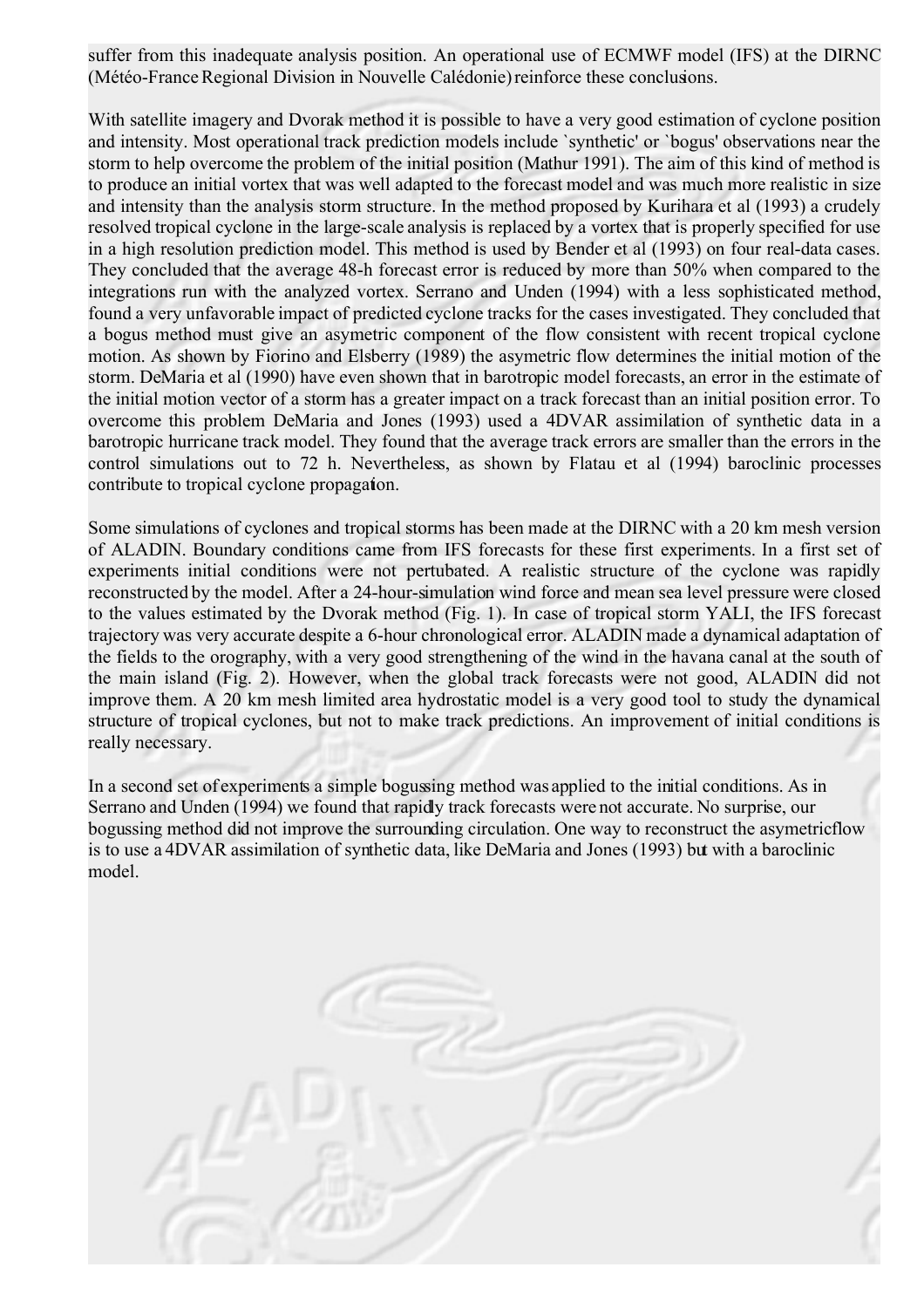

*Figure 1 : Mean sea level pressure and 10 meters wind from ALADIN simulation of tropical cyclone DRENA. Only wind larger than 40 knots (20ms-1) are plotted. Intensity of wind and mean sea level pressure are closed to their estimated values. The positional error is approximately 100 km west of the island.* 

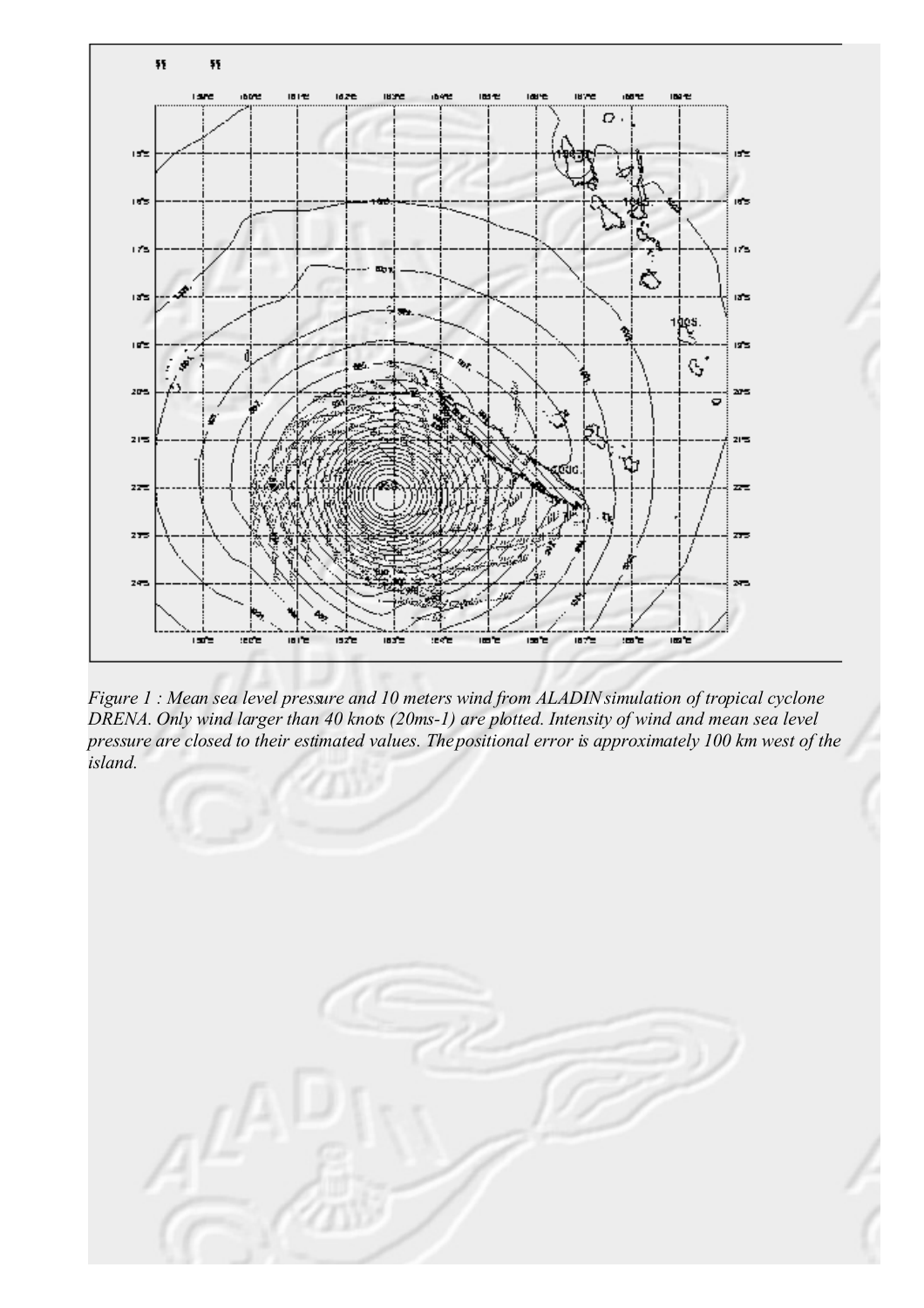

*Figure 2 : Same as figure 1 but for tropical storm YALI. Forecast track is very good, despite a 6-hour chronological error. One can remark the strengthning of the wind in the havana canal between the main island and the isle of pine. Observations by automatic weather stations confirm this forecast.*

#### **References**

- Bender, M. A., R. J. Ross, R. E. Tuleya, and Y. Kurihara., 1993 : Improvements in Tropical Cyclone Track and Intensity Forecasts Using the GFDL Initialization System. Mon. Wea. Rev.,121, 2046- 2061.
- DeMaria, M., B. Lawrence, and J. T. Kroll, 1990 : An error analysis of Atlantic tropical cyclone track guidance models. Wea. Forecasting, 5, 47-61.
- DeMaria, M., and R. W. Jones, 1993 : Optimization of a Hurricane Track Forecast Model with the Adjoint Model Equations. Mon.Wea. Rev., 121,1730-1745.
- Fiorino, M.,and R. L. Elsberry, 1989 : Some aspects of vortex structure related to tropical cyclone motion. J. Atmos. Sci., 46, 975-990.
- Flatau, M., W. H. Schubert, and D. E. Stevens, 1994 : The Role of Baroclinic Processes in Tropical Cyclone Motion : The Influence of Vertical Tilt. J. Atmos. Sci., 51, 2589-2601.
- Kurihara, Y., M. A. Bender, and R. J. Ross, 1993 : An Initialization Scheme of Hurricane Models by Vortex Specification. Mon. Wea. Rev.,121, 2030-2045.
- Mathur, M. B., 1991 : The National Meteorological Center's quasi-Lagrangian model for hurricane prediction. Mon. Wea. Rev.,119, 1419-1447.
- Serrano, E., and P. Undén, 1994 : Evaluation of a Tropical Cyclone Bogusing Method in Data Assimilation and Forecasting. Mon. Wea. Rev.,122, 1523-1547.
- Serrano, E., 1997 : Tropical Cyclones. ECMWF Re-Analysis Project Report Series, 5.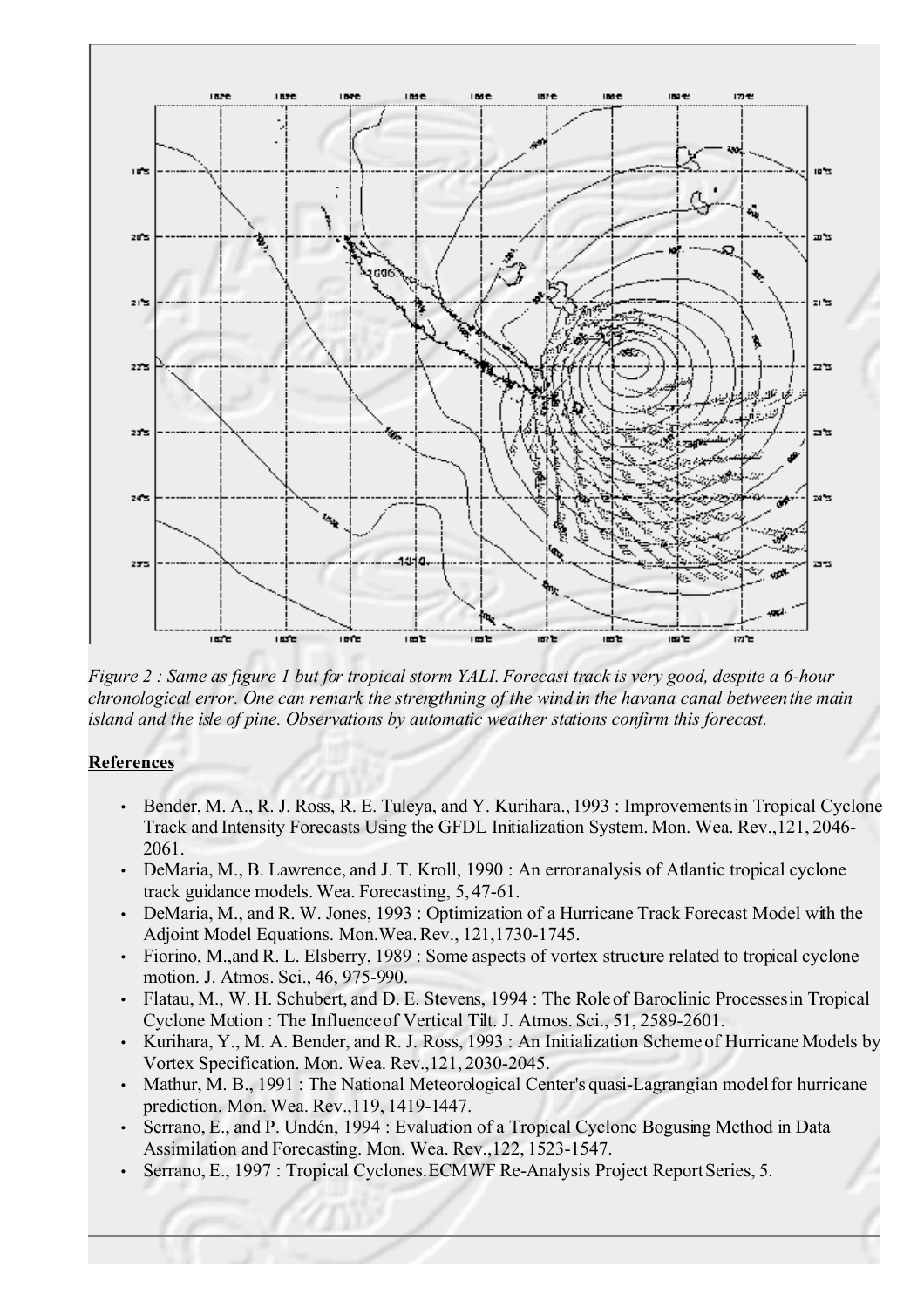# **ALADIN on a cluster of Linux/Digital Unix workstations**

(more details [jure.jerman++at++rzs-hm.si](mailto:jure.jerman++at++rzs-hm.si))

#### **Introduction**

Model ALADIN/SI has been operational in HMIS since two years. ALADIN/SI is still running on the old Digital Unix Alpha 600 5/333 workstation and on a no name machine with 500 Mhz Alpha processor. It is true that computers have become faster in last two years and much cheaper, but single processor workstations are still not fast enough to allow major step in increasing of ALADIN resolution. But situation has changed with appearance of distributed memory version of ALADIN code. Now we can build powerful cluster of workstations from cheap "off the shelf" components.

A test cluster of 20 workstations was built based on Alpha processor and Linux operating system. ALADIN was successfully ported to this environment. The final result was a machine, able to run ALADIN with excellent price/performance ratio. The model ALADIN has been tested in distributed memory mode on a cluster of workstations. Cycle AL09\_CY19T1 with the newest bugfix has been used. The only configuration tested has been configuration 001 with 2 TL semilagrangian, LFPOS=TRUE, no DFI. The major goal of the tests was to obtain some estimation on performance of the code in DM mode in workstation environment.

Test have been performed on homogenous "Beowulf" type cluster of workstations based on Alpha CPU and Linux RedHat OS. Tests were done with MPI as inter-processor communication protocol.

#### **Porting of ALADIN on a cluster**

Besides hardware (few workstations connected together with FastEthernet), proper communication software must be used. There is support for both MPI and PVM inside ALADIN code, but we focussed our attention on MPI.

There are two mainly used public domain MPI implementations: LAM and MPICH. They provide MPI environment for majority of Unix systems. Tests have been done with both of them and they performed quite the same. LAM is maybe a bit more users friendly and it comes with basic MPI Users Guide. LAM has also a fancy XMPI job launcher with a lot of colourful effects.. It also offers more tools for verifying the communications . MPICH offers more freedom in a way how to start the job.

For further information refer to <http://www.mcs.anl.gov/mpi/mpich/> (MPICH) and [http://www.mpi.nd.edu/lam/ f](http://www.mpi.nd.edu/lam/)or LAM.

#### **Changes in the Aladin code**

For detailed instructions on Implementation of AL09 on DEC workstations please refer to mail of Gabor Radnoti submitted to alabobo mailing list. Only two additional routines were changed in order to be able to run Aladin in DM mode;

It is very important to substitute file in xrd19/mpe/include/mpif.h with the one coming with MPI (LAM/MPICH) distribution before compilation of xrd19/mpe. The mpif.h file is tailored to specific MPI implementation and contains definitions used in mpe routines.

• mpe\_recv.F

The size of the messages received, type of the message and message tag, are coming from an argument of mpe recv.F, which is an array. The size of the array (irecv status) has to be declared explicitly as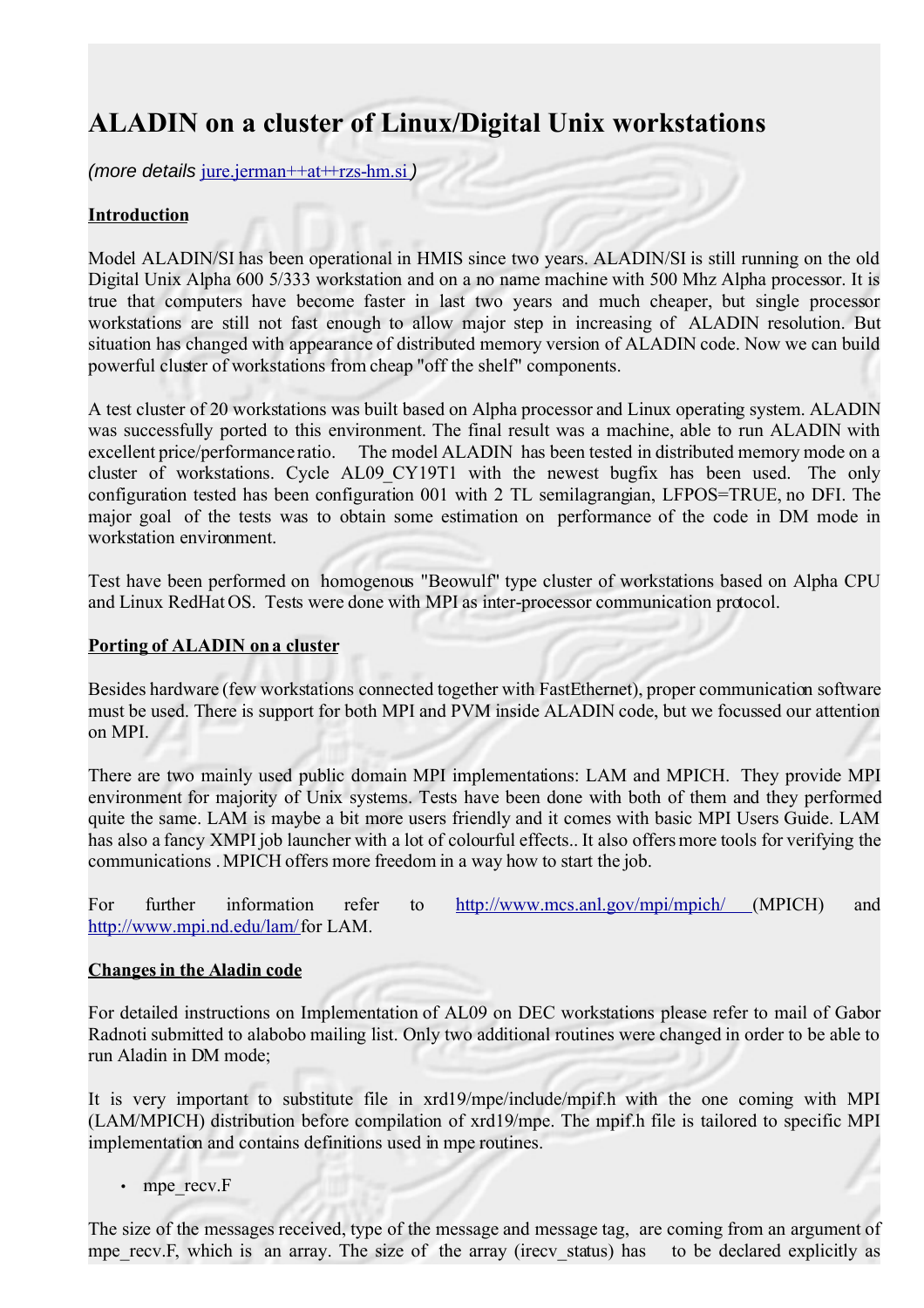#### INTEGER\*4

Instead of:

```
call MPI_get_count(irecv_status,MPI_BYTE,ilen,kerror) 
    krcount = ilen/ibytes 
    krfrom = irecv_status(MPI_SOURCE) + 1 ! MPI_SOURCE = 1
    krtaq = irecv status(MPI TAG) ! MPI TAG = 2
the code was changed to:
```
 $k$ rcount =  $i$ recv\_status(1)/ $i$ bytes  $krfrom = irecv status(MPISOURCE) + 1$  $krtaq = irecv status(MPI TAG)$  $kerror = irecv status(MPI ERROR)$ • suarg.F

MPI protocol does not guarantee distribution of command line options to all processes. (there are no problems with LAM, but if MPICH is used, command line options have to be sent from master processor to all others explicitly). In order to achieve portability between different MPI implementations, suarg was modified. mpe\_broadcast function is used to broadcast commandline options to all non-master processes.

#### **Hardware**

A test cluster consisted of 21 Alpha workstations. It was built just for test purposes and it will be disassembled in some time. All nodes have the same architecture except master node which has additional network card and additional memory.

Typical node configuration :

| <b>CPU</b> | 533 Mhz 21164PC Alpha                      |
|------------|--------------------------------------------|
| Memory     | 128 MB, master node 192                    |
| Network    | 1 x Full Duplex 100 BaseT, master node 2 x |
| Hard disk  | 4 GB                                       |

Boxes are connected trough 100BaseT FastEthenet network and FORE switch. It turned out to be crucial to have the switch instead of the hub because network throughput is much higher with switch. The estimated cost of a cluster like this is 2.500\$/node.

Performance could be improved with better network (Myrinet or Gigabit Ethernet), but this would add additional 1000\$ per node for 2-4 times better network performance. In addition, new type of machines with new Alpha (21264) processor are already on the market. They are 2 times faster than machines with 21164 processor, but price/performance ratio is roughly the same for both.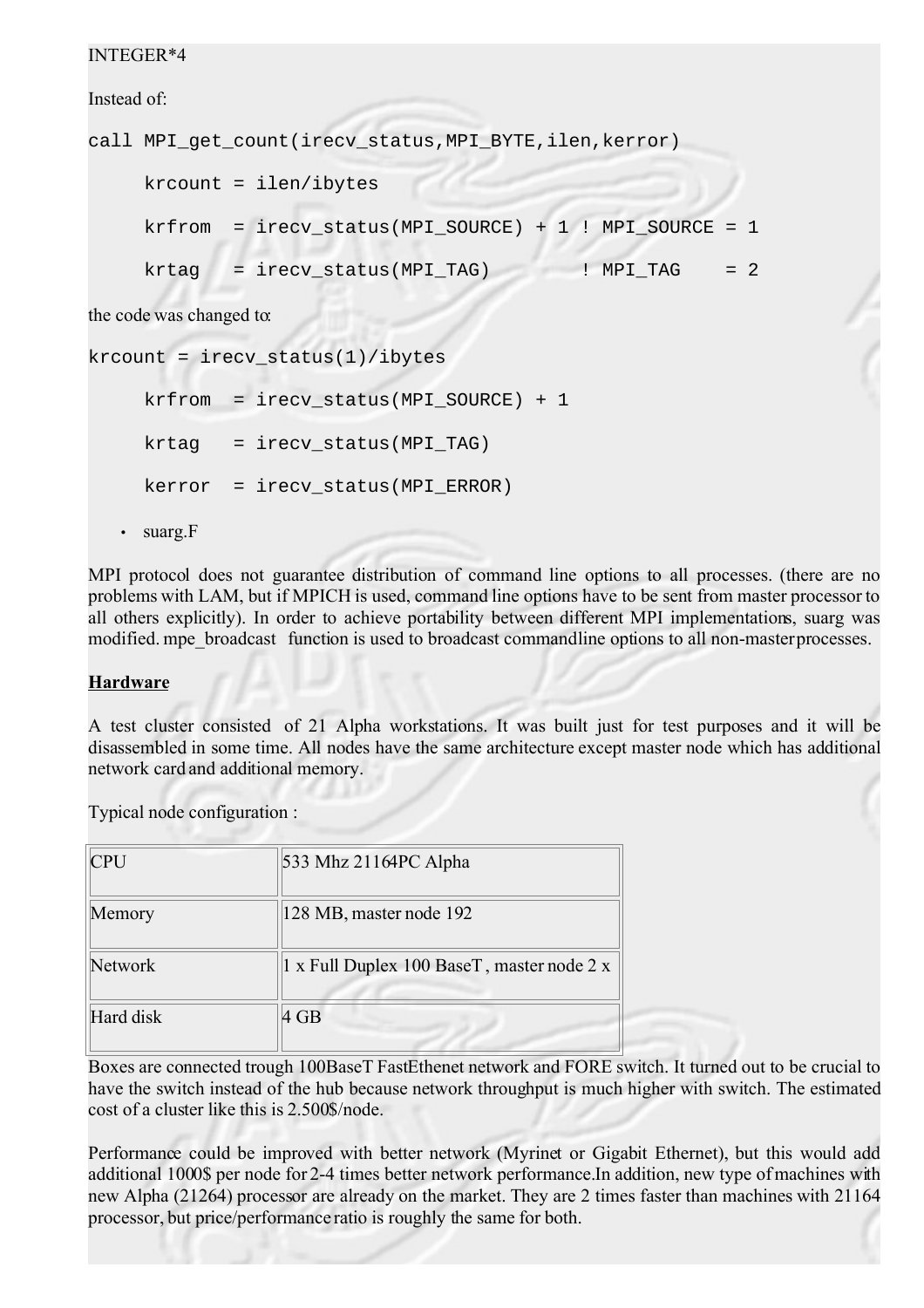#### **Software**

Besides Linux RedHat 5.2. as operating system MPICH, LAM as a MPI implementations were used. There are additionally cluster tools (bWatch, Smile) installed for easier maintenance of the cluster. Queuing system is DQS and it is used to increase efficiency of the cluster.

#### **Results**

Theoretical power of Ali Baba cluster is 20 GFLOPS, but in practice is approximately 2-3 GFLOPS what is comparable with 8 processors on CRAY J-916

Speed up for increasing number of processors for ALADIN integration can be estimated from figure 2. Speed up is excellent for small number of processors, but there is an effect of saturation for bigger number of them. The effect of saturation is less intensive for bigger domains. The reasons for saturation are overhead of computations because of domain splitting and increased communication between processors for bigger number of them.

| Domain           | <b>NDGL</b> | <b>NDLON</b> | <b>NLEV</b> | Min Time<br>/TSTEP | <b>NPROC</b> |
|------------------|-------------|--------------|-------------|--------------------|--------------|
| <b>SI</b>        | 80          | 80           | 31          | 2.3                | 12           |
| <b>HUN</b>       | 108         | 120          | 31          | 6.0                | 12           |
| Envelope         | 108         | 144          | 31          | 6.5                | 12           |
| <b>LACE OLD</b>  | 192         | 216          | 27          | 12.0               | 16           |
| <b>Benchmark</b> | 256         | 240          | 27          | 17.5               | 18           |

*Table 1. Performance of cluster for different integration domains. Min time/TSTEEP is the minimum integration time for 1 time steep which is different for different domains.*

#### **Future work**

We are now at the stage when we can declare a cluster solution working for computation of ALADIN, but it still needs some tuning and further efforts. We still have to work on stability and fault tolerance of the cluster. The work consists of installation of additional software tools, like the Cluster monitoring system. To achieve better usage of the cluster resources, a queuing system will be installed. The queuing system will be DQS (similar to generic NQS) or its commercial version CODINE.

#### **Aladin and Linux**

As already mentioned before, ALADIN is running on Alpha boxes with Linux. Machines with Linux OS are much cheaper because Linux is free, there is only one problem namely that there is no good f90 compiler for Alpha/Linux. There are some compilers available, but performance would be substantially degraded.

There are some rumours, that Compaq will release a f90 compiler (formerly DEC f90) also for Linux. In this case Linux would become very reasonable choice. In our institute the Linux boxes do not cause more problems than other brand name Unix machines.

With the appearance of new Linux kernel (2.2) situation has improved a lot. ALADIN is running up to 15 %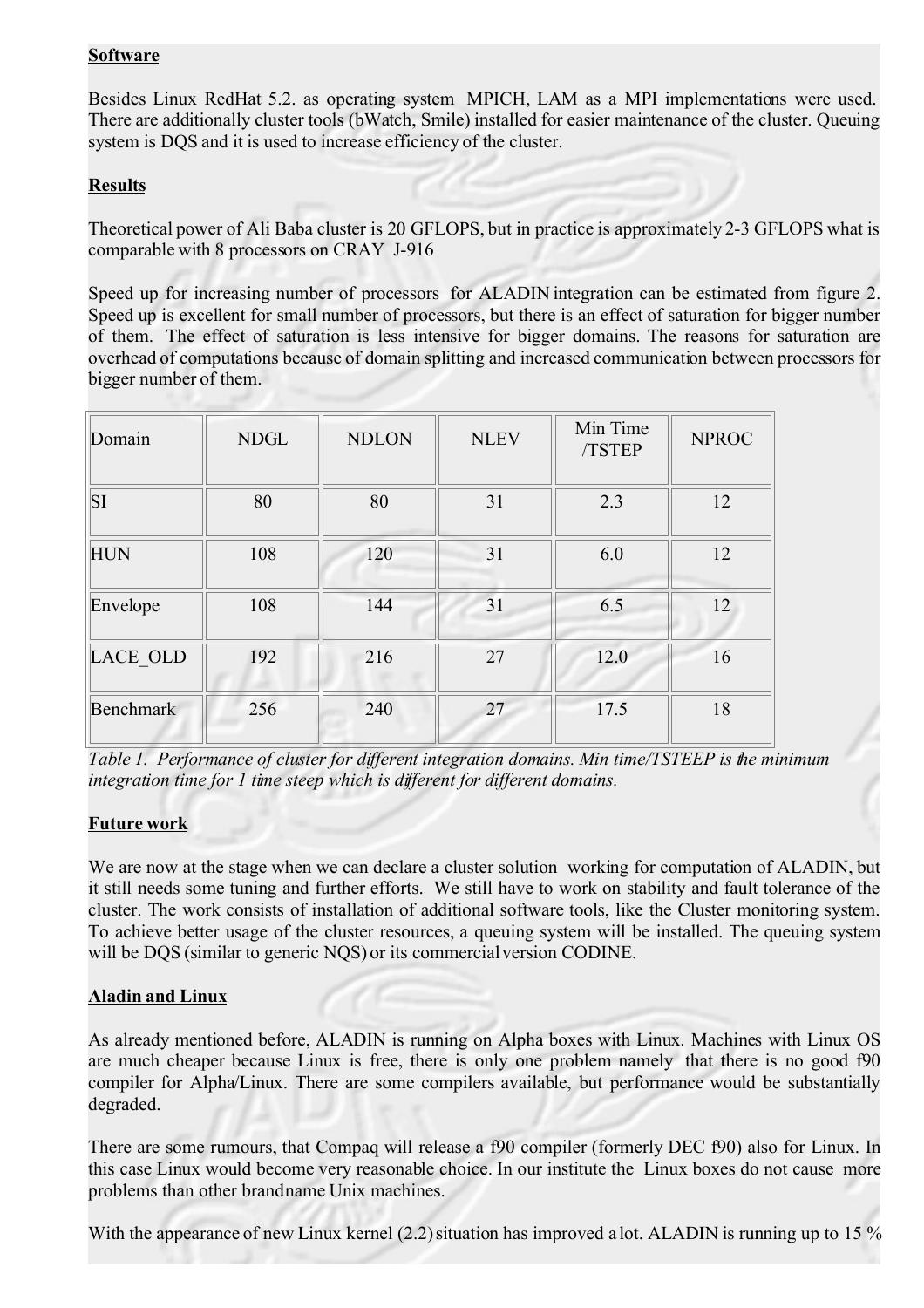faster, so the scores listed before are already obsolete. In some cases the same binary compiled on DU is running even faster on Linux 2.2 than on Digital Unix.

#### **Conclusions**

Beowulf type of cluster of workstations is a cheap, powerful and scalable solution. Linux OS in combination with code compiled on Digital Unix performs extremely well. Such cluster is very convenient for larger problems while there is a problem of saturation for smaller problems - the scalability is also determined with nature of the problem.

The almost instant success of porting Aladin to such an "exotic" environment is a great proof of the efficiency of the Aladin code and of the whole project.

#### **Figures**



*Fig 1. Photo of "Ali Baba" cluster*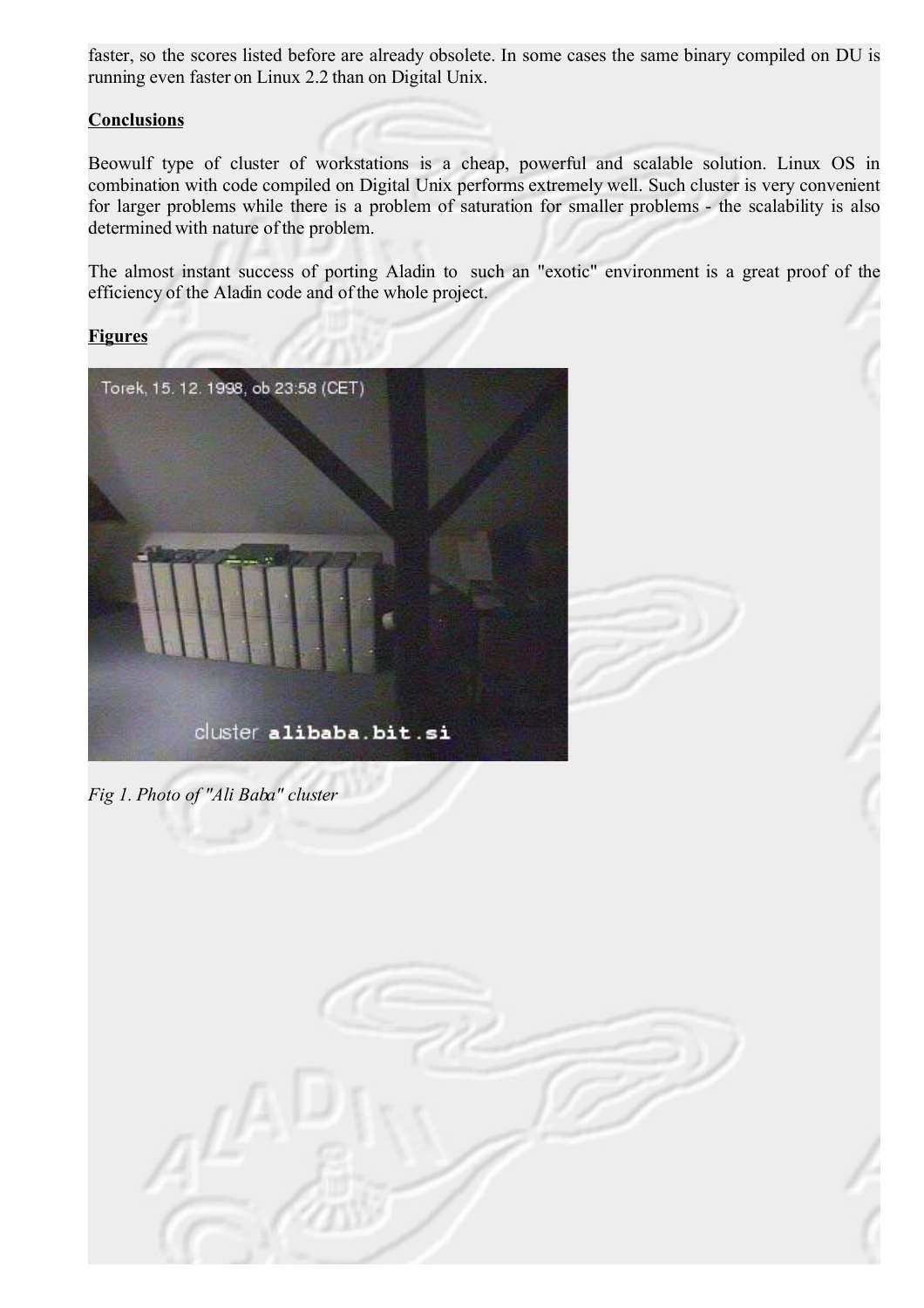

*Fig 2. Computation times for different domains and different number of processors for 1 time steep for normal integration.*

# **Regional nested and variable mesh models: a comparative theorical study**

(more details [frederic.chome++at++oma.be](mailto:frederic.chome++at++oma.be) )

The complete version of this paper with figures is downloadable from: <ftp://ftpserver.oma.be/pub/meteo/fchome/alanl0599.doc>

#### **NDLR:**

There is currently a new burden of interest for the much debated challenge : strong stretching versus  $LAM$ , *and the associated problem of the optimal coupling strategy. Frederic Chome, a PhD student at the Belgium Met'Office, focuses on predictability properties with very simplified models (no physics, no orography). His first results are summarized hereafter, a more complete paper is available on his ftp. In the*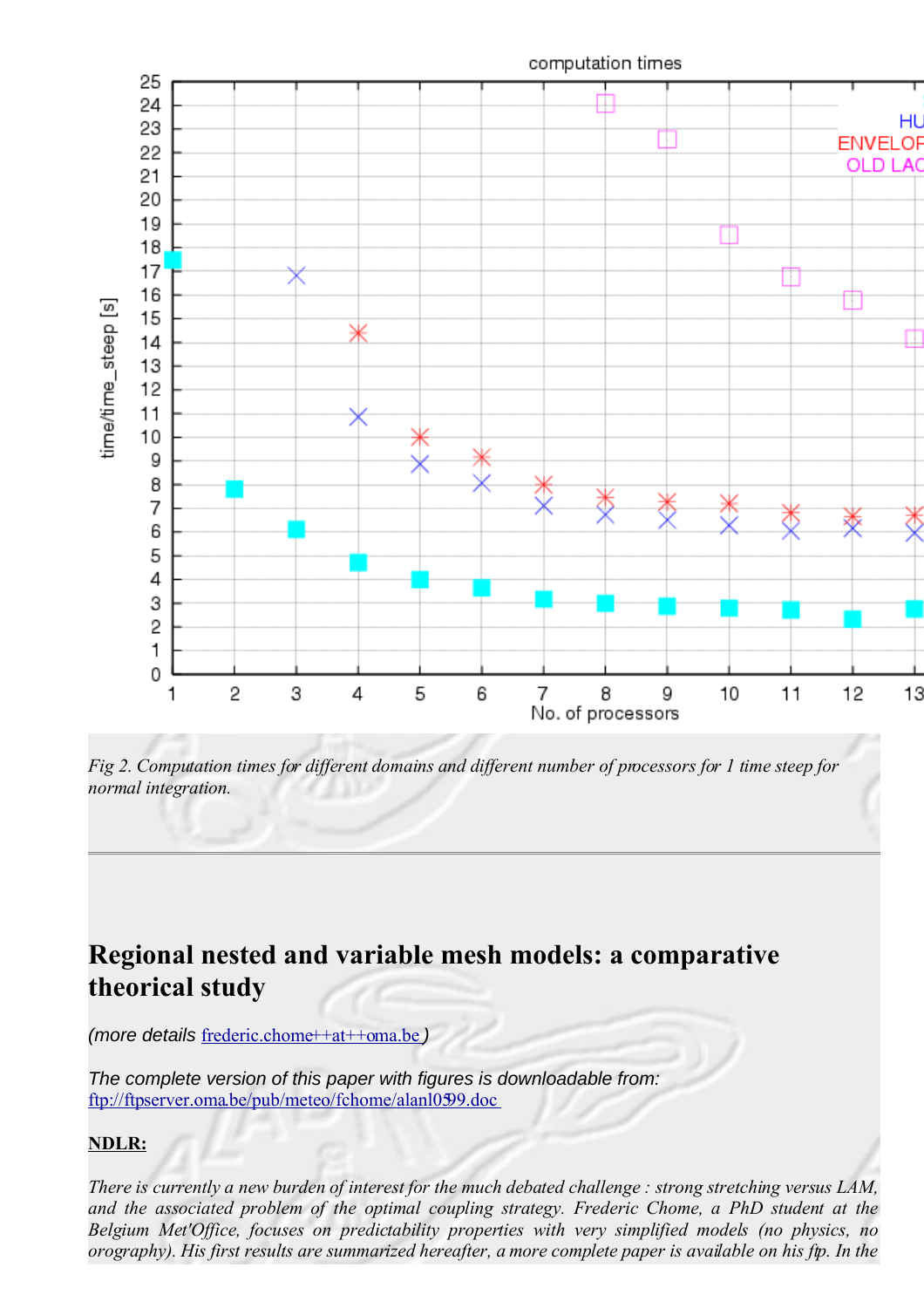*meantime, in Toulouse, Eric Bazile reran the "Vaison-la-Romaine" case, a reference situation with very strong convective precipitations. He compared the operational ARPEGE/ALADIN-France couple and ARPEGE with a stronger stretching factor (6.3 instead of 3.5). This choice ensured a similar computational cost for both configurations. In this case, forecasts were better with ALADIN, which was not what Eric expected. A summary of these experiments (presented at the recent HIRLAM workshop on high resolution modelling in Norrkopping) will be put on the ALADIN web site very soon.*

#### **Introduction**

In the vast majority of regional forecasting models, the high-resolution part of interest is nested within a low-resolution global forecasting model. The latter is integrated over time independently of the nested part, and the outcome of this integration provides a boundary forcing constantly acting on the limited area under investigation.

The objective of the present work is to relax this constraint by viewing the evolution laws in the entire space under consideration as a single dynamical system rather than as two dynamical systems one of which is embedded in the other. This will be achieved by building an autonomous continuous variable-mesh model (VMM) and by examining its dynamical and predictability properties versus those of the nested limited area one (NLAM).

The particular context in which this comparative study will be carried out is the loss of stability of planewave solutions toward inhomogeneous long wavelength fluctuations known to occur in thermal convection, one of the processes at the basis of mesoscale atmospheric variability. It can be shown that near the instability threshold this type of dynamics can be cast in a universal form known as the complex Landau-Ginzburg equation. It generates spatio-temporal chaos and therefore exhibits sensitivity to initial conditions which, as well known, is one of the main factors limiting predictability.

The intrinsic simplicity of our model, capable of generating complex behavior sharing, in addition, key features of atmospheric variability while being amenable to a detailed numerical and statistical analysis, will enable us to delineate the role of various factors in the observed behavior. In particular it will allow for a comprehensive analysis of the probabilistic properties since integrations over a large number of samples starting from different initial conditions can here be carried out at a reasonably low computational cost. This will in turn be a necessary prerequisite for a detailed predictability analysis of the fields of interest generated by the models.

#### **Statistical results**

We are interested in the quality of representation of the relevant variables in a statistical sense by the VMM and the NLAM as compared to the values provided by an "exact" solution in which the entire space is filled by the fine grid (the reference model). We shall focus on the statistical properties of the field at a particular gridpoint chosen here to be the centre of the limited-area grid that is by construction the centre of the global model.

The probability density displays a symmetry around the mean, where the densities for both the NLAM and VMM are nearly indistinguishable from the reference model. However in the NLAM case sizeable deviations are apparent as one moves to the extremes values of P as well as around the most probable events. In contrast, the  $P(x)$  obtained from the VMM is closer to the reference system, the improvement reaching a factor 10 as compared to the NLAM for the most probable events.

Interestingly, these properties depend on the length LN of the nested domain of interest for the NLAM. The mean deviations of each model from the reference one clearly indicates zones where the mean error for the NLAM is considerably reduced, showing two optimal lengths for the nested fine-scale domain for which the performance is higher than the globally coarse model, the errors being practically negligible (less than 3%). It appears therefore that a judicious choice of the size of the nested model may provide statistics of enhanced quality. The dependence of the probability distribution as obtained from the VMM on LN is practically negligible, its mean being of very high quality (lower than 1%).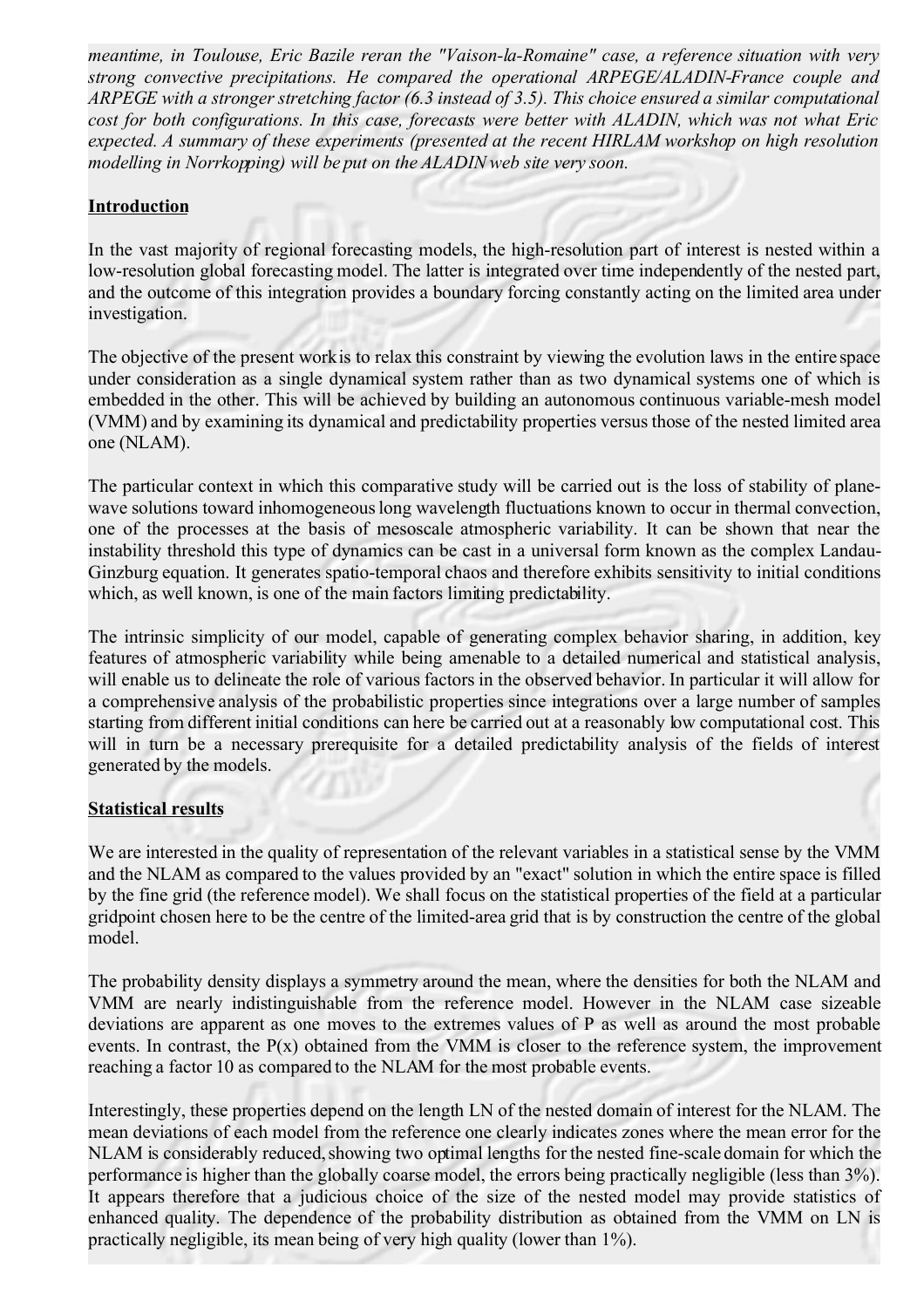In the spatial power spectra, we observe that for the short scales the agreement is in general satisfactory for both regional models, but for large scales the spectrum of the NLAM deviates form the reference model in that it presents a number of equally spaced spurious peaks. Varying the length of the nested model reveals again the existence of an optimal length (LN=200 LU) for which the large-scale oscillation disappears in the NLAM spectrum. The VMM results in a perfect agreement at all scales for every LN, the disappearance of the spurious large scale oscillations being presumably due to the natural continuity of the fields from the global grid toward the fine scale one, resulting in a unique self-consistent dynamics. On the other hand, the spurious oscillation over the low wavenumbers in NLAM spectrum is presumably due to the nesting procedure, which forces the fine-scale limited-area dynamics to readjust artificially at regular timesteps to the behavior of the large scale fields provided by the global coarser model.

#### **Predictability properties**

The main interest in analysing the growth of initially small errors between each regional model and the reference one will be to assess whether the replacement of the boundary forcing of the NLAM by the purely dynamical description adopted in the VMM brings about noticeable improvement and, if so, whether this improvement can be optimised by appropriate choices of the parameters.

In order to identify errors associated to the modelling of the nesting procedure, we first considered the ideal case of exact initial conditions in the regional domain. It turned out that the continuous variable-mesh model was by far more efficient than the nested limited-area one, since the errors reach the saturation level after 100 time units for the VMM, which is to be compared with 15 T.U. and 20 T.U. for the NLAM and the globally coarse model, respectively.

This tendency holds when adding small initial errors arising from the uncertainty to the initial state of the system. The mean error decreases for short times and subsequently grows with similar rates for the global and the nested limited-area model, whereas a smaller rate of increase is apparent for the VMM. It is worth mentioning however that although the NLAM turns out to be of lower predictive quality than the VMM, it still performs better than a globally coarse large-scale model, at least for short-term forecasts.

Once again, the forecasting ability of the VMM is evident as compared to the NLAM. Note however that the VMM presents a stronger sensitivity arising from the uncertainty to the initial conditions, suggesting that in this case only the use of appropriate data assimilation techniques could improve substantially the predictive skill of those continuous regional models.

Our study highlights the complexity of the dynamics of limited-area models. In particular, the influence of model errors in the degradation of the quality of forecasts reflects the importance and intricacy of the coupling procedure of fine-grid and the surrounding coarse parts for the nested model, suggesting strongly the intensive use of VMM to describe and forecasts small scale fields over zones of limited extension.

# **Scores on ALADIN-FRANCE during the first quarter of 1999 : Comments on Contingency Tables**

(more details [francis.pouponneau++at++meteo.fr](mailto:francis.pouponneau++at++meteo.fr))

#### **Change of the computation zone for ALADIN-FRANCE score**

We have calculated the score of ALADIN-FRANCE model over FRANX01 grid since 1st march 1999.

#### **An error in TEMPERATURE score of ALADIN-FRANCE**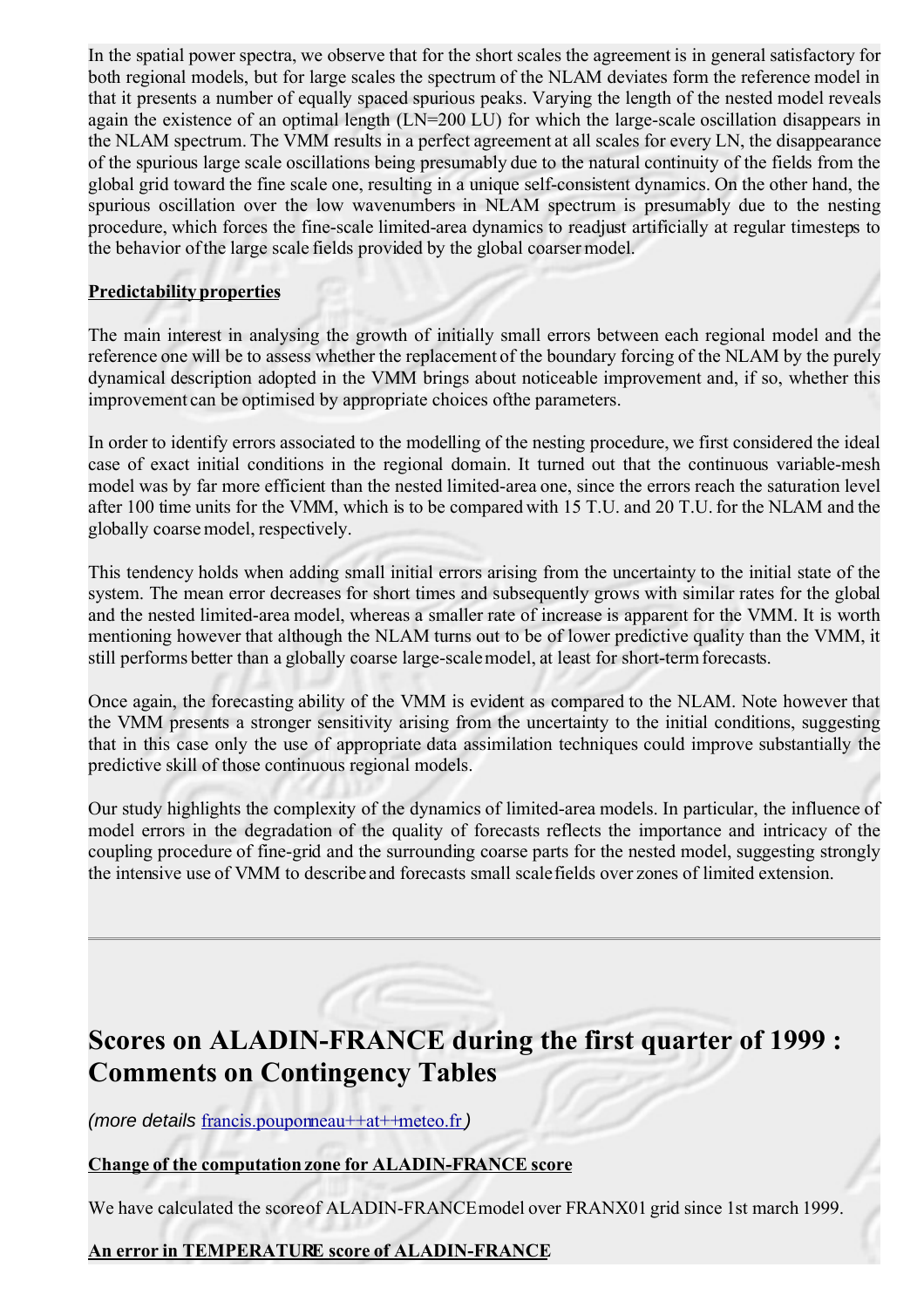We calculate the score of different models against SYNOP over FRANCE. We use the nearest grid point over land interpolation. We noticed in previous communication that the bias of ALADIN-FRANCEmodel (monthly averaged) is more important (0.5 °K) than bias of ARPEGE model.

Actually, there was a bug in the nearest grid point over land interpolation. For five stations, the nearest grid point is on sea and was involuntarily selected for the control.

We then removed this five stations and obtained new scores : the gap between ARPEGE and ALADIN-FRANCE doesn't exist.

#### **COMMENTS ON CONTINGENCYTABLES ON FIRST 1999 QUARTER**

Next tables are cloud cover and precipitation contingency tables for the 36H forecast range of ALADIN-FRANCE model (0 hours initial data set). Classes are used in the verification of NWP models in EUROPE (EWGLAM). Contingency tables are here computed over France.

Three skill scores have been calculated over the whole table :

- CORRECT : percentage of good forecasts
- HEIDKE : score against hazardous forecasts
- ROUSSEAU: the most severe, score against hazardous forecasts with respect to the climatology of the phenomenon.

Contingency tables for 6 hours precipitation periods are computed with classes :

- $P < 0.1$  mm (no rain)
- 0.1 £ P < 0.2 (light)
- 2.0 £ P < 10 mm (moderate)
- $P^3$  10 mm (heavy rain).

In contingency tables, blue color means an underestimation, red one represents an overestimation.

#### *NEBULOSITY***: 9901-9902 (59 days), MODEL: ALADIN, AREA: FRANP01-France, Range: 36 H**

| <b>Obs/Forecast</b>   | $0 - 2$        | $3 - 6$ | $7 - 8$ | <b>SUM</b>          |
|-----------------------|----------------|---------|---------|---------------------|
| $0 - 2$               | 9.6%           | 7.6%    | 0.3%    | 17.5%               |
| $3 - 6$               | 6.9%           | 18.1%   | 5.7%    | 30.7%               |
| $7 - 8$               | 3.7%           | 24.7%   | 23.4%   | 51.8%               |
| <b>SUM</b>            | 20.2%          | 50.3%   | 29.4%   | 7686                |
| <b>Correct: 51.1%</b> | Rousseau: 0.23 |         |         | <b>Heidke: 0.26</b> |

The percentage of correct is 51.1%. The high nebulosity class (7-8) is more often observed than forecasted : 51.8% against 29.4% . The medium nebulosity class is more often forecasted than observed ( observed in 30% of cases but forecasted in 50% of cases). Heidke and Rousseau indexes are low (0.23 et 0.26).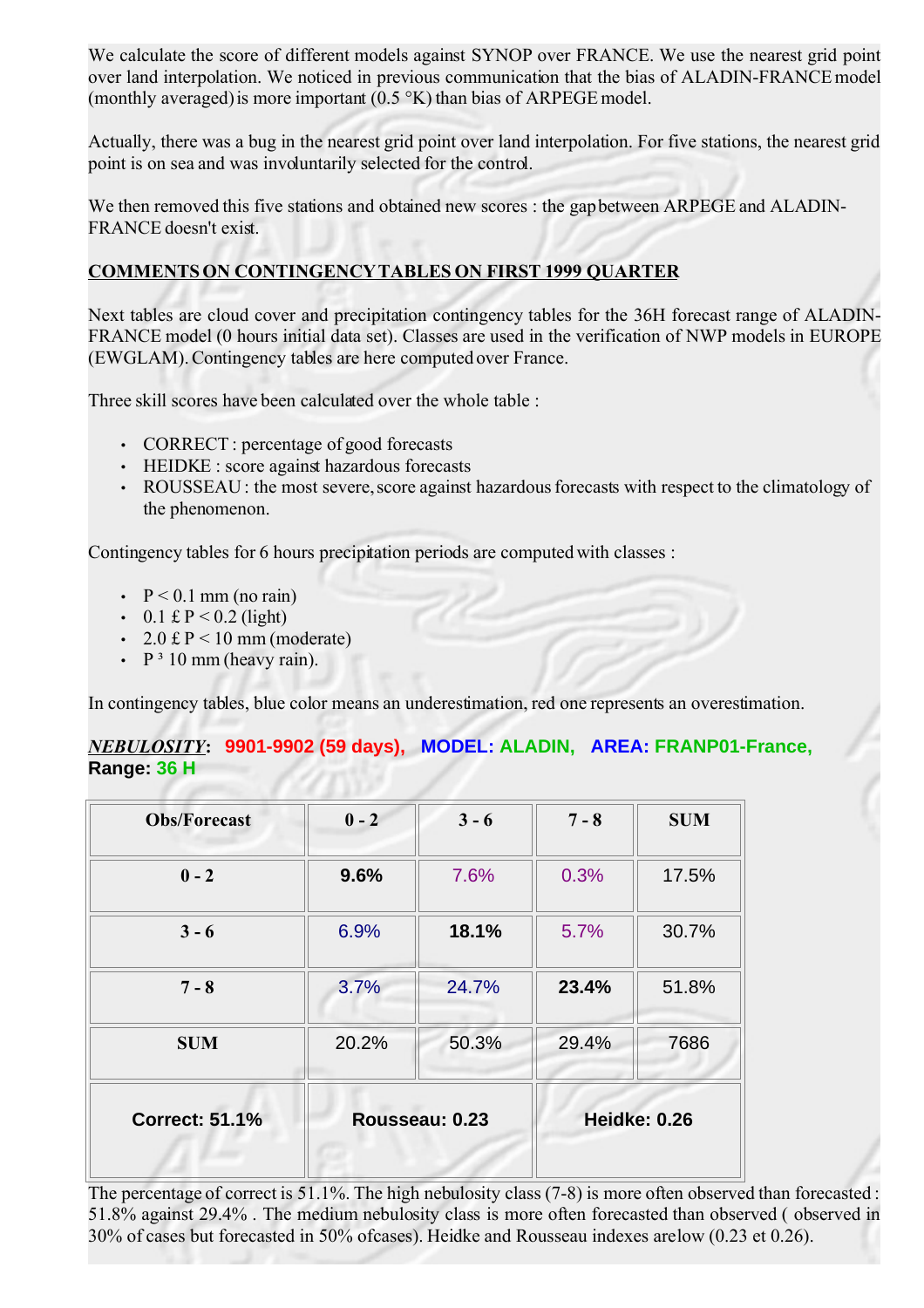*PRECIPITATIONS***: 9901-9902 (59 days), MODEL: ALADIN, AREA: FRANP01-France, Range: 36 H**

| <b>Obs/Forecast</b>   | NO rain | <b>LIGHT</b> | <b>MODERATE</b> | <b>HEAVY</b>        | <b>SUM</b> |
|-----------------------|---------|--------------|-----------------|---------------------|------------|
| NO rain               | 58.6%   | 10.0%        | 1.9%            | 0.2%                | 70.7%      |
| <b>LIGHT</b>          | 7.7%    | 8.0%         | 3.2%            | 0.1%                | 19.0%      |
| <b>MODERATE</b>       | 1.5%    | 3.6%         | 3.9%            | 0.4%                | 9.4%       |
| <b>HEAVY</b>          | 0.2%    | 0.1%         | 0.4%            | 0.2%                | 0.9%       |
| <b>SUM</b>            | 68.0%   | 21.7%        | 9.4%            | 0.9%                | 8883       |
| <b>Correct: 70.7%</b> |         |              | Rousseau: 0.38  | <b>Heidke: 0.38</b> |            |

The percentage of correct is more than 70.7%. "Light precipitation" class has been more often forecasted (21.7%) than observed (19%) whereas "NO rain" class has been more often observed (70.7%) than forecasted (68.0%).

## **Experiences on the subjective evaluation of ALADIN/LACE model 00 UTC**

[Márta Sallai Buránszki](mailto:sallai++at++met.hu) and [Szilvia Jenki](mailto:jenki++at++met.hu) (HMS)

#### **Historical overview:**

- The idea to perform subjective evaluation of the ALADIN model was originally coming from Ales Poredos (HMIS). It was recommendedto start the operational evaluation in February, 1997. At the ALADIN workshop in Budapest (16-18 June, 1997) the first experiences were presented and rediscussed. The first evaluation period was 10 February 1997 - 10 May 1997. (Sallai, Wantuch: First experiences with the subjective evaluation system of ALADIN at HMS, Proceedings of the third RC LACE/ALADIN workshop Budapest).
- After the workshop the evaluation was continued without changing the method. The results of the evaluation for the period 1 June 1997 - 31 December 1997 was presented in the ALADIN Newsletter (number 10).
- 1 February, 1998 : modifications regarding the type of the weather situations and ranking of the different parameters (+/- sign).
- The first results of the new scheme was presented at the 5th ALADIN workshop in Prague (June, 1999).

#### **Motivation:**

Subjective evaluation should aim towards better understanding of operational performance of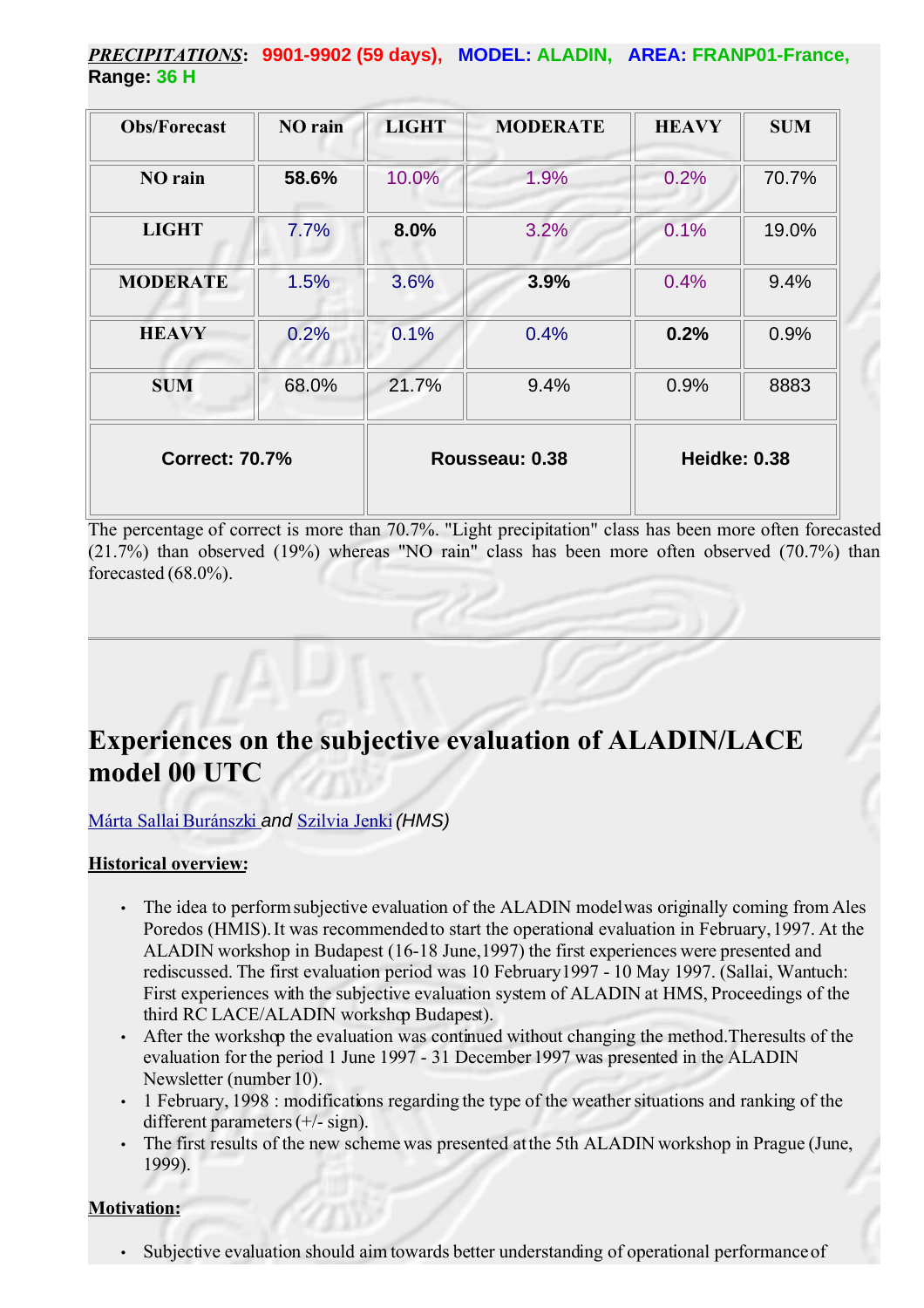ALADIN model.

• The goal of the subjective evaluation: to give some additional information about the performance of the models on top of the already existing objective verification scores. The results should serve as input for forecasters as well as for the model developers.

#### **The application of the method in Hungary:**

- The evaluated forecast ranges: 06-18 UTC and 18-30 UTC
- Regions : Western and Eastern Hungary (only the plane regions are studied)
- Weather types :
	- C-cyclone
	- A-anticyclone
	- Ce-Eastern part of cyclone
	- Cw-Western part of cyclone
	- Ae-Eastern part of anticyclone
	- Aw-Western part of anticyclone
	- Wp-weak pressure gradient
	- Z-zonal flow
- Extreme events:
	- N-nothing special
	- W-strong wind episode
	- HP-heavy precipitation
	- CU-strong convection event
	- CP-cold air pad
- The evaluated parameters:
	- 10 m wind
	- cloudiness
	- maximum temperature
	- minimum temperature
	- precipitation distribution
	- precipitation quantity

#### **Guidance for the evaluation:**

(As it was proposed after the round table discussion of the ALADIN workshop in Budapest)

- Total cloud cover:
	- distribution:
		- $3 = \text{cores of observed and forecasted}$  cloud zone  $\leq 50 \text{ km}$  apart  $2=50$  km  $\leq$  cores  $\leq 100$  km
		-

1= cores of observed and forecasted max. cloud zone >100km apart - quantity :

| $obs. \ for.$    | $\boldsymbol{0}$        | $1-2$        | $3-6$ | $7 - 8$ |
|------------------|-------------------------|--------------|-------|---------|
| $\boldsymbol{0}$ | $\overline{\mathbf{3}}$ | $+2$         | $+1$  | $+1$    |
| $1-2$            | $-2$                    | $\mathbf{3}$ | $+2$  | $+1$    |
| $3-6$            | $-1$                    | $-2$         | 3     | $+2$    |
| $7 - 8$          | $-1$                    | $-1$         | $-2$  | 3       |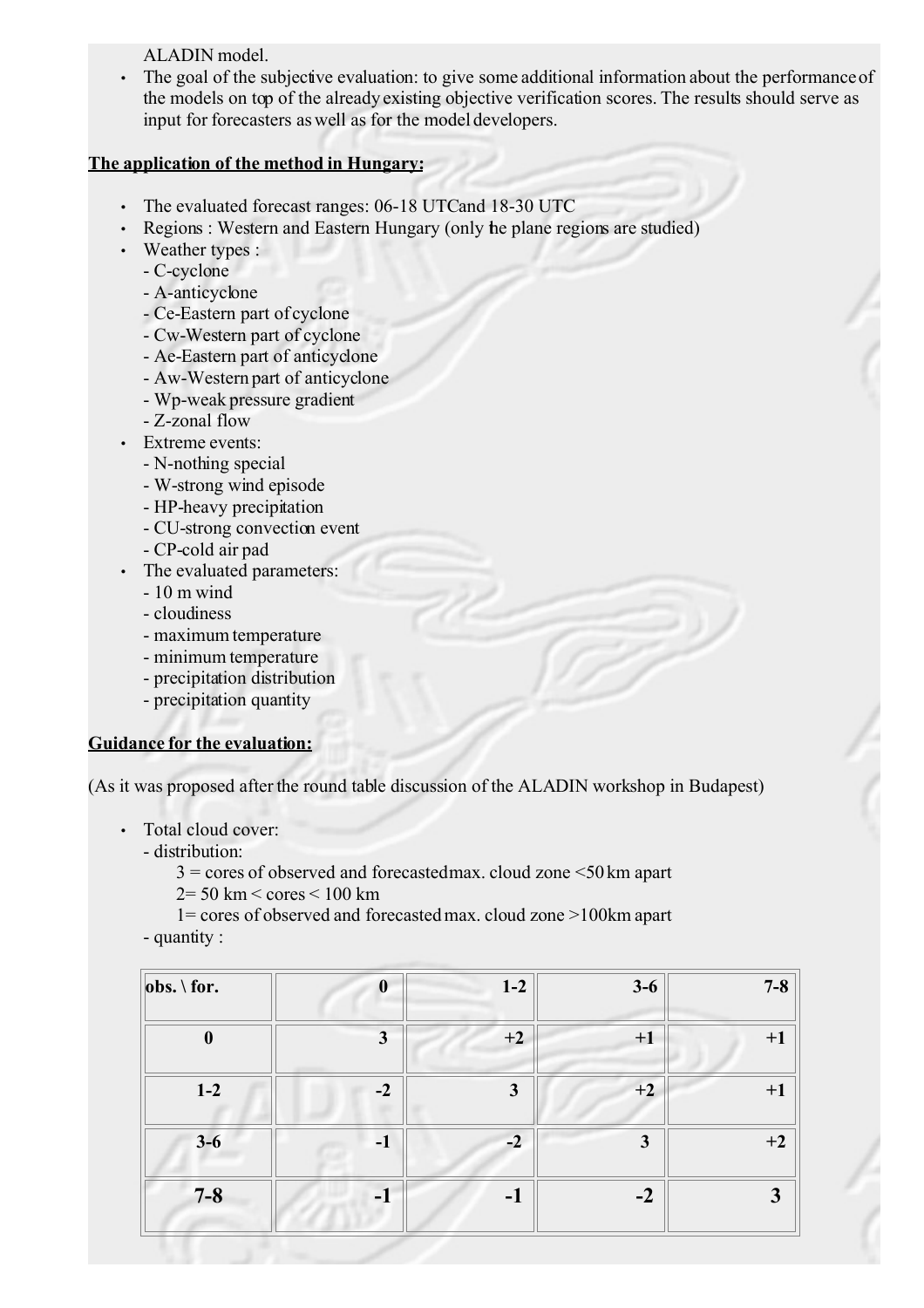- Wind:
	- $3=$  direction  $+/- 30$  degrees, speed  $+/- 2$  m/s
	- $2=$  direction  $+/- 30-50$  degrees, speed  $+/- 3$  m/s
	- $1 =$  worse
	- (if for.  $>$  obs. then sign of mark should be  $+$ , otherwise -)
- Temperature:
	- $3$ = the difference  $+/- 2$  degrees
	- $2$ = the difference  $+/- 2-4$  degrees
	- $1 =$  worse
	- (if for.  $>$  obs. then sign of mark should be  $+$ , otherwise -)
- Precipitation:
	- distribution:
	- 3= cores of observed and forecasted precip. zone <50 km apart
	- 2= 50 km < cores < 100 km
	- 1= cores of observed and forecasted precip. zone>100 km apart
	- quantity:

| $obs. \setminus for.$ | $\boldsymbol{0}$ | $<$ 2        | $2 - 10$ | $>10$        |  |
|-----------------------|------------------|--------------|----------|--------------|--|
|                       |                  | mm           | mm       | mm           |  |
| $\boldsymbol{0}$      | 3                | $+2$         | $+1$     | $+1$         |  |
| $<$ 2 mm              | $-2$             | $\mathbf{3}$ | $+2$     | $+1$         |  |
| $2-10$ mm             | $-1$             | $-2$         | 3        | $+2$         |  |
| $>10$ mm              | $-1$             | $-1$         | $-2$     | $\mathbf{3}$ |  |

## **The results of the evaluation**

- The evaluation period: 1 February 1998 31 December 1998
- The number of the correctly evaluated cases: 1271
- In the evaluated period the type Ce (Eastern part of cyclone) occured in the most cases (279) occasions), and the second most commonsituation was the anticyclonic (260 cases). The rarest case was the zonal flow.
- Extreme situations occured in 32 % of examined cases. Among these cases the strong wind episodes and the strong convection events were the most frequent.

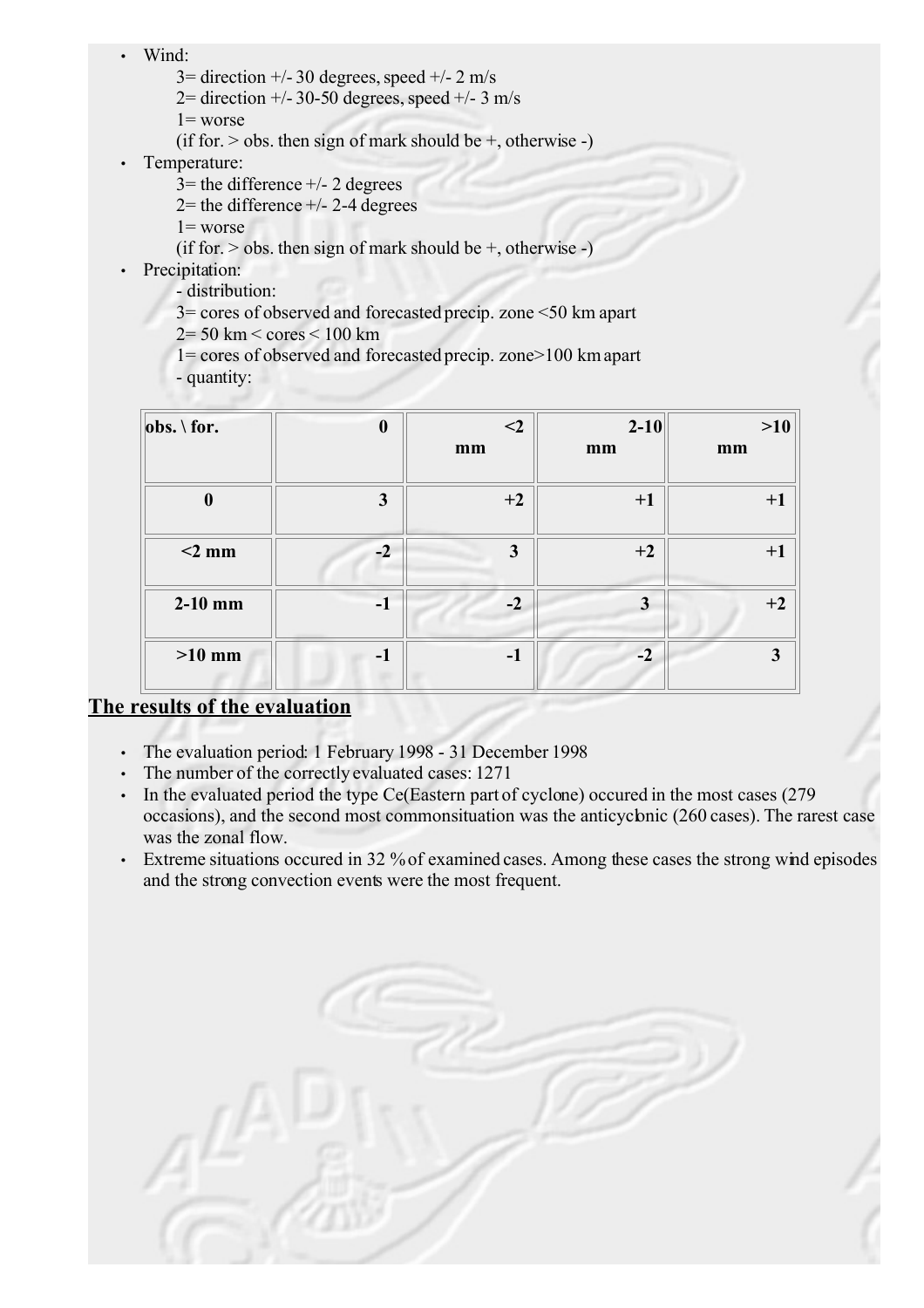

*Figure 1. The frequency of the occurrence of the different synoptic and extreme situations*

• The results without separating the weather types and the extreme situations

The precipitation distribution is the best ranked parameter in this evaluation period. The forecast of the temperature, chiefly the maximumtemperature is the less successful.

| <b>Parameters</b> | wind<br>cloud |       | max.  | min.   | precip. | Precip. |
|-------------------|---------------|-------|-------|--------|---------|---------|
|                   |               | temp. | temp. | distr. | Quan.   |         |
| <b>Evaluation</b> | 2.67          | 2.66  | 2.50  | 2.55   | 2.72    | 2.60    |



When the weather situations and extreme situations are separately studied the results are as follows:

Wind : The ranks are the best in the case of anticyclonic and weak pressure gradient weather situations, or when it was cold air pad in the Carpathian Basin. The prediction is the worst in strong wind periods, it is significantly underestimated, like in the last year. The rate of the overestimations is far bigger than the rate of the underestimations.

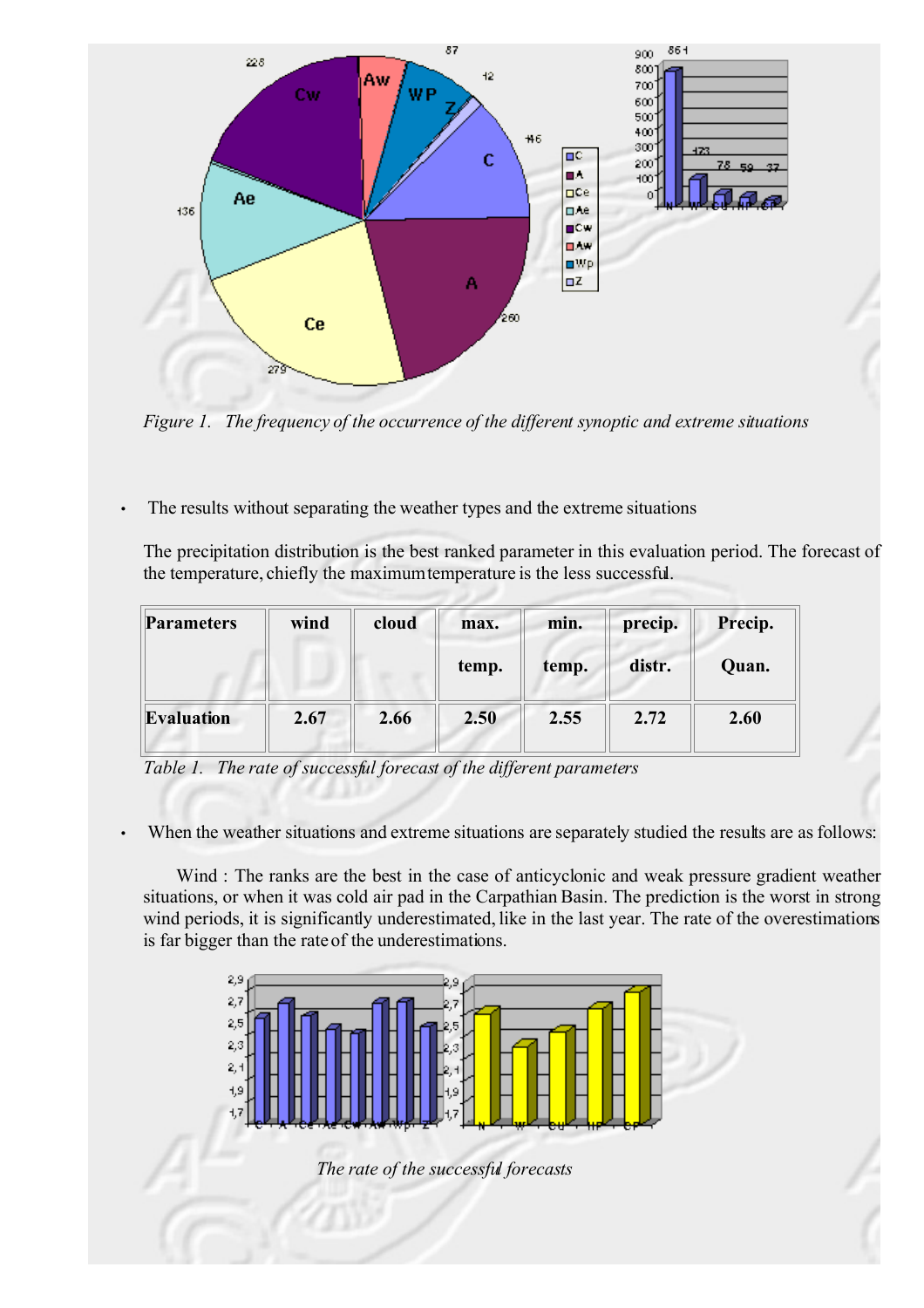

*The rate of the overestimated/underestimated cases (%): over 67 % / under 33%*

*Figure 2. Subjective verification of wind forecasts in the case of the different synoptic and extreme situations*

#### **Cloudiness**

When the cloud coverage is the predicted parameter, the rate of successful forecasts is the best in cyclonic and in zonal flow situations. Studying the extreme situations it can be seen, that the rank is the best in strong wind episode, and chiefly in heavy precipitation situation. It is the worst significantly in cold air pad weather situation. The model overestimates the cloudiness in many cases.



*The rate of the overestimated/underestimated cases (%)*

*Figure 3. Subjective verification of cloudiness forecasts in the case of the different synoptic and extreme situations*

• Maximum temperature

The forecast of the maximum temperature is the worst in zonal flow situation (when there is a rapid temperature change at high levels). The forecast is not always successful in the case of anticyclone or Western part of anticyclone. In autumn and in winter in anticyclonic weather situation cold air pad very often occurs, it may cause the wrong prediction. Last year the ALADIN model predicted much more low degrees in the most cases. In this evaluation period, in 1998 the difference is not so big between the rate of the overestimation and underestimation.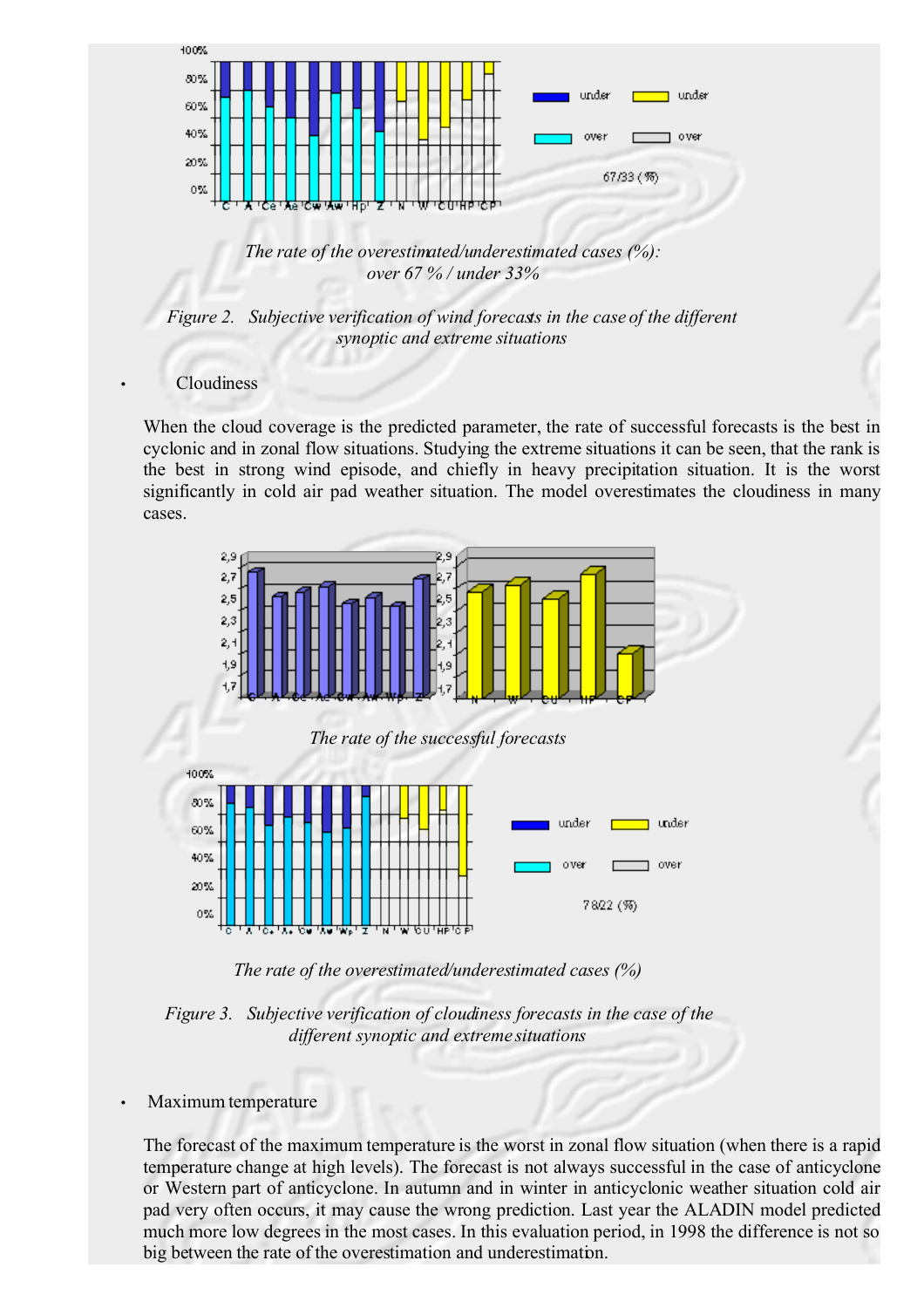

*The rate of the overestimated/underestimated cases (%)*



• Minimum temperature

Studying the minimum temperature forecast we can draw similar conclusion like in the case of maximum temperature. The worst ranks were given in zonal flow situation and when it was cold air pad. In 1998 the rate of underestimation also was bigger than the rate of overestimation, but not so much like in 1997.



*The rate of the successful forecast*



*The rate of the overestimated/underestimated cases (%)*

*Figure 5. Subjective verification of minimum temperature forecast in the case of the different synoptic and extreme situations*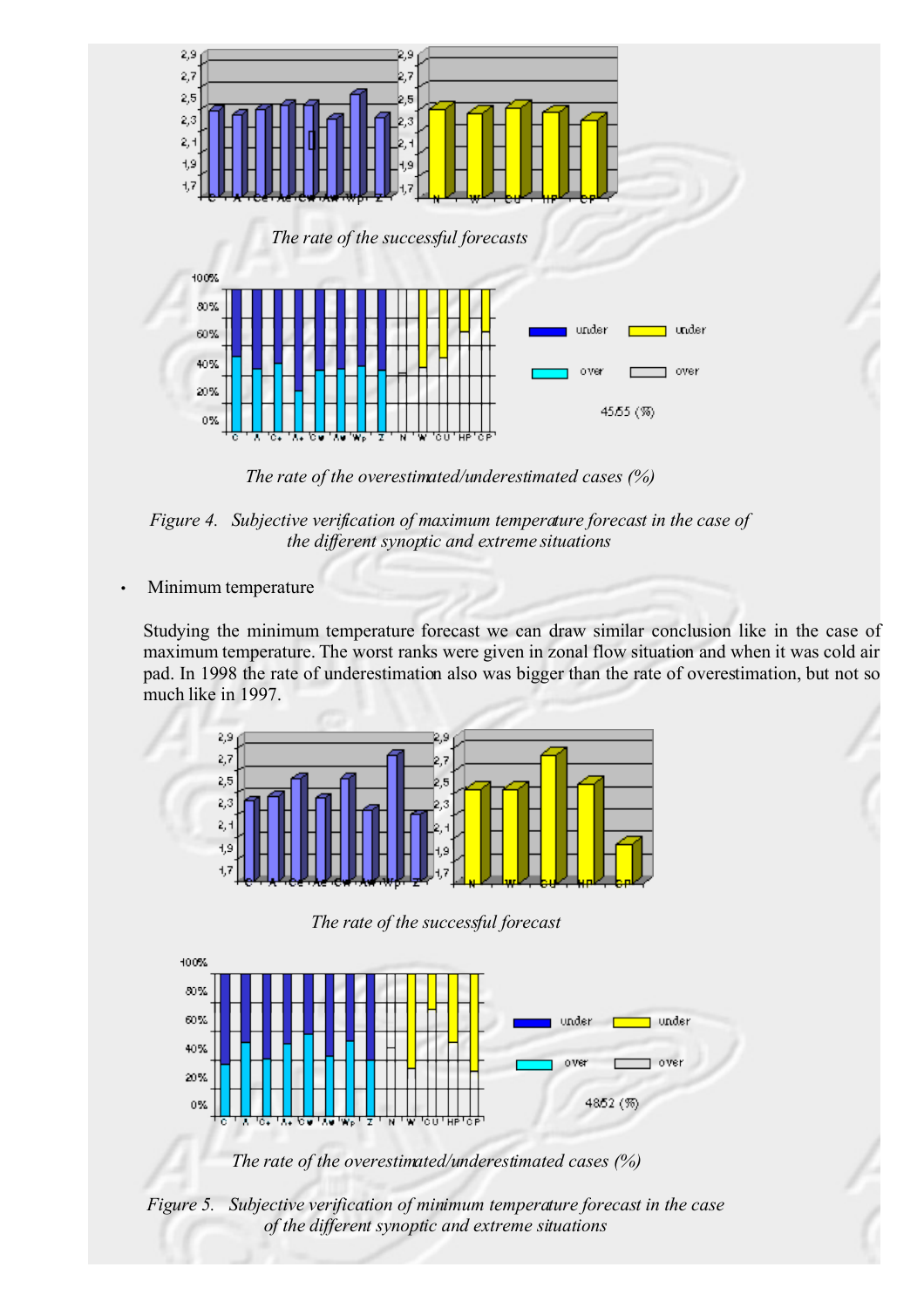#### Precipitation distribution

Apart from the anticyclonic situation the most successful forecasts are in Ae (Eastern part of anticyclone) and in cyclonic situation. The rate of successful forecasts is the worst in zonal flow or in weak pressure gradient situation. As the strong convection event connects with the weak pressure gradient weather situation in many times, studying the extreme situations it can be seen, that the ranks are the worst in Cu (strong convection event) weather situation.



*The rate of the successful forecasts*

*Figure 6. Subjective verification of precipitation distribution forecast in the case of the different synoptic and extreme situations*

Precipitation quantity

The predicted amounts of precipitation are not good neither in cyclonic, nor in weak pressure gradient situation. When there is strong convection event, the forecast of the model is not successful, at all. The rate of the overestimation/underestimation shows, that the precipitation forecast is overestimated in many cases.



*The rate of the successful forecasts*



*The rate of the overestimated/underestimated cases (%)*

*Figure 7. Subjective verification of precipitation quantity forecasts in the case of the different synoptic and extreme situations*

Studying the regions separately it can be seen, that the forecast of almost every element is better for the Western part of Hungary, but the difference is not big.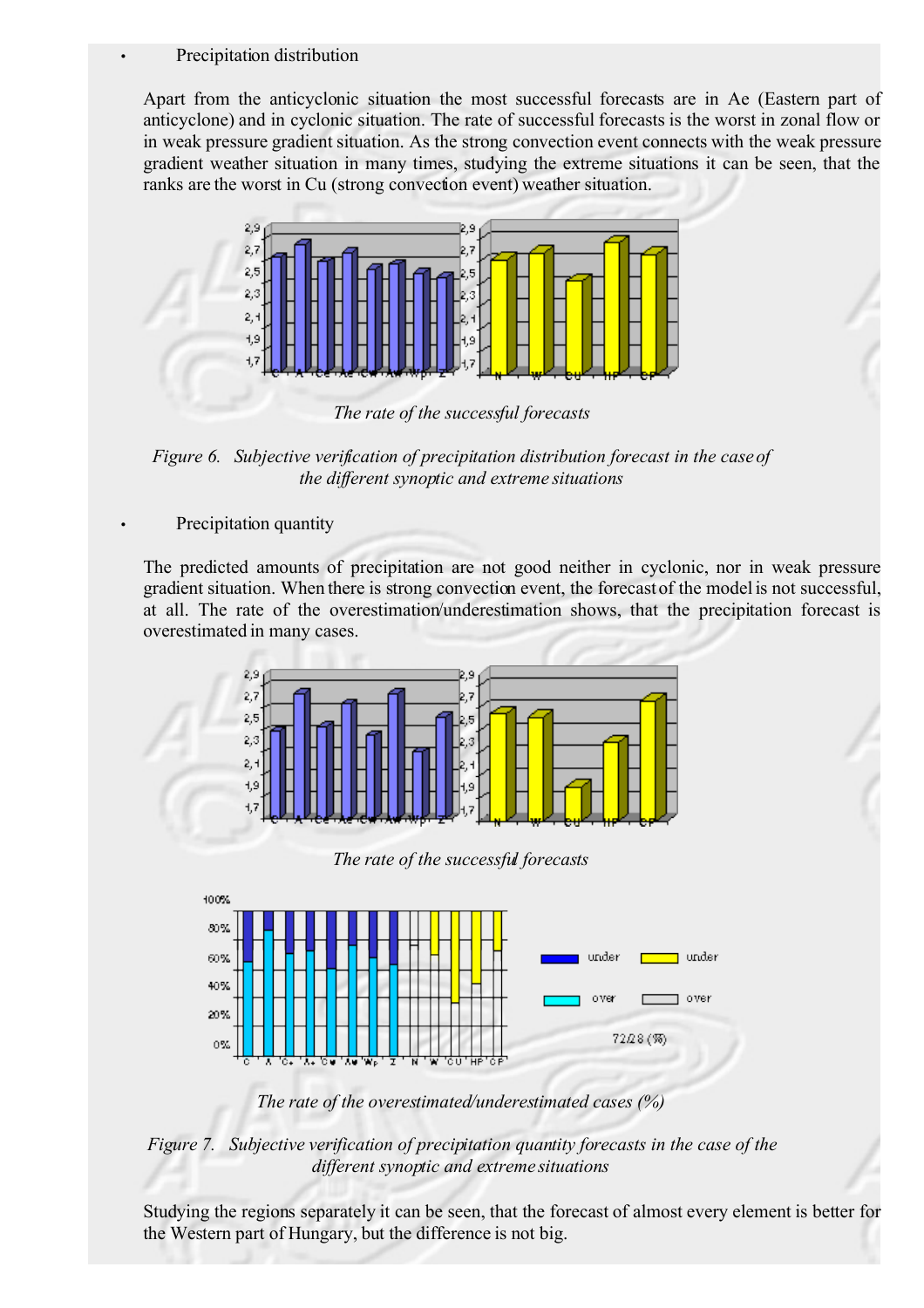| region | wind | Cloud | max.temp |      | Min. temp $\parallel$ precip. dist $\parallel$ | precip. q. |
|--------|------|-------|----------|------|------------------------------------------------|------------|
| East   | 2.71 | 2.67  | 2.50     | 2.53 | 2.71                                           | 2.59       |
| West   | 2.62 | 2.67  | 2.51     | 2.56 | 2.73                                           | 2.61       |

*Table 2. The results studying separately the different regions and forecast ranges*

#### **Summary**

- The prediction of the temperature, mostly of the maximumtemperature is the weak point of the ALADIN model. The model often underestimates, but in cold air pad situation usually overestimates the values.
- The precipitation distribution is the best ranked parameter in this evaluated period, too.
- The precipitation quantity is regularly overestimated. Due to the convective processes chiefly in summer period the forecast of the amounts of precipitation is not successful, especially in the case of weak pressure gradient situation.
- The ALADIN overestimates the cloudiness in the most cases, like is the last year.
- The wind prediction is the worst in strong wind periods. In this case the wind is significantly underestimated.

# **Participations in the ALADIN project**

The statistics about the participations in the ALADIN project and the ensuing compilation of the ALADIN developments are drawn up from the contributions sent by the representative of each country.

Prague (RC-LACE) and Toulouse actions are registered immediately (i.e. at the end of March 1999 for the current statistics) while a tree months' lag is applied to the deported contributions (i.e. at the end of December 1998 for the current statistics).

In the next three parts ("Deported developments during the last quarter of 1998", "ALADIN developments in Prague/LACE during the first quarter of 1999" and "ALADIN developmentsin Toulouse during the first quarter of 1999"), you will find the list of the ALADIN developments(in Prague, in Toulouse and outside) except those detailed in the previous pages : PhD studies, developments for workstation versions or operational suites, ... during the quarters concerned by this Newsletter. The following informations concerning the deported developments are obtained from informations you sent.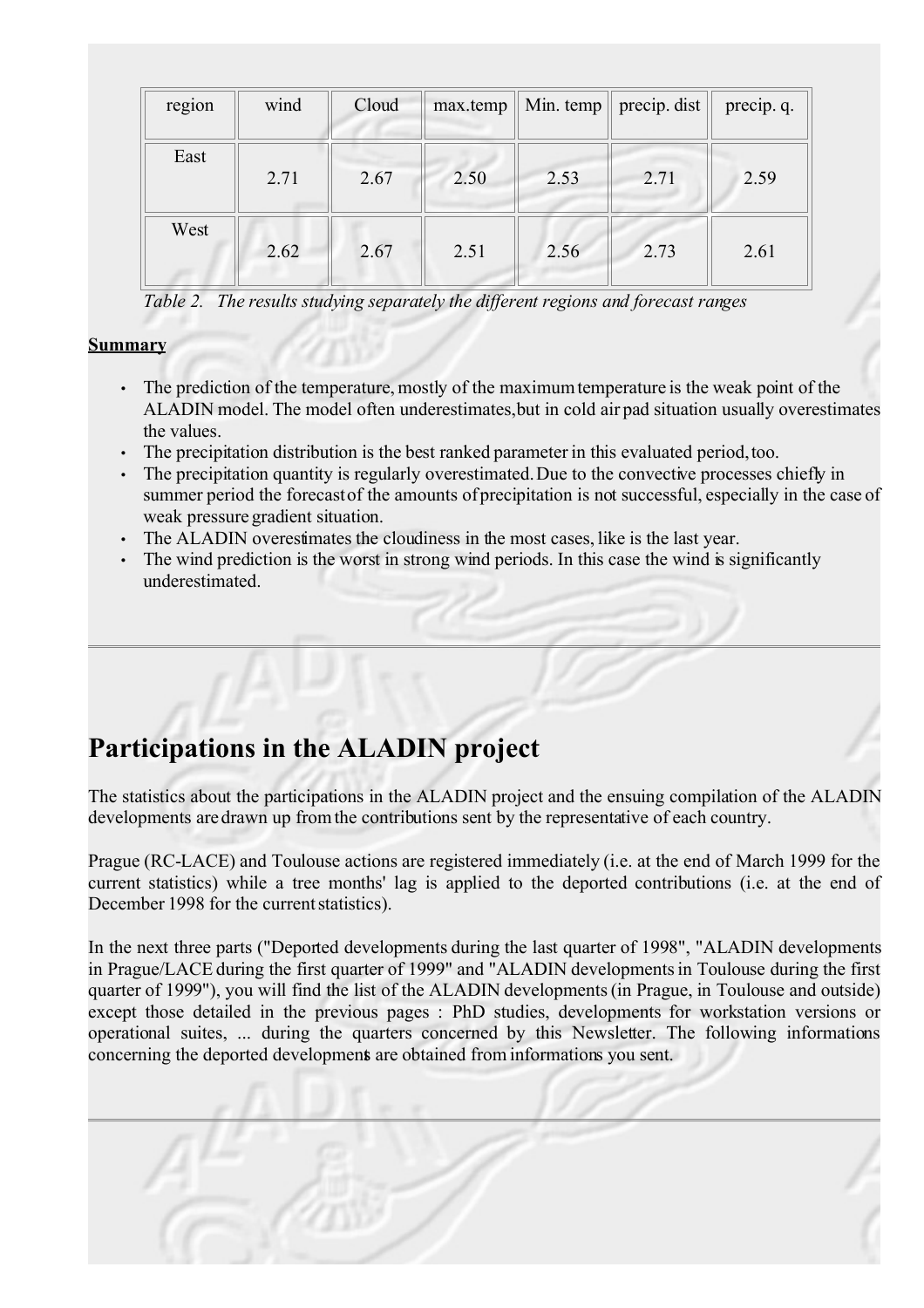# **Deported developments during the forth quarter of 1998**

During this quarter, 55 persons have worked on ALADIN "at home" (i.e. in their NMS : not in Toulouse) and their global effort represents about 70 people.month during this period. It is the first time for months that Météo-France people contribute to Deported work.

## *1. In Austria*

- ALADIN/VIENNA : completing the operational environment, post-processing of fields, generating NETCDF-files, ... (Y. Wang),
- ALADIN-LACE verification of areal precipitation :verification of archived data with regard to precipitation amount, flow direction, season, region, etc; operational production of areal precipitation forecasts including error margins; preparation of verification reports (T. Haiden, K. Stadbacher).

## *2. In Belgium*

- Validation of ALADIN-Belgium : statistical verification of forecasts depending on synoptic situation, area and range (B. Schenk),
- Verification of precipitation forecasts on September 1998 floods in Belgium (J. Neméghaire, J. Vanderborght),
- CANARI assimilation (O. Latinne),
- Study of the bad scores of surface temperature forecasts in November and December: tuning of GCGEL parameterin ISBA (O. Latinne),
- Operational work (L. Gérard): installation of AL09 CY19T1 operational on November 2,1998, completion of the work initited during a Toulouse stay on optimisation of convection routines for cycle 20,
- Study on Non-Hydrostatic physic parametrisations with presentation at EWGLAM meeting (L. Gerard),
- Analysis of the performanceof simple limited area models : statistics and previsibility with an article in press in Int. Journal of Bif. and Chaos, Chomé F. and Nicolis C. "Regional limited-area models viewed as dynamical systems,
- Informatic aspects (J. Vanderborght),

## *3. In Bulgaria*

implementation of ALADIN on SUN workstation : pre-operational runs of AL09 and creation for scientific tasks of three integration domains (A. Bogatchev, V. Spiridonov).

## *4. In Croatia*

• no significant quantifiable activity this quarter in Zagreb.

## *5. In Czech Republic*

- Maintenance of the development environment for CHMI and RC LACE ALADIN teams (F. Vana),
- Training for the upcoming Toulouse work (D. Dufkova),
- Development of postprocessing tool for ALADIN (D. Dvorak).
- Evaluation of ALADIN performancein the event of floods (M. Salek).

## *6. In Hungary*

Preparations for ALADIN/HU domain and resolutions changes; non-hydrostatic test runs; preparations of Mandalay and Canari; data assimilation project plans for LACE; relaunching of some past cases for case studies (A. Horanyi),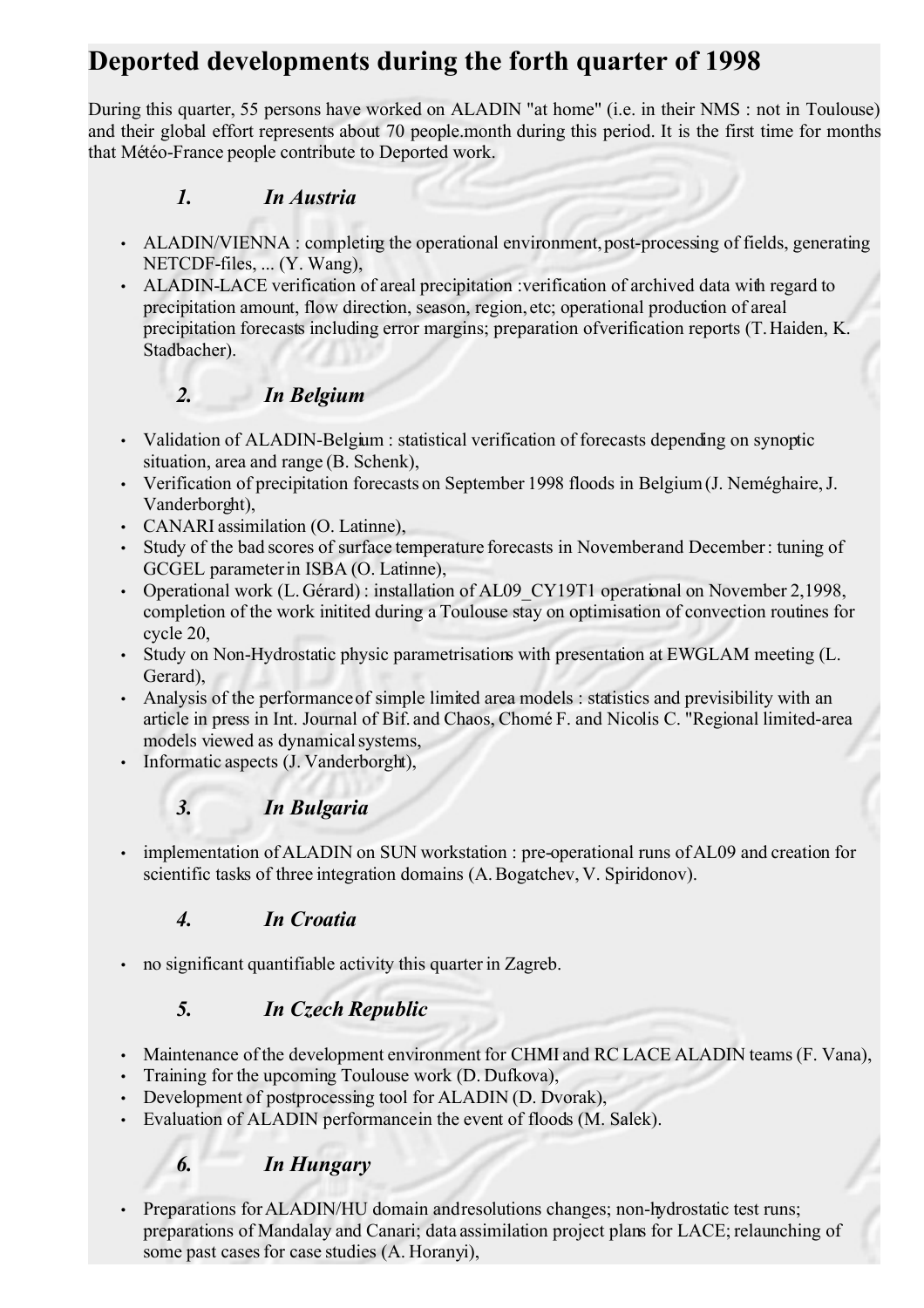- preparation of AL09; tests with the distributed memory version of ALADIN; tests with Mandalay and Canari (G. Radnoti),
- Preparation of ASCII input files for Mandalay (T. Szabo).

## *7. In Moldavia*

nothing reported this quarter.

## *8. In Morocco*

- Verification of ALADIN-MAROC forecasts (W. Sadiki),
- Compilation and test of AL09 (S. Issara),
- Chagal improvements (R. Ajjaji),
- Modification of ALADIN domain, utilisation of a 12 hour assimilation cycle for the backup suite (R. Ajjaji),
- Using fine orography in the model (M. Elabed),
- Updating OULAN-BATOR version (H. Haddouch),
- Project of regional forecasts (J. Boutahar).

## *9. In Poland*

- Administration and organisation, (M. Jerczynski),
- Operational system (M. Jerczynski, W. Owcarz),
- New products for hydrological service (A. Dziedzic),
- Organisation of auxiliary databases (M. Szczech),
- Enhancement of operational visualisation (J. Woyciechowska).

## *10. Portugal*

- Operational ALADIN (C.Madeira),
- Verifications and developments (F. Prates).

## *11. In Romania*

- Mesoscale studies (L. Dragulanescu, E. Cordoneanu)
- Code maintenance (C. Soci),
- Urban effects studies and input files for CROCUS model (M. Caian),
- Model output verification (S. Adriana, D. Otilia).

## *12. In Slovakia*

- Visualization of ALADIN/LACE products (M. Kanokovska),
- Verification of ALADIN outputs, Kalman filter (J. Vivoda),
- Verification of ALADIN outputs and visualization (M. Bellus),
- Verification of pseudo-TEMPs (M. Gera),
- Implementation of ALADIN on DEC workstation (O. Spaniel),
- Development of operational suite for ALADIN/Slovakia (M. Siroka).

## *13. In Slovenia*

- AL09 testing, phasing of utility programs, ee923, MAP (N. Pristov),
- Dynamical adaptation (M. Zagar),
- LACE visualization for MAP (M. Kozelj, J. Vehovar),
- ALADIN/cluster of workstations (J. Jerman).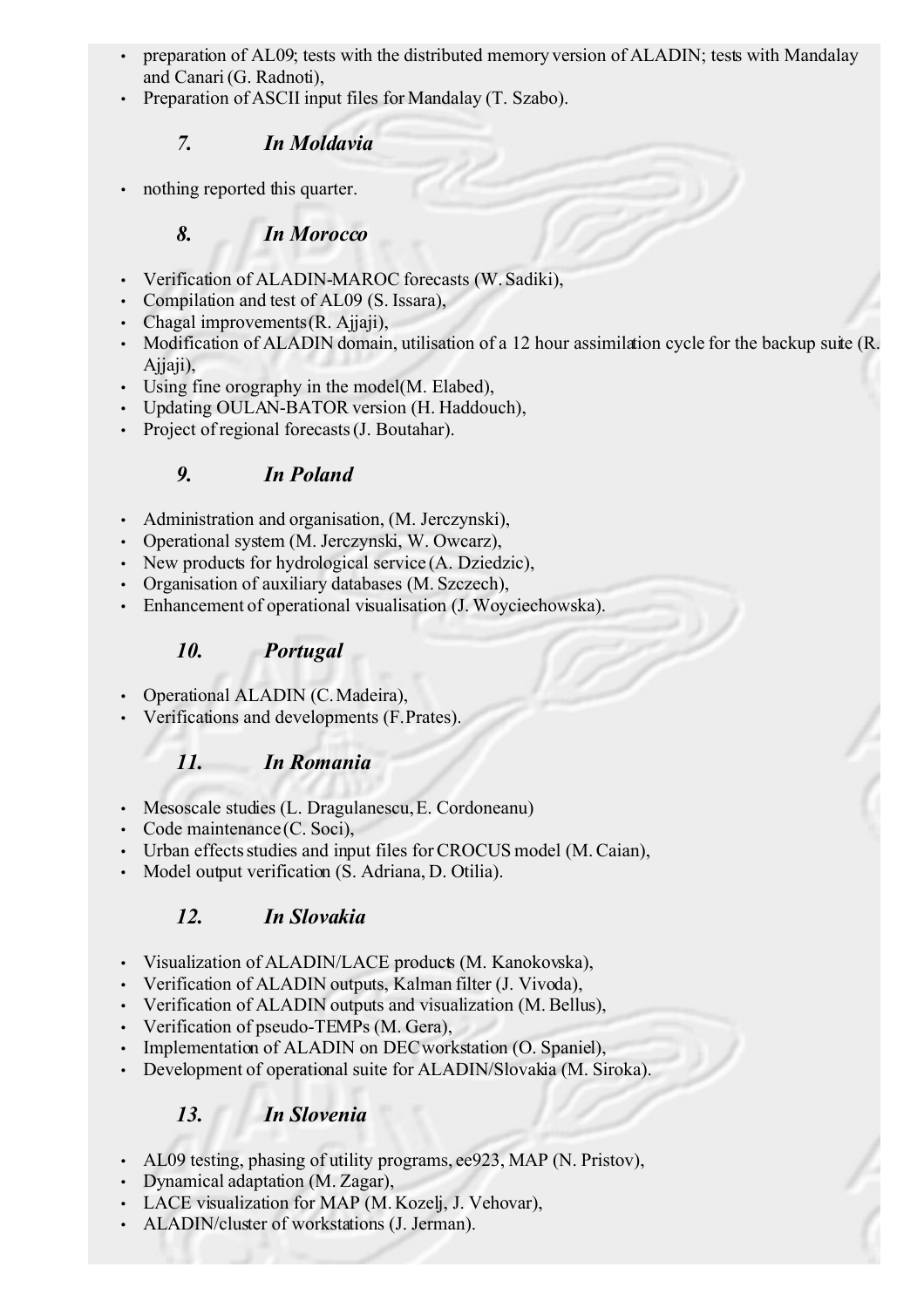## *14. Deported work by Météo-France people*

- in Prague : preparation of the Assembly of Partners (J.-F. Geleyn),
- in Lisbonne : lectures on physics, perspectives of commun work, installation of 1D model (E. Bazile, J.-M. Piriou),
- in Ljubljana : definition of the subjects for deported work in Slovenia, definition of the field "ALADIN/Slovenia verifications" (C. Fischer, D. Giard, J.-M. Moisselin).

# **ALADIN developments in Prague during the first quarter of 1999**

- The maintenance of ALADIN/LACE and the operational suite was shared by R. Bubnova, M. Janousek and M. Siroka.
- I. Ihasz worked on the developpement of a verification package for ALADIN/LACE.
- G. Radnoti worked on DIAG.PACK.
- A. Horanyi proted the Jo term calculation in 3DVar part of ALADIN.
- M. Gera developed data assimilation tools for ALADIN files.
- M. Bellus studied dry and moist convection in ALADIN.
- Porting and benchmarking of MPI version of ALADIN/LACE were done by J. Jerman.

## **ALADIN developments in Toulouse during the first quarter of 1999**

During the last months, GMAP offices have given to all ALADIN visitors and GMAP people the impression that they were less crowded than usual. It was not only a feeling. Only 32 persons (and only 2/3 of visitors) coming from 9 countries on 8 different funding) during this quarter. Their commun effort exceeds 50 people.month : few people but efficient ones !...

This quarter was more dedicated to maintenance (with the phasing) with I. Gospodinov, P. Neytchev, W. Sadiki, C. Soci and M. Zitouni (see 1.). Developments were mainly realized by PhD students (D. Banciu, I. Gospodinov, F. Vana and M. Zagar). During the final stays on 1998 embassy support, both developments and validation studies were realized (see 2.).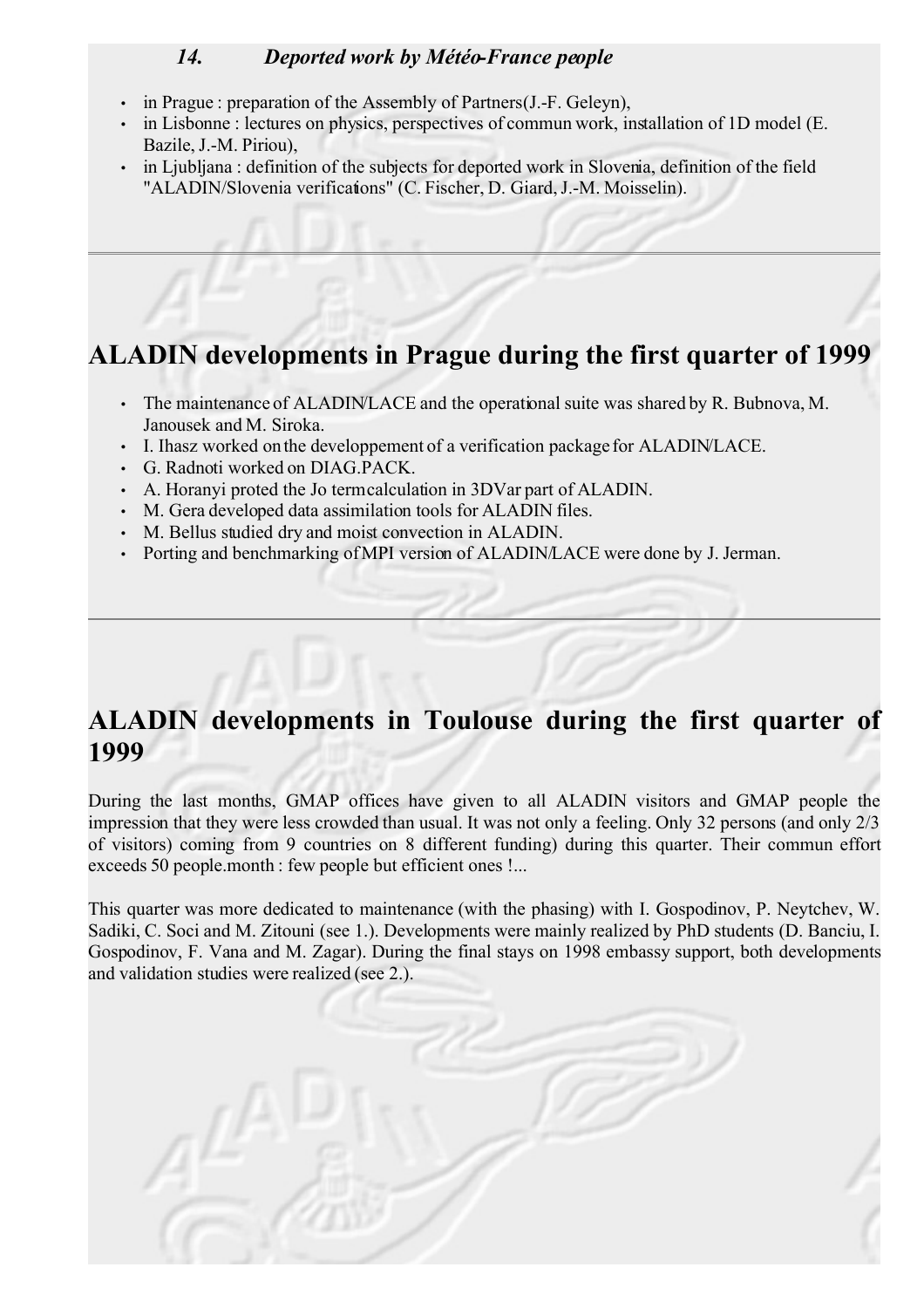